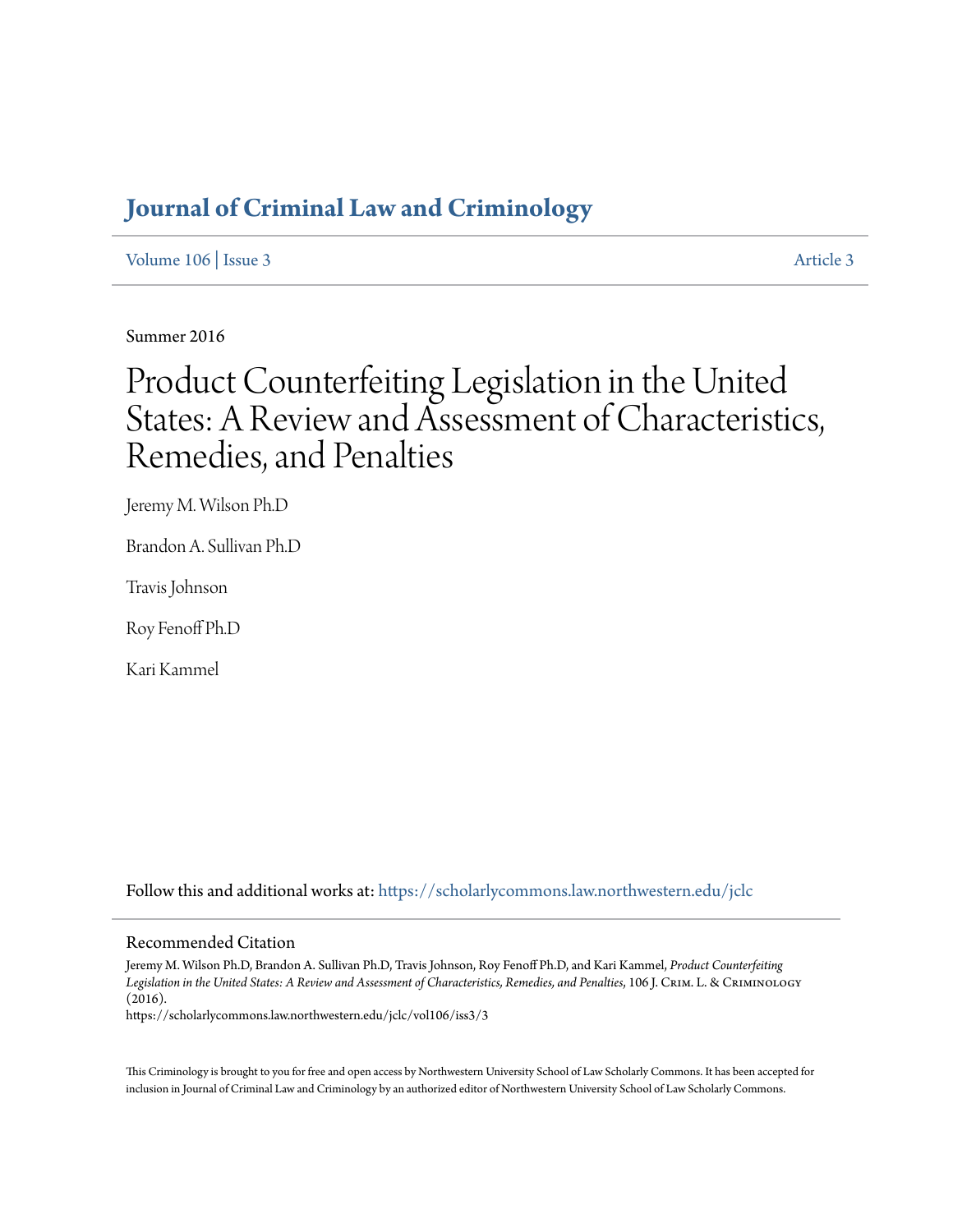# **CRIMINOLOGY**

# **PRODUCT COUNTERFEITING LEGISLATION IN THE UNITED STATES: A REVIEW AND ASSESSMENT OF CHARACTERISTICS, REMEDIES, AND PENALTIES†**

# **JEREMY M. WILSON, PH.D\*; BRANDON A. SULLIVAN, PH.D\*\*;TRAVIS JOHNSON\*\*\*; ROY FENOFF, PH.D\*\*\*\* & KARI KAMMEL\*\*\*\*\***

*Product counterfeiting crimes have detrimental effects on consumers, brand owners, public health, the economy, and even national security. Over* 

\* Jeremy M. Wilson is a Professor in the School of Criminal Justice at Michigan State University, where he founded and directs the Center for Anti-Counterfeiting and Product Protection (A-CAPP) and the Program on Police Consolidation and Shared Services. Contact: jwilson@msu.edu; 517-432-2204.

\*\* Brandon A. Sullivan is an Assistant Professor at the Michigan State University Center for Anti-Counterfeiting and Product Protection. Contact: sulli388@msu.edu; 517- 353-2160.

\*\*\* Travis Johnson is Vice President for Legislative Affairs, and Senior Counsel to the International AntiCounterfeiting Coalition, the world's oldest and largest organization devoted solely to combatting trademark counterfeiting and the related theft of intellectual property. Contact: tjohnson@iacc.org; 202-223-6667.

\*\*\*\* Roy Fenoff is an Assistant Professor in the Department of Criminal Justice at The Citadel (The Military College of South Carolina). rfenoff@citadel.edu; 843-953-3090.

\*\*\*\*\* Kari Kammel, Esq. is the Assistant Director for Education and Outreach at the Michigan State University Center for Anti-Counterfeiting and Product Protection. Contact: kkammel@msu.edu; 517-353-2163.

<sup>†</sup> The authors thank legal externs at the Center for Anti-Counterfeiting and Product Protection, without whom this research could not be possible: Lorryn P. Young, J.D. candidate, Michigan State University College of Law, expected 2018; Christopher Mhike, LL.M., Michigan State University College of Law, 2016, Lawyer & Partner, Atherstone & Cook Legal Practitioners, Harare, Zimbabwe; Jun Zhen, J.D. Candidate, Michigan State University College of Law, expected 2017.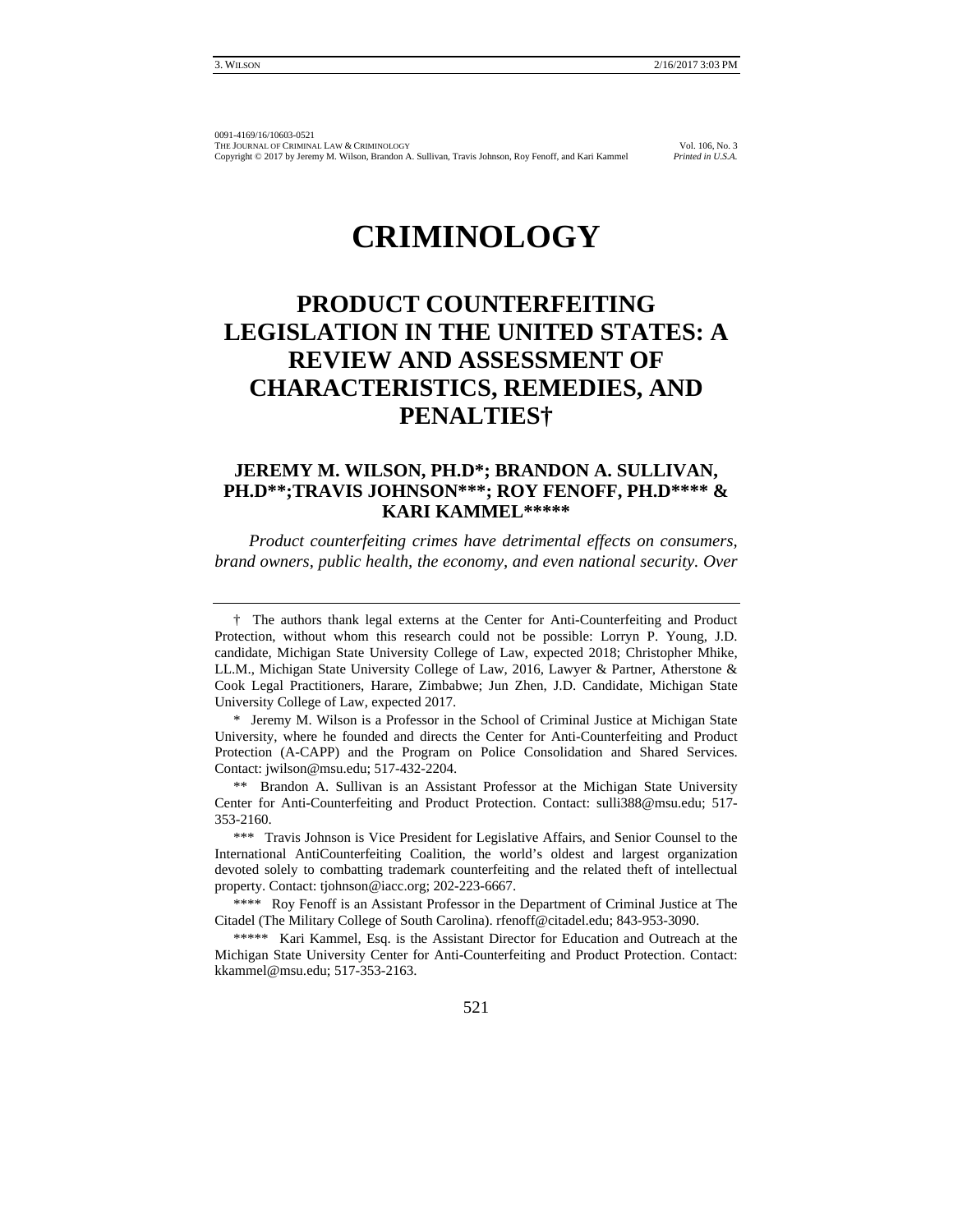*time, as product counterfeiting crimes and the response to them have evolved, U.S. federal legislation has developed and state legislation has followed suit, but with considerable variation across the states. The purpose of this article is to place product counterfeiting in the context of intellectual property rights, provide a historical review of relevant federal legislation, and systematically examine the extent to which state laws differ in terms of characteristics, remedies, and penalties. Additionally, we calculate indices of civil and criminal protections that illustrate the overall strength of each state's legislative framework. Collectively, this assessment provides a solid foundation for understanding the development of product counterfeiting legislation and serves as a basis for advancing research, policy, and practice.* 

## TABLE OF CONTENTS

| B. An Overview of Federal Anti-Counterfeiting Laws 527     |  |
|------------------------------------------------------------|--|
|                                                            |  |
|                                                            |  |
|                                                            |  |
| 4. The Anticounterfeiting Consumer Protection Act531       |  |
|                                                            |  |
| 6. Stop Counterfeiting in Manufactured Goods Act533        |  |
|                                                            |  |
| I. ANALYSIS OF CURRENT STATE ANTI-COUNTERFEITING LAWS  534 |  |
|                                                            |  |
|                                                            |  |
|                                                            |  |
|                                                            |  |
|                                                            |  |
|                                                            |  |
| II. COMPARING CIVIL AND CRIMINAL STATE STATUTES 557        |  |
|                                                            |  |
|                                                            |  |
| C. Civil Remedies Versus Criminal Sanctions Indices558     |  |
|                                                            |  |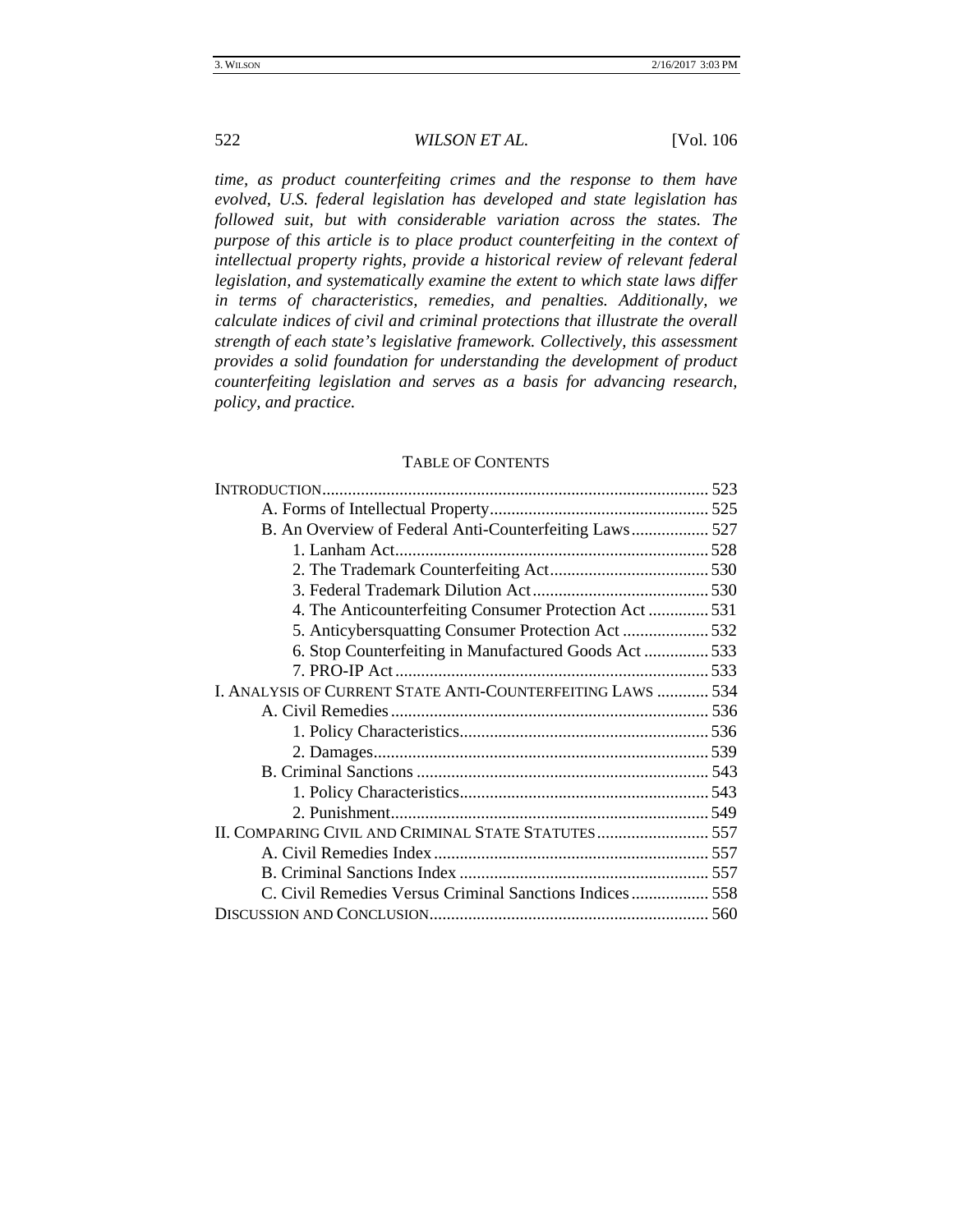#### **INTRODUCTION**

Product counterfeiting presents an enormous threat to brand owners, manufacturers, governments, and consumers around the world.<sup>1</sup> While luxury brand items are commonly associated with counterfeits, any manufactured good can be counterfeited, including aircraft and automobile parts, artwork, batteries, agricultural products, chemicals and pesticides, clothing, collectables, electronics, food and drinks, healthcare products, household products, jewelry, tobacco, and toys.<sup>2</sup> Hundreds of millions of dollars in sales revenue are diverted annually through the manufacturing and trafficking of counterfeit goods.<sup>3</sup> The Organization for Economic Co-Operation and Development estimated that international trade in counterfeit goods was as much as \$461 billion in United States Dollars (USD) in 2013, up from an earlier estimate of \$200 billion USD in  $2005<sup>4</sup>$ , while Business Action to Stop Counterfeiting and Piracy, an initiative of the International Chamber of Commerce, estimated the total annual cost of counterfeiting to be over \$650 billion USD as of 2008.<sup>5</sup> However, because of the illicit nature of counterfeiting, it is extremely difficult to obtain an accurate estimate of its economic impact on society. A 2010 report issued by the U.S. Government Accountability Office contended that estimates circulated and recycled by the media, government, and non-government agencies cannot be substantiated due to limitations in their underlying research methodologies.<sup>6</sup> Nevertheless, these estimates consistently point to product counterfeiting as a growing global problem.

In addition to the direct and immediate loss of sales revenue by manufacturers whose goods are counterfeited, businesses also face the potential loss of goodwill due to consumer dissatisfaction from experiences

<sup>1</sup> Jeremy M. Wilson & Rod Kinghorn, *The Global Risk of Product Counterfeiting: Facilitators of the Criminal Opportunity,* A-CAPP BACKGROUNDER, Feb. 2015, http://acapp.msu.edu/sites/default/files/PC\_Opportunity\_Backgrounder\_02.18.15FINAL\_0.pdf. 2 ORG. FOR ECON. CO-OPERATION & DEV. (OECD) & EUROPEAN UNION INTELLECTUAL

PROP. OFFICE (EUIPO), TRADE IN COUNTERFEIT AND PIRATED GOODS: MAPPING THE ECONOMIC IMPACT 49–50 (2016); OECD, THE ECONOMIC IMPACT OF COUNTERFEITING AND PIRACY 12 (2008) [hereinafter OECD REPORT].<br><sup>3</sup> OECD REPORT, *supra* note 2, at 18.<br><sup>4</sup> OECD REPORT, *supra* note 2, at 13.<br><sup>5</sup> FRONTIER ECON., ESTIMATING THE GLOBAL ECONOMIC AND SOCIAL IMPACTS OF

COUNTERFEITING AND PIRACY: A REPORT COMMISSIONED BY BUSINESS ACTION TO STOP COUNTERFEITING AND PIRACY (BASCAP) 5, 46, 51–52 (2011) (basing estimates and projections on 2008 data).<br><sup>6</sup> U.S. GOV'T. ACCOUNTABILITY OFFICE, GAO-10-423, INTELLECTUAL PROPERTY:

OBSERVATIONS ON EFFORTS TO QUANTIFY THE ECONOMIC EFFECTS OF COUNTERFEIT AND PIRATED GOODS 18–19 (2010), http://gao.gov/new.items/d10423.pdf.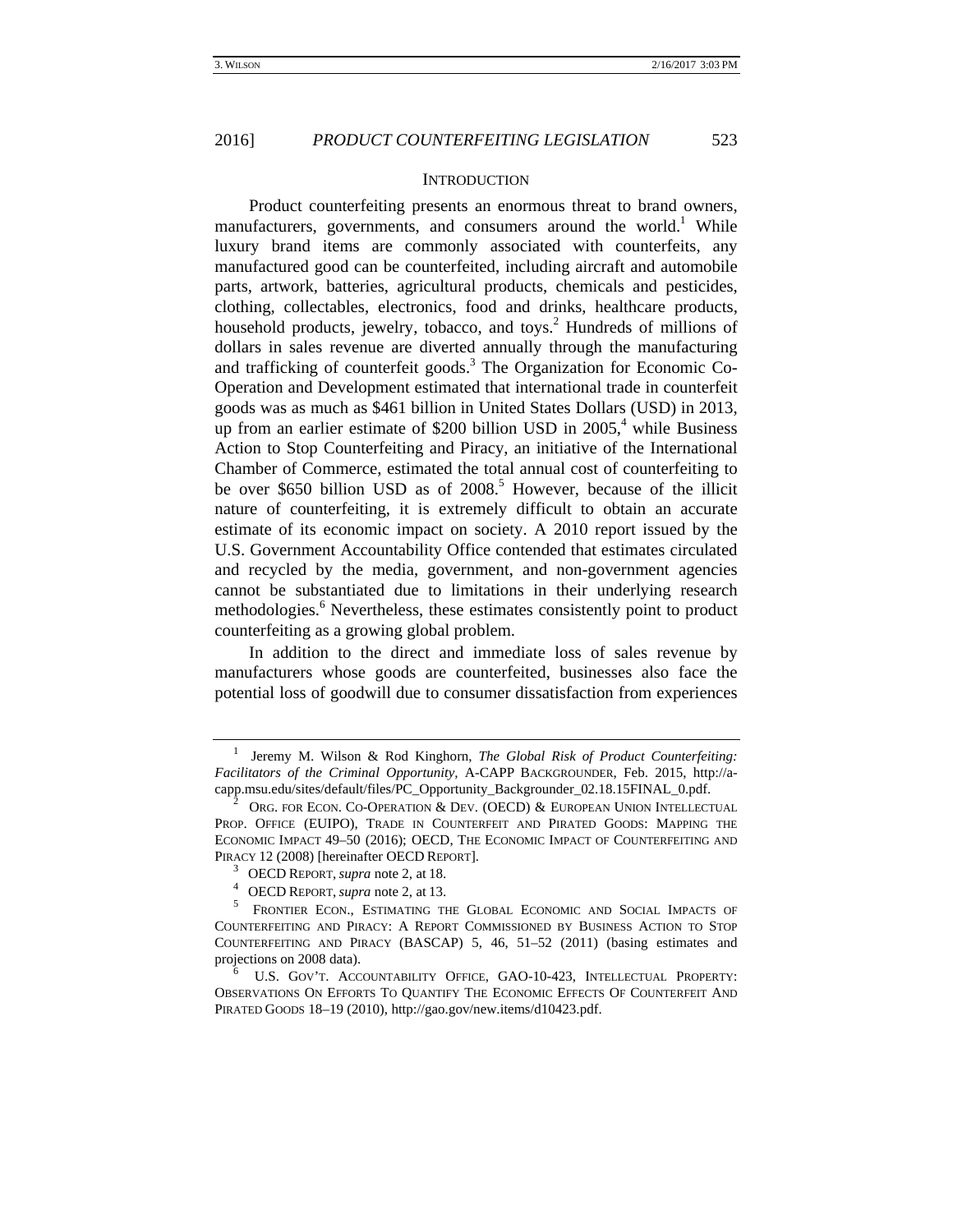with the inferior quality of some counterfeited goods.<sup>7</sup> Moreover, if the product being counterfeited poses a serious threat to public health and safety, such as with pharmaceuticals, consequences extend beyond economic loss. For instance, in 2008, the blood thinner Heparin was found to have counterfeit active ingredients, and it was eventually linked to eighty-one deaths in the United States.<sup>8</sup> More recently in early 2016, at least six deaths in California were linked to counterfeit fentanyl, $9$  as well as numerous additional overdoses across the U.S. since 2015.<sup>10</sup>

Despite federal and state legislation in the U.S. combating product counterfeiting, it remains an understudied area, but research and policy interests in it are increasing. Therefore, as a necessary foundation, it is important for scholars, practitioners, and policymakers to better understand the legal development surrounding this crime problem, particularly as it relates to providing protection against trademark infringement.

To help provide a foundation for this area of growing scholarship, the purpose of this Article is threefold. First in Introduction Subpart A, we review the various forms of intellectual property to illustrate the 'family' of violations in which product counterfeits are considered and highlight the key characteristics that distinguish it from the others. Second, in Introduction Subpart B, we provide a historical review of federal legislation aimed at combating product counterfeiting. This illustrates how the federal legal response has developed and changed over time, relative to the scope of coverage and penalties. Then, in Part I, we conduct a systematic analysis of the extent to which state laws offer protection against product counterfeiting, both civilly and criminally. To support these analyses, we consulted existing literature, as well as the corresponding federal and state laws. We then coded state statutes in terms of scope and potential damages and penalties, allowing us to calculate the proportion of states granting different forms of protection. In Part II, we compare the relative strength of state civil and criminal anti-counterfeiting statutes. In the Discussion and

 $^7$ DAVID. M. HOPKINS ET AL., COUNTERFEITING EXPOSED: PROTECTING YOUR BRAND AND CUSTOMERS 151 (2003). 8 Paul Toscano, *The Dangerous World Of Counterfeit Prescription Drugs*, USA TODAY

<sup>(</sup>Oct. 7, 2011), http://usatoday30.usatoday.com/money/industries/health/drugs/story/2011- 10-09/cnbc-drugs/50690880/1. 9 Soumya Karlamangla & Joseph Serna, *Painkiller Fentanyl Linked to Six Deaths and* 

*Numerous Overdoses in Sacramento Area*, L.A. TIMES (Mar. 31, 2016, 7:00 AM), http://www.latimes.com/local/lanow/la-me-ln-fentanyl-contaminated-street-drugs-20160330 story.html. 10 Susan Zalkind, *'Death Pill': Fentanyl Disguised as Other Drugs Linked to Spike in* 

*US Overdoses,* THE GUARDIAN (May 10, 2016, 8:58 AM), https://www.theguardian.com/ society/2016/may/10/fentanyl-drug-overdoses-xanax-painkillers.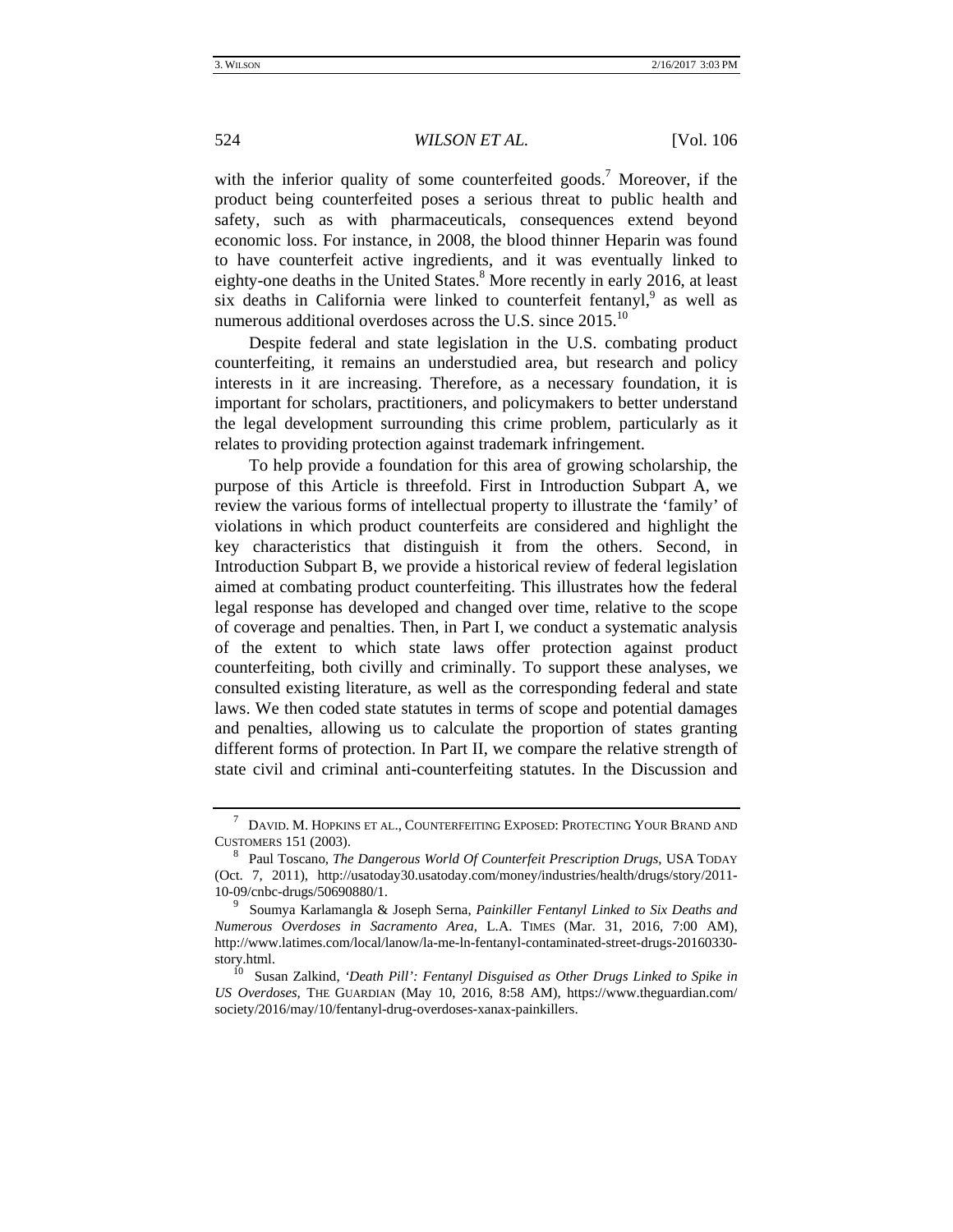Conclusion part, we discuss how this assessment provides a solid foundation for understanding the legislative development of product counterfeiting to serve as the basis for advancing research, policy, and practice.

### A. FORMS OF INTELLECTUAL PROPERTY

Unlike many definitions of counterfeit goods, which often include piracy (e.g. unauthorized sharing of digital files containing movies, music, and computer software), the World Trade Organization's Agreement on Trade-Related Aspects of Intellectual Property Rights directly links the term counterfeiting to trademarks.<sup>11</sup> In this part, we distinguish trademark counterfeiting from other types of intellectual property theft. Specifically, intellectual property generally takes one of three primary forms: copyrights, patents, and trademarks. $^{12}$ 

Copyright is protection covering all original published and unpublished works of authorship, including literary, theatrical, musical, and  $artistic<sup>13</sup>$ , such as poetry, novels, photographs, movies, songs, and computer software. Copyright gives the owner exclusive rights to reproduce, alter, distribute, perform, and display the work.<sup>14</sup>

Patents protect inventions and discoveries.<sup>15</sup> A patent for an invention is issued by the U.S. Patent and Trademark Office for a term of 20 years from the filing date, allowing the patent-holder to exclude others from producing, using, selling, or importing the invention into the U.S.<sup>16</sup> Once a patent has been issued, the patent-holder has the responsibility to take civil

 $11$  TRIPS: Agreement on Trade-Related Aspects of Intellectual Property Rights, Apr. 15, 1994, Marrakesh Agreement Establishing the World Trade Organization, Annex 1C, art. 51, n.14(a), 1869 U.N.T.S. 299, 33 I.L.M. 1197 [hereinafter TRIPS]. TRIPS intentionally differentiates counterfeit *trademark* goods from pirated *copyright* goods. *Id.* at art. 51, n.14 (a)–(b). It defines a counterfeit as any good, including packaging, bearing without authorization a trademark identical to the one validly registered in respect of such good, or one that cannot be distinguished in its essential aspects from such a trademark, therefore infringing the rights of the owner of the trademark in question under the law of the country of importation. *Id.* at art. 51, n.14 (a).<br><sup>12</sup> BLACK's LAW DICTIONARY 359 (9th ed. 2009) (listing also secondary rights of trade-

secret, publicity, moral and unfair competition). Trade secrets are often considered a fourth main type of intellectual property, particularly by the US Patent and Trademark Office, but we review only the primary categories.<br><sup>13</sup> *Id.* at 146; *see also* U.S. CONST. art. I, § 8, cl. 8; Copyright Act of 1976, 17 U.S.C.

<sup>§ 2(</sup>a) (2012).<br>
<sup>14</sup> BLACK's LAW DICTIONARY, *supra* note 12, at 146; 17 U.S.C. § 106.<br>
<sup>15</sup> BLACK's LAW DICTIONARY, *supra* note 12, at 517; *see also* 35 U.S.C. § 101 (2012).<br>
<sup>16</sup> 35 U.S.C. § 154(a) (2012). *See genera* 

OFFICE, http://www.uspto.gov/inventors/patents.jsp (last visited October 31, 2016).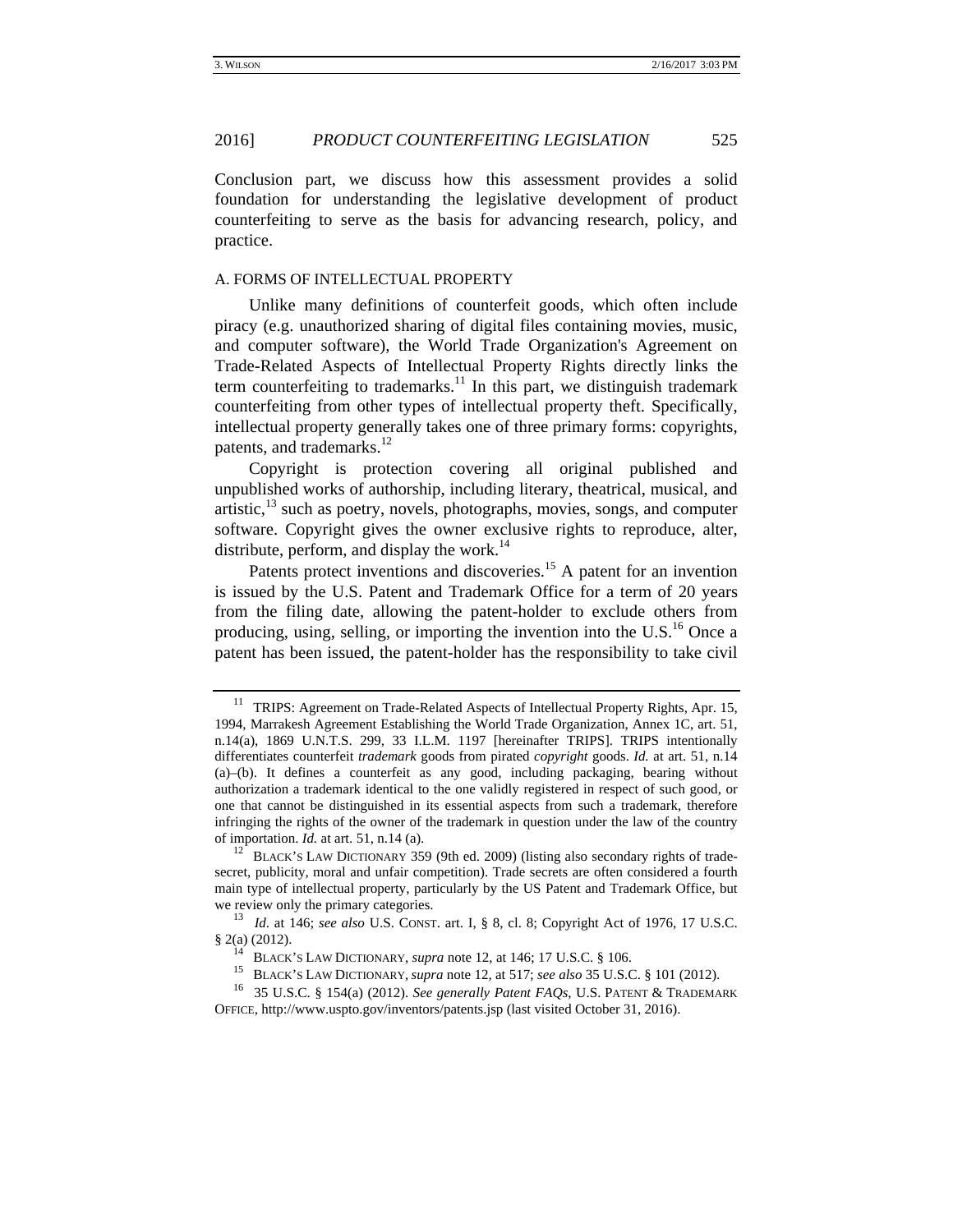action against potential violators for monetary damages.<sup>17</sup> While no criminal law exists providing for the enforcement of patent rights, a patentholder may obtain a limited or general exclusion order, which can be enforced by U.S. Customs and Border Protection, to prevent the importation of goods that would infringe on patent rights. $^{18}$ 

Trademarks protect words, phrases, names, symbols, designs, and logos used in federally regulated commerce to identify the source of products or services and distinguish them from other products and services.<sup>19</sup> Trademark rights are intended to prevent others from using a confusingly similar mark, but cannot be used to prevent others from producing or selling the same products or services under a clearly different mark.<sup>20</sup> Trademark protections last for ten years, but can be renewed with an affidavit attesting that the rights holder continues to use the trademark.<sup>21</sup>

Although copyrights, patents, and trademarks protect the rights of the owner in various ways, the different kinds of intellectual property sometimes overlap, and differences between a counterfeited and a pirated product are not always clear. Even though copying music tends to infringe upon a copyright (piracy), in some cases, it may simultaneously fall under trademark infringement (counterfeiting), if the physical copy of the item closely resembles the actual product.<sup>22</sup> Although some counterfeited products may fit the definition of more than one type of intellectual property, the purpose of this study is to review laws that prohibit product counterfeiting in the U.S., which is a violation of trademark rights. Therefore, our investigation focuses exclusively on trademark laws.

<sup>&</sup>lt;sup>17</sup> 35 U.S.C. § 284, para. 1 (2012).<br><sup>18</sup> 35 U.S.C. §§ 154(a)(1), 271(a) (2012); 19 U.S.C. § 1337 (providing the International Trade Commission with the power to issue the exclusion order); U.S. GOV'T ACCOUNTABILITY OFFICE, GAO-15-78, INTELLECTUAL PROPERTY: HOW THE U.S. CUSTOMS AND BORDER PROTECTION COULD BETTER MANAGE ITS PROCESS TO ENFORCE EXCLUSION ORDERS 6 (2014) (describing the process from filing for an exclusion order to enforcement by the U.S. Customs and Border Protection).

<sup>19</sup> BLACK'S LAW DICTIONARY, *supra* note 12, at 715–16; Lanham (Trademark) Act of 1946, 15 U.S.C. § 1127 (2006). *See generally Trademarks FAQs*, U.S. PATENT & TRADEMARK OFFICE, http://www.uspto.gov/inventors/trademarks.jsp (last visited October 31, 2016).<br><sup>20</sup> 15 U.S.C. § 1125(a)(1) (2012).<br><sup>21</sup> 15 U.S.C. §§ 1058(a)–(b) (2010).<br><sup>22</sup> *See* 15 U.S.C. § 1125(a) (protecting trade dress); *id.* § 1127 (defining various marks

that are protected) (2006); 17 U.S.C. § 102 (1990) (copyright violation); 18 U.S.C. § 2318(e)(l) (2016) (knowingly trafficking in a counterfeit label).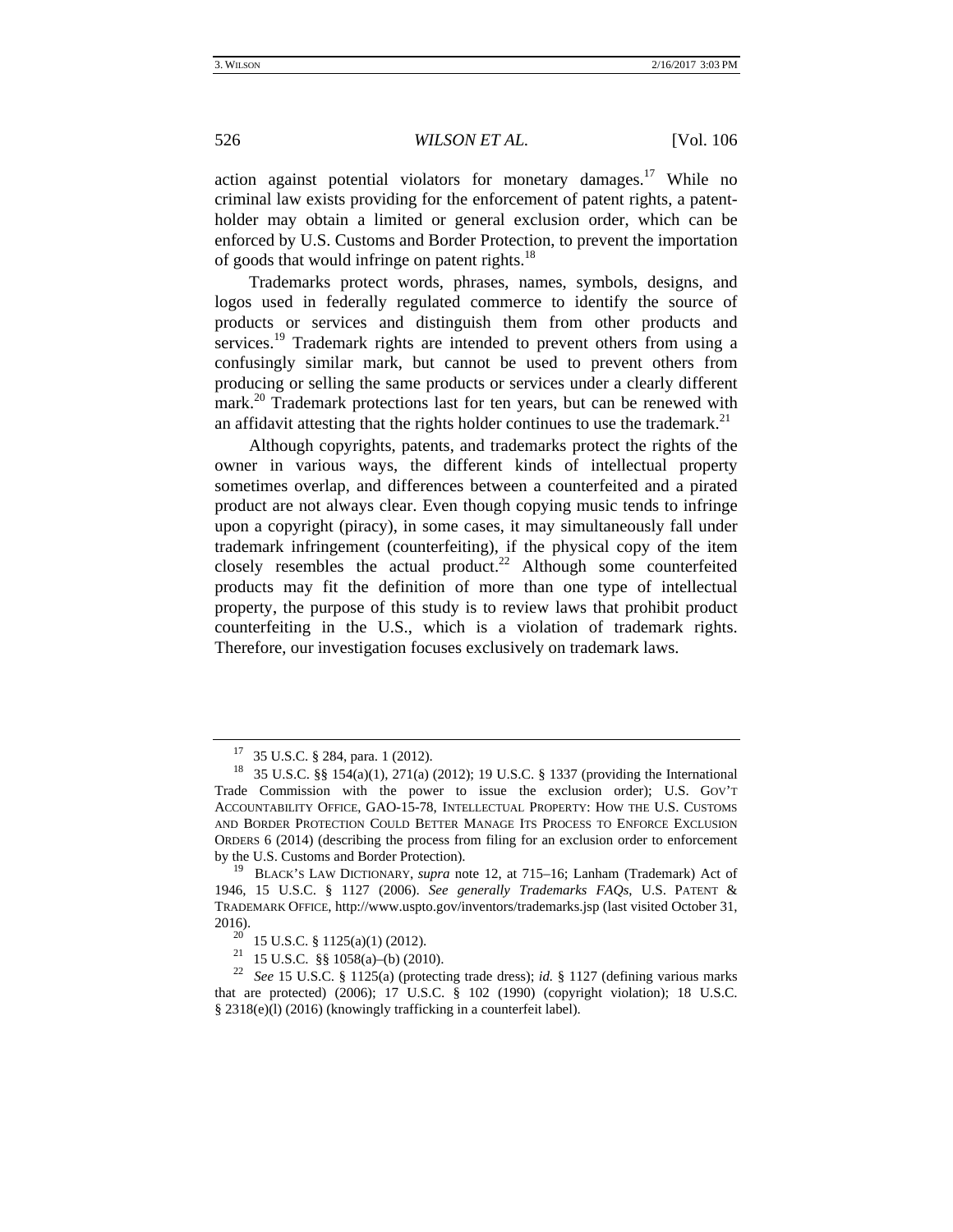## B. AN OVERVIEW OF FEDERAL ANTI-COUNTERFEITING LAWS

# **Table 1. History of Federal Anti-Counterfeiting Legislation**

| Year | Statute                                                           |
|------|-------------------------------------------------------------------|
| 1870 | An Act to Revise, Consolidate and Amend the Statutes Relating     |
|      | to Patents and Copyrights <sup>23</sup>                           |
| 1881 | Act to Revise, Consolidate and Amend Trademarks and Protect       |
|      | the Same $^{24}$                                                  |
| 1946 | Lanham (Trademark) $Act^{25}$                                     |
| 1984 | Trademark Counterfeiting Act <sup>26</sup>                        |
| 1995 | Federal Trademark Dilution Act <sup>27</sup>                      |
| 1996 | Anti-Counterfeiting Consumer Protection Act <sup>28</sup>         |
| 1999 | Anti-Cybersquatting Consumer Protection Act <sup>29</sup>         |
| 2006 | Stop Counterfeiting in Manufactured Goods Act <sup>30</sup>       |
| 2000 | Drioritizing Descurses and Organization for Intellectual Dreporty |

2008 Prioritizing Resources and Organization for Intellectual Property (Pro-IP)  $Act^{31}$ 

U.S. federal trademark legislation has gone through numerous iterations over its 150-year history.<sup>32</sup> Prior to the first federal trademark law being passed in 1870, states were responsible for regulating trademarks, and trademark holders relied upon common law causes of action to protect their marks and recover damages.<sup>33</sup> When the U.S. Congress passed the 1870

<sup>29</sup> Anti-Cybersquatting Consumer Protection Act, 15 U.S.C. § 1125(d) (1999).<br><sup>30</sup> Stop Counterfeiting in Manufactured Goods Act, Pub. L. No. 109-181, 120 Stat. 285

(codified as amended at scattered sections of 18 U.S.C. (2006)). 31 Prioritizing Resources and Organization for Intellectual Property (Pro-IP) Act., Pub.

L. No. 110-403, 122 Stat. 4256 (codified as amended at 15 U.S.C. § 8101 (2008)).<br><sup>32</sup> See infra Table 1 (listing these statutes and year each was passed).<br><sup>33</sup> Beverly W. Pattishall, *Two Hundred Years of American Trademar* 

TRADEMARK REP. 121, 123–28, 131 (1978) (discussing early state cases and relying on other causes such as trade identity common law).

 $23$  Act of Jul. 8, 1870, ch. 230, 16 Stat. 198 (1870) (revising, consolidating, and amending the statutes relating to patents and copyrights).<br><sup>24</sup> Act of Mar. 3, 1881, ch. 138, 21 Stat. 502 (1881) (authorizing registration of trade-

marks and protecting the same).<br><sup>25</sup> Lanham (Trademark) Act of 1946, 15 U.S.C. §§ 1051–1411 (1946).<br><sup>26</sup> Trademark Counterfeiting Act of 1984, Pub. L. No. 98-473, 98 Stat. 2179 (codified at

<sup>18</sup> U.S.C. § 2320 (1984)). 27 Federal Trademark Dilution Act, Pub. L. No. 104-98, 109 Stat. 98 (codified at 15

U.S.C. § 1125(c) (1995)). 28 Anti-Counterfeiting Consumer Protection Act, Pub. L. No. 104-153, 110 Stat. 1386

<sup>(</sup>codified at 18 U.S.C. § 2311 (1996)).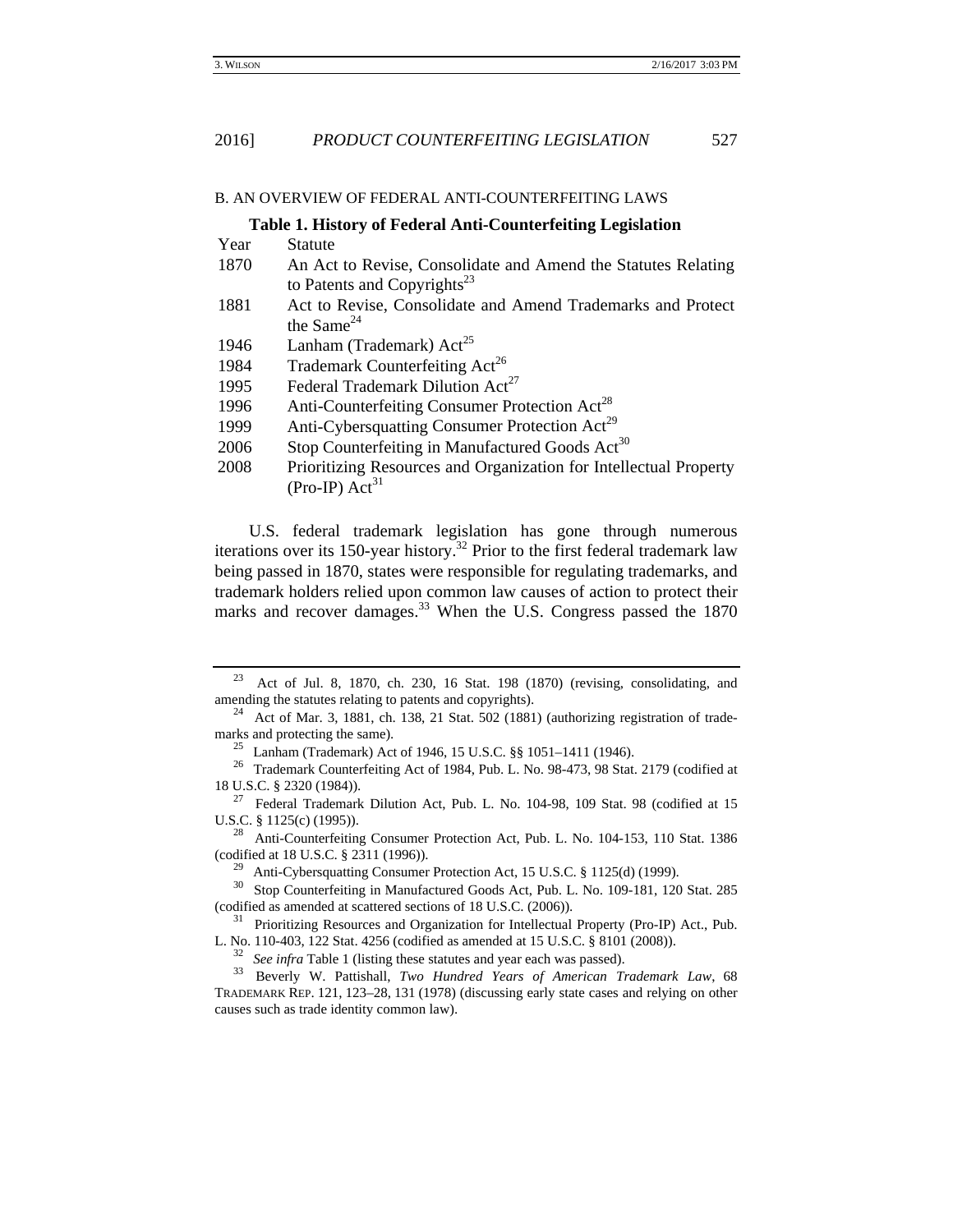federal trademark law,<sup>34</sup> it was titled "An Act to Revise, Consolidate and Amend the Statutes Relating to Patents and Copyrights," which reflected confusion that existed between the various intellectual property rights at the time.<sup>35</sup> It was based on the Patent and Copyright clauses of the Constitution, but would later be struck down by the U.S. Supreme Court for exceeding the authority of those clauses to cover rights that now are covered under trademark law.<sup>36</sup> Congress then revised the law in 1876 and included criminal sanctions with penalties or fines up to \$1,000 and imprisonment for up to two years.<sup>37</sup> This new law also gave law enforcement the ability to obtain search warrants and destroy all counterfeit marks, packaging, and instrumentalities associated with the crime.<sup>38</sup> Interestingly, in 1879, the U.S. Supreme Court found the 1870 and 1876 trademark laws to be unconstitutional on the grounds that Congress improperly used the Patent and Copyright clauses of the Constitution to regulate trademarks.39 As a result, Congress revised their previous work and in 1881 passed a new trademark law, "An Act to Authorize the Registration of Trademarks and Protect the Same."40 Unlike the previous laws that were passed under the Patent and Copyright clauses of the Constitution, this new law was passed under the Commerce Clause and did not include any criminal sanctions.41 The 1881 law went through two changes, one in 1905 and another in 1920. Since then, Congress has passed seven main pieces of legislation regarding trademarks, each of which will be discussed in this part.<sup>42</sup>

# *1. Lanham Act*

The Lanham Act, passed by Congress in 1946, is the primary federal

<sup>34</sup> Act of Jul. 8, 1870, ch. 230, 16 Stat. 198 (1870) (revising, consolidating, and amending the statutes relating to patents and copyrights), *invalidated by* Trade-Mark Cases*,*  100 U.S. 82 (1879). 35 Pattishall, *supra* note 33, at 129; *see also* FRANCIS H. UPTON, <sup>A</sup> TREATISE ON THE LAW

OF TRADE MARKS 17–19 (1860). 36 *Trade-Mark Cases*, 100 U.S. at 96–99. 37 Act of Aug. 14, 1876, ch. 274, 19 Stat. 141, §§ 1, 8 (1876) (punishing the counterfeiting of trade-marks and the sale or dealing in of counterfeit trade-mark goods), *invalidated by* Trade-Mark Cases, 100 U.S. 82 (1879). 38 *Id.* § 7.

<sup>&</sup>lt;sup>40</sup> Act of Mar. 3, 1881, ch. 138, 21 Stat. 502 (1881) (authorizing registration of trademarks and protecting the same).<br><sup>41</sup> *Id.*; Jed S. Rakoff & Ira B. Wolff, *Commercial Counterfeiting: The Inadequacy Of* 

*Existing Remedies*, 73 TRADEMARK REP. 493, 511 (1983). 42 *See infra* Introduction Subpart B.1–7 and accompanying notes 34–79; *see also*

Lanham (Trademark) Act of 1946, 15 U.S.C. §§ 1051–1141(n) (2012).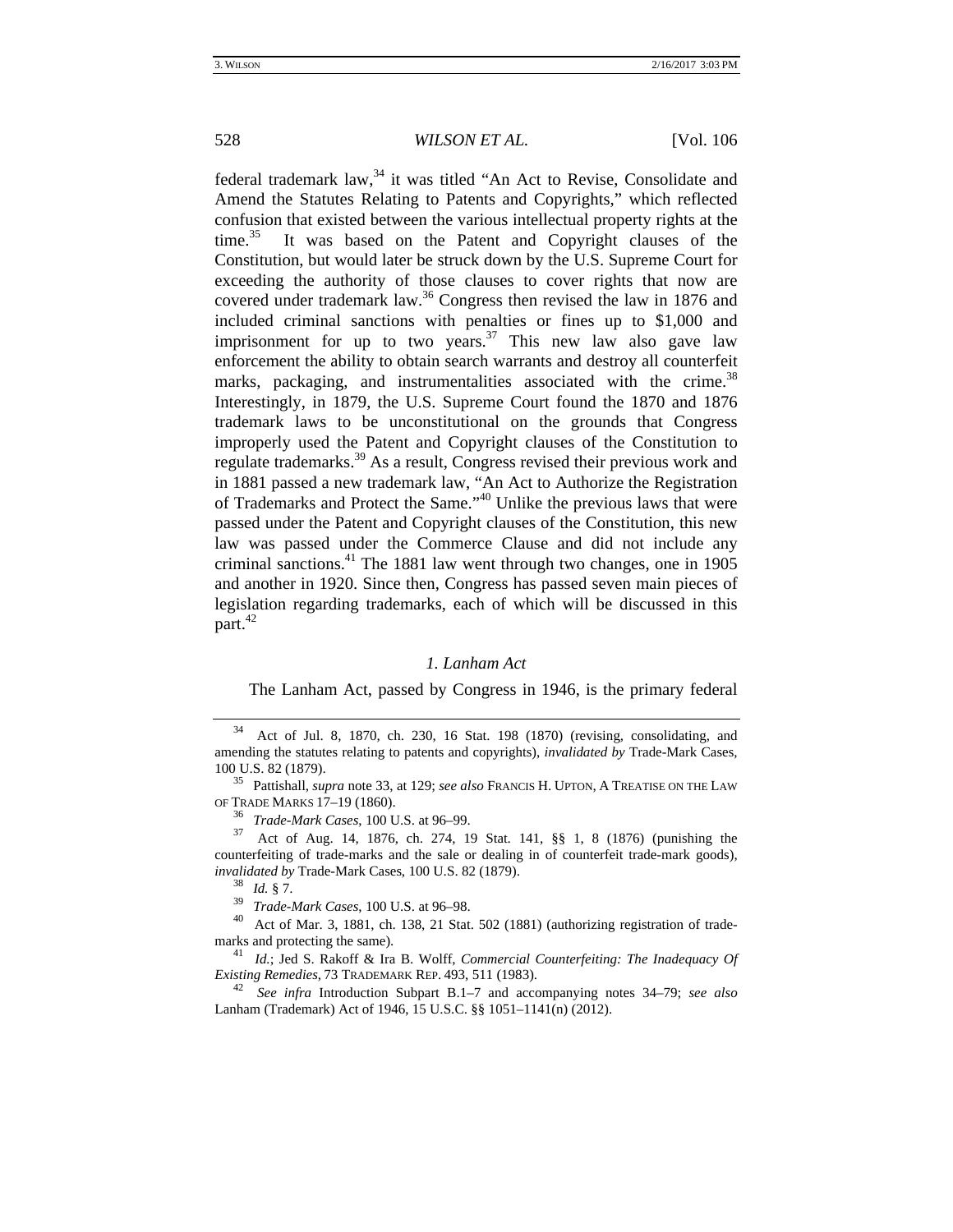statute relating to trademarks in the U.S. The Lanham Act prohibits false designations, advertising, and descriptions, as well as the selling of one's goods under the name of another.<sup>43</sup> The goals of the Lanham Act were to: (1) eliminate consumer confusion by assuring the application of appropriate legal trademarks; and (2) allow trademark right holders to exercise control over the reputation of their products by providing civil remedies for trademark infringements.44 Additionally, brand owners could record registered trademarks with the U.S. Customs Service (now U.S. Customs and Border Protection and U.S. Immigration and Customs Enforcement) to prevent the import of products illegally bearing those marks.<sup>45</sup>

 Although the Lanham Act was a significant piece of anticounterfeiting legislation, some accounts now consider it ineffective given the complexities of the counterfeiting operations in different industries (e.g., luxury goods versus pharmaceuticals) facing society today.<sup>46</sup> The Lanham Act originally included criminal sanctions, but these were dropped and a system of civil remedies including injunctions<sup>47</sup>; treble damages<sup>48</sup>; confiscation of the defendant's profits<sup>49</sup>; destruction of all labels and signs bearing the counterfeit mark and destruction of all plates and other equipment used to produce the counterfeit mark<sup>50</sup>; a temporary restraining order that may be issued ex parte;<sup>51</sup> and the enabling of U.S. Marshalls to search and seize counterfeits. $52$  Courts have traditionally been unwilling to impose some of the remedies under the Lanham Act because Federal

<sup>43 15</sup> U.S.C. §§ 1051–1141(n). 44 S. REP. NO. 79-1333, at 1 (1946), *reprinted in* 1946 U.S.C.C.A.N. 1274; *see also* Dallas Cowboy Cheerleaders v. Pussycat Cinemas, 604 F.2d 200, 205 (2d Cir. 1979); Shashank Upadhye, *Rewriting the Lanham Trademark Act to Prohibit the Importation of All Gray Market Goods*, 20 SETON HALL LEGIS. J. 59, 73–74 (1996). 45 15 U.S.C. § 1124; *see also* Robert J. Abalos, *Commercial Trademark Counterfeiting* 

*in the United States, the Third World and Beyond: American and International Attempts to Stem the Tide*, 5 B.C. THIRD WORLD L.J. 151, 165–170 (1985).<br><sup>46</sup> Sandra L. Rierson, *Pharmaceutical Counterfeiting and the Puzzle of Remedies*, 8

WAKE FOREST INTELL. PROP. L.J. 433, 454–55 (2008).<br><sup>47</sup> 15 U.S.C. § 1116.<br><sup>48</sup> *Id.* § 1117.<br><sup>49</sup> *Id.* 

 $\frac{49}{50}$  *Id.* 

<sup>50</sup> *Id.* § 1118. 51 *Id.* § 1116(a). 52 *Id.* § 1116(d)(9); *see also* Gabrielle Levin, *Desperate Times, Desperate Measures? Reconceptualizing Ex Parte Seizure Orders to More Effectively Fight the War on Trademark Counterfeiting*, 14 U. BALT. INTELL. PROP. L.J. 171, 175 (2006); Jed S. Rakoff & Ira B. Wolff, *Commercial Counterfeiting and the Proposed Trademark Counterfeiting Act*, 20 AM. CRIM. L. REV. 145, 162–63 (1982).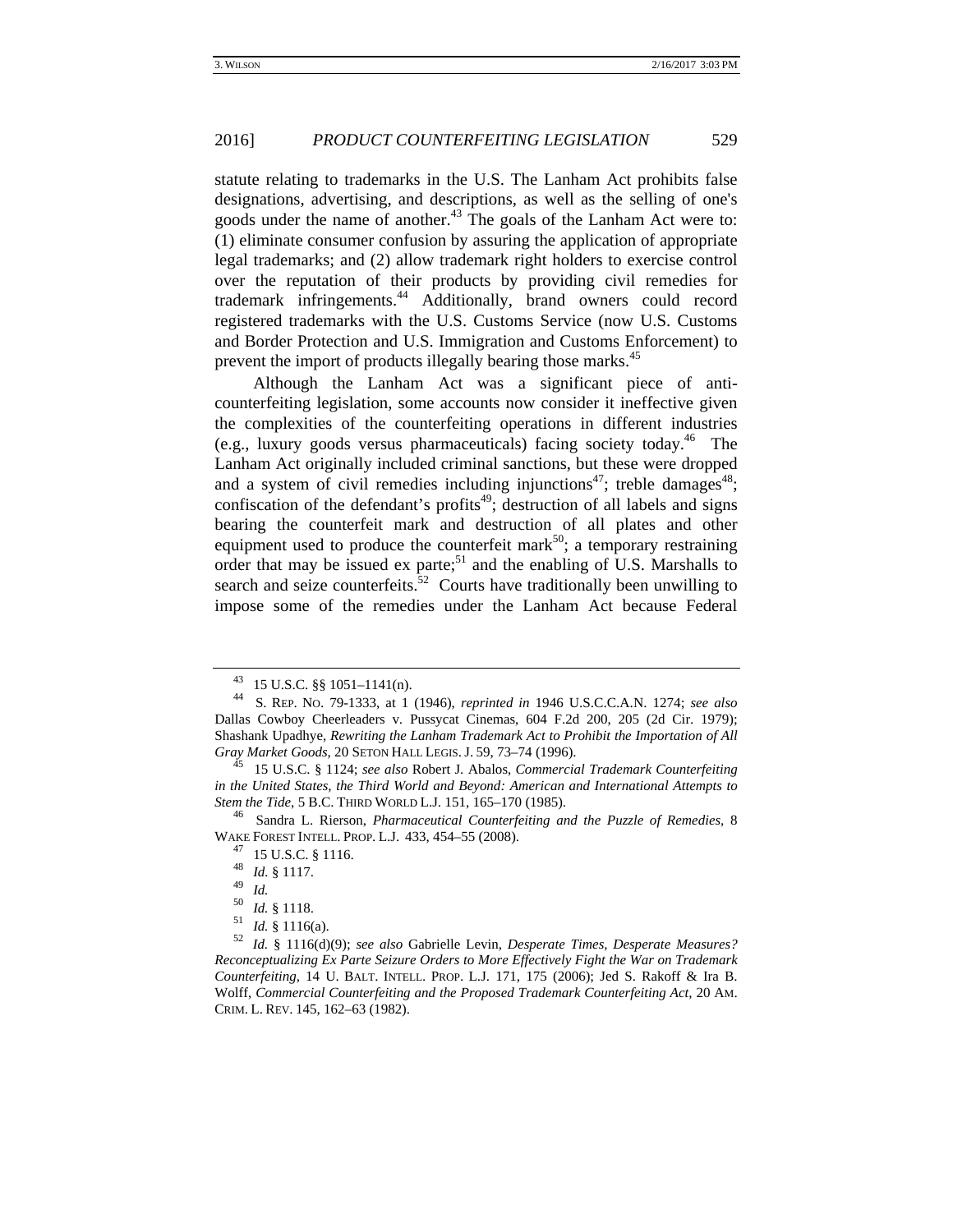Sentencing Guidelines discouraged it.<sup>53</sup> Moreover, the Lanham Act places the burden of tracking down, building, and establishing a case in court against the counterfeiters on brand owners, which are essentially costs lost to their competitor—the unseen competitor, or the counterfeiter.<sup>54</sup> As a result of these and other challenges in dealing with the growing complexity of trademark counterfeiting, a series of laws were passed beginning in the 1980s to supplement and strengthen the provisions of the Lanham Act.

# *2. The Trademark Counterfeiting Act*

Congress passed the Trademark Counterfeiting Act of 1984 to increase criminal penalties for product counterfeiting.<sup>55</sup> With this Act, Congress intended to deter product counterfeiting by criminalizing the activity and establishing larger monetary fines.<sup>56</sup> The Trademark Counterfeiting Act criminalized the counterfeiting of trademarks, authorized treble damages and attorney's fees in civil cases, and authorized ex parte orders for seizure of counterfeit goods.<sup>57</sup> More specifically, the penalties for trafficking in counterfeit products carried fines of up to \$250,000 and up to five years in prison for a first offense and additional offenses carried fines up to  $$1,000,000$  and up to 15 years in prison.<sup>58</sup> Further legislation would be enacted in the following decades in response to the growing concern over counterfeit goods.

#### *3. Federal Trademark Dilution Act*

A related piece of legislation expanding and strengthening the protection of trademarks was the Federal Trademark Dilution Act (FTDA)

<sup>53</sup> HOPKINS ET AL., *supra* note 7, at 243. 54 Rod Kinghorn & Jeremy M. Wilson, *Anti-Counterfeit Strategy for Brand Owners*, A-CAPP BACKGROUNDER, Oct. 2013, http://a-capp.msu.edu/sites/default/files/Business Solutions\_FINAL.pdf. *See generally* Jeremy M. Wilson & Rodney Kinghorn, *A Total Business Approach to the Global Risk of Product Counterfeiting,* 10 GLOBAL EDGE BUS. REV. 1 (2016).

<sup>55</sup> Trademark Counterfeiting Act of 1984, Pub. L. No. 98-473, 98 Stat. 2178 (codified as amended at 18 U.S.C. § 2320 (2012)); David J. Goldstone & Peter J. Toren, *The Criminalization of Trademark Counterfeiting,* 31 CONN. L. REV. 1, 6 (1998). 56 18 U.S.C. § 2320; B. J. Kearney, *The Trademark Counterfeiting Act of 1984: A* 

*Sensible Legislative Response to the Ills of Commercial Counterfeiting*, 14 FORDHAM URB. L.J. 115, 121 (1986). 57 18 U.S.C. §§ 2320 (a)–(d). 58 *Id.* § 2320(b); PETER HLAVNICKA ET AL., PROTECTING THE BRAND: COUNTERFEITING

AND GRAY MARKETS § 11.02 (2013) (describing the evolution of the Trademark Counterfeiting Act).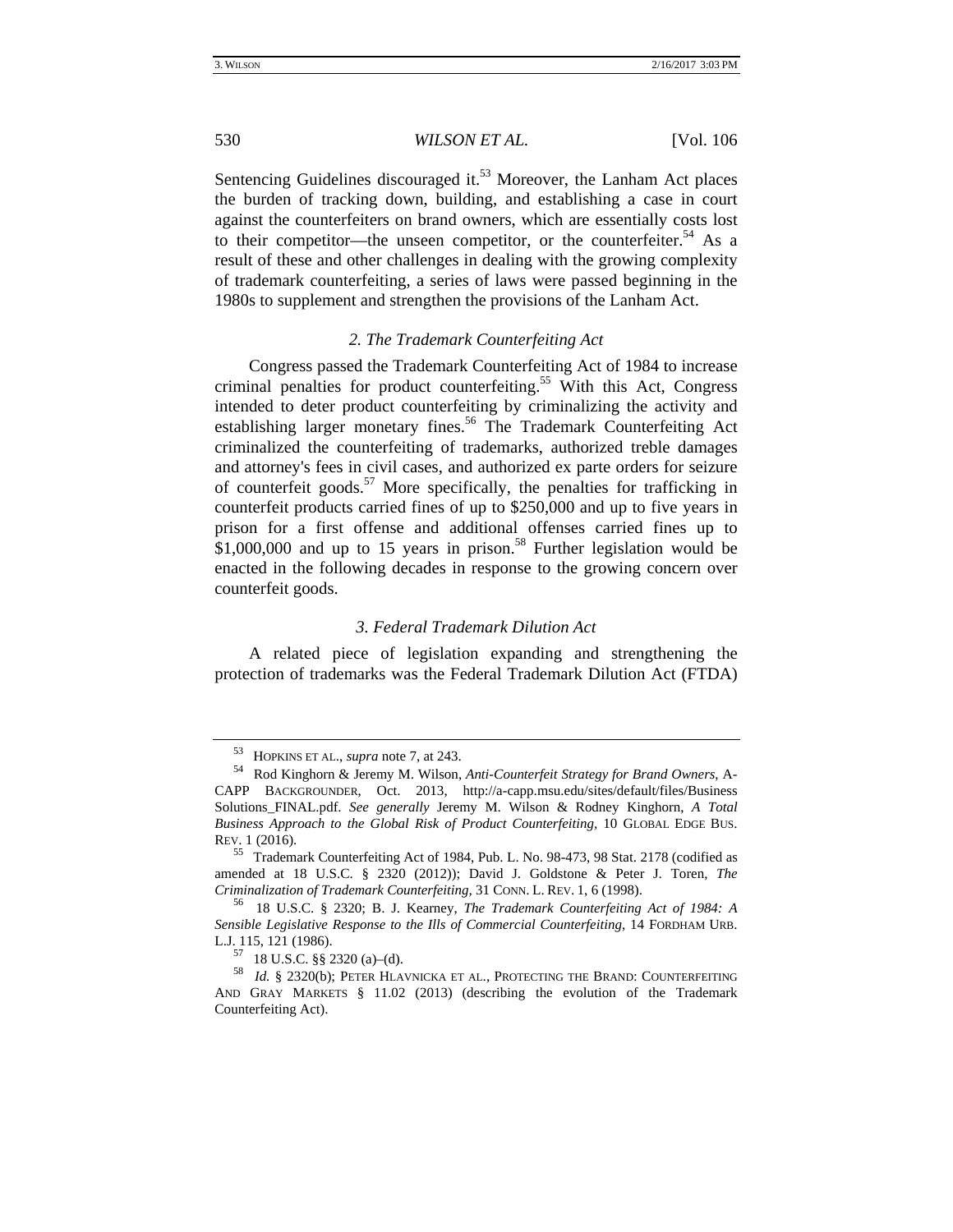of 1995.59 The FTDA provided protection for famous trademarks from dilution, by providing a new cause of action.60 In *Moseley v. Victoria*  Secret Catalogue, *Inc.*<sup>61</sup>, the Supreme Court held that a party claiming dilution of its trademark must provide proof of actual dilution rather than likelihood of dilution.62 Following *Moseley*, trademark owners lobbied Congress to enact a law replacing the FTDA's actual dilution requirement with a likelihood of dilution standard which would help them prevent the dilution of their trademarks and Congress ultimately passed the Trademark Dilution Revision Act of 2006 overruling *Moseley* and replacing the  $FTDA.<sup>63</sup>$ 

# *4. The Anticounterfeiting Consumer Protection Act*

Groups that originally supported the Trademark Counterfeiting Act came to realize that the trade in counterfeit goods was rapidly changing in scope and scale mainly due to globalization and the increased involvement of organized crime groups. $64$  As a result, weaknesses in the law were soon evident and businesses and consumer advocacy groups once again mobilized to campaign Congress for tougher federal legislation,<sup>65</sup> ultimately resulting in the Anticounterfeiting Consumer Protection Act of 1996 (hereinafter "ACCPA of 1996").<sup>66</sup> The ACCPA of 1996 was thought to be a significant achievement for anti-counterfeiting and consumer advocacy groups as it strengthened both the criminal and civil provisions of the Lanham Act and the 1984 Trademark Counterfeiting Act.<sup>67</sup> The ACCPA of 1996 gave the then U.S. Customs Service enhanced authority to levy fines, destroy counterfeit products, and provide information to trademark holders.<sup>68</sup> The ACCPA of 1996 also directed law enforcement to spend more time focusing on the illegal importation of counterfeit goods and

<sup>59</sup> Federal Trademark Dilution Act, Pub. L. No. 104-98, 109 Stat. 985 (1996) (codified at 15 U.S.C. § 1125(c), 1127); HLAVNICKA, *supra* note 58, at § 5.03. 60 15 U.S.C. § 1125; HLAVNICKA, *supra* note 58, at § 5.03. 61 537 U.S. 418 (2003).

<sup>62</sup> *Id.* at 433; *see also* David S. Welkowitz, *State of the State: Is There a Future for State Dilution Laws?*, 24 SANTA CLARA COMPUTER & HIGH TECH. L.J. 681, 691 (2008).<br><sup>63</sup> Trademark Dilution Revision Act (TDRA), Pub. L. No. 109-312, 120 Stat. 1730

<sup>(</sup>codified at 15 U.S.C. § 1501); *see also* Welkowitz, *supra* note 62, at 692.<br><sup>64</sup> *See* HOPKINS ET AL., *supra* note 7, at 225.<br><sup>65</sup> *See id.*<br><sup>66</sup> Anticounterfeiting Consumer Protection Act of 1996, Pub. L. No. 104-153 1386 (codified as amended in scattered sections of 18 U.S.C.). 67 *See* HLAVNICKA ET AL., *supra* note 58, at § 11.02[5]. 68 Anticounterfeiting Consumer Protection Act §§ 6, 8, 9–10.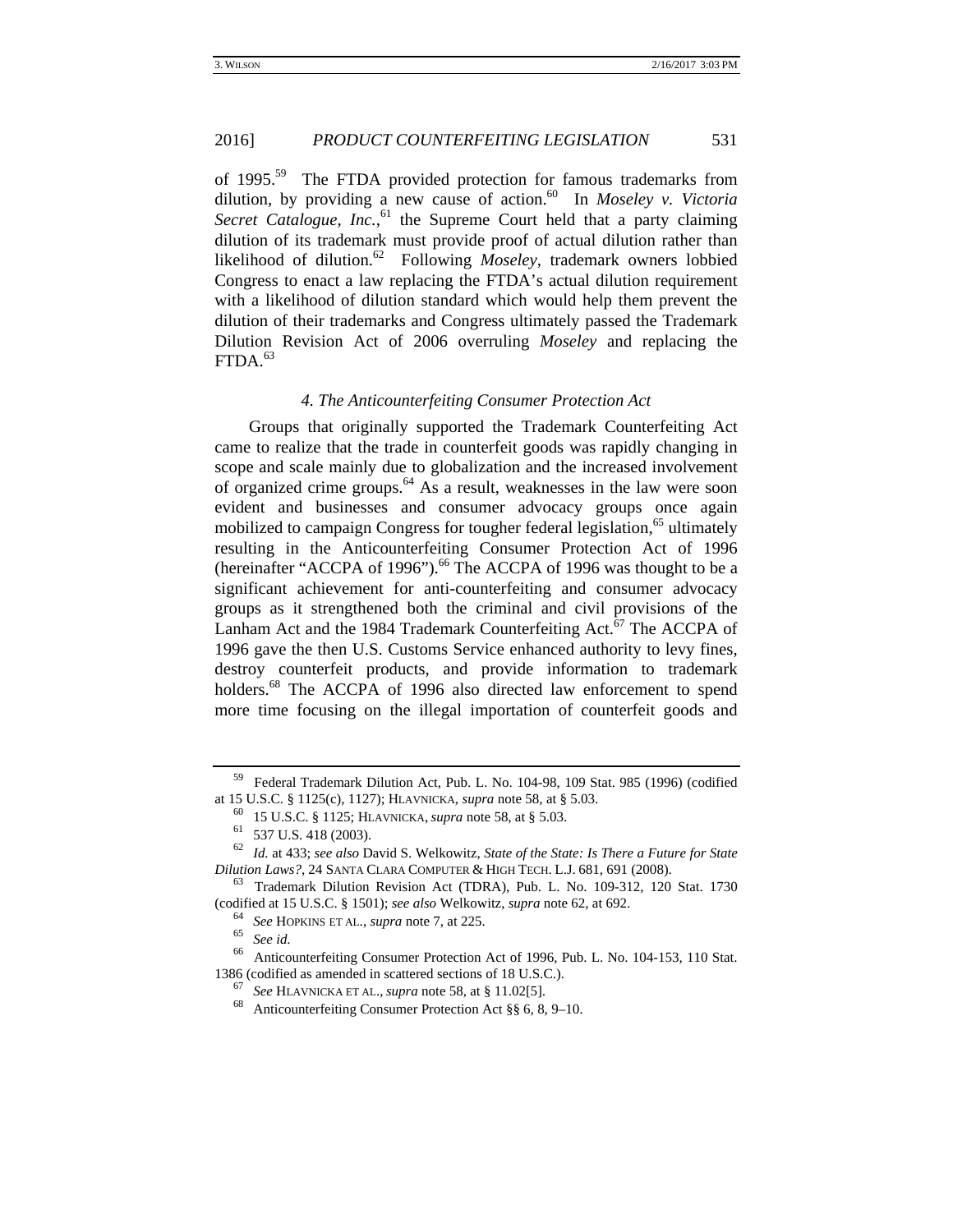investigating cases linked to organized crime groups. $69$  To help law enforcement achieve this goal, the ACCPA of 1996 made counterfeiting a predicate act under the Racketeer Influenced and Corrupt Organizations Act,<sup>70</sup> providing law enforcement and prosecutors more resources and strategies to go after counterfeiters.<sup>71</sup> In addition to strengthening the federal government's enforcement abilities, the ACCPA of 1996 provided trademark holders and private businesses with more robust civil remedies.<sup>72</sup>

### *5. Anticybersquatting Consumer Protection Act*

Another significant piece of trademark legislation is the Anticybersquatting Consumer Protection Act (ACPA) of 1999.<sup>73</sup> Notably, the ACPA of 1999 was the first piece of federal legislation specifically addressing trademark counterfeiting on the Internet.<sup>74</sup> The 1999 Act was passed to deter individuals from registering domain names that contain a trademark with the intention of later selling the domain name to the trademark holder or a third party at a higher price.<sup>75</sup> Under the ACPA of 1999, legal action can be taken against a domain registrant who traffics in or uses a domain name that is identical or confusingly similar to the name, mark, or symbol owned by a trademark holder.<sup>76</sup> In 2011, the Stop Online Piracy Act (SOPA) was introduced in Congress with the aim of expanding the ability of federal law enforcement to fight the online trafficking of copyrighted intellectual property and counterfeit.<sup>77</sup> Because of strong opposition to the bill from groups who claimed that it would threaten free

the Act makes the ex parte seizure of counterfeit products easier. 73 Anti-Cybersquatting Consumer Protection Act, 15 U.S.C. § 1125(d) (1999); *see also* 

15 U.S.C. § 1125(a)–(c) (section 43 of the Lanham Act) (2012).<br><sup>74</sup> HLAVNICKA ET AL., *supra* note 58, at § 13.02[2].<br><sup>75</sup> 15 U.S.C. § 1125(d)(1).<br><sup>76</sup> Id. § 1125(d)(2).<br><sup>76</sup> Id. § 1125(d)(2).<br><sup>77</sup> Sajid Farooq, *Google p* 

<sup>69</sup> *Id.* §§ 2–3. 70 *Id.* § 3. 71 *See* HOPKINS ET AL., *supra* note 7, at 226–27. The penalties under the RICO statute are also significant, as a counterfeiter found guilty under RICO faces up to 20 years in prison and/or fines of \$250,000, or twice the gross profits of the offense. Counterfeiters who are not charged under the RICO statute also face stiffer penalties than they did under the 1984 Act. For individuals, the new penalties include fines of up to \$2 million and 10 years in prison for the first offense; for repeated offenses, an individual faces fines of up to \$5 million and 20 years in prison. Companies can receive a \$5 million fine for the first offense and up to \$15 million if repeated. *Id.* <sup>72</sup> *See id*. at 230. For example, the court will award treble damages in most cases, and

<sup>(</sup>Jan. 20, 2012), http://www.nbcsandiego.com/blogs/press-here/Google-Power-Delays-PIPA-Vote-137755378.html.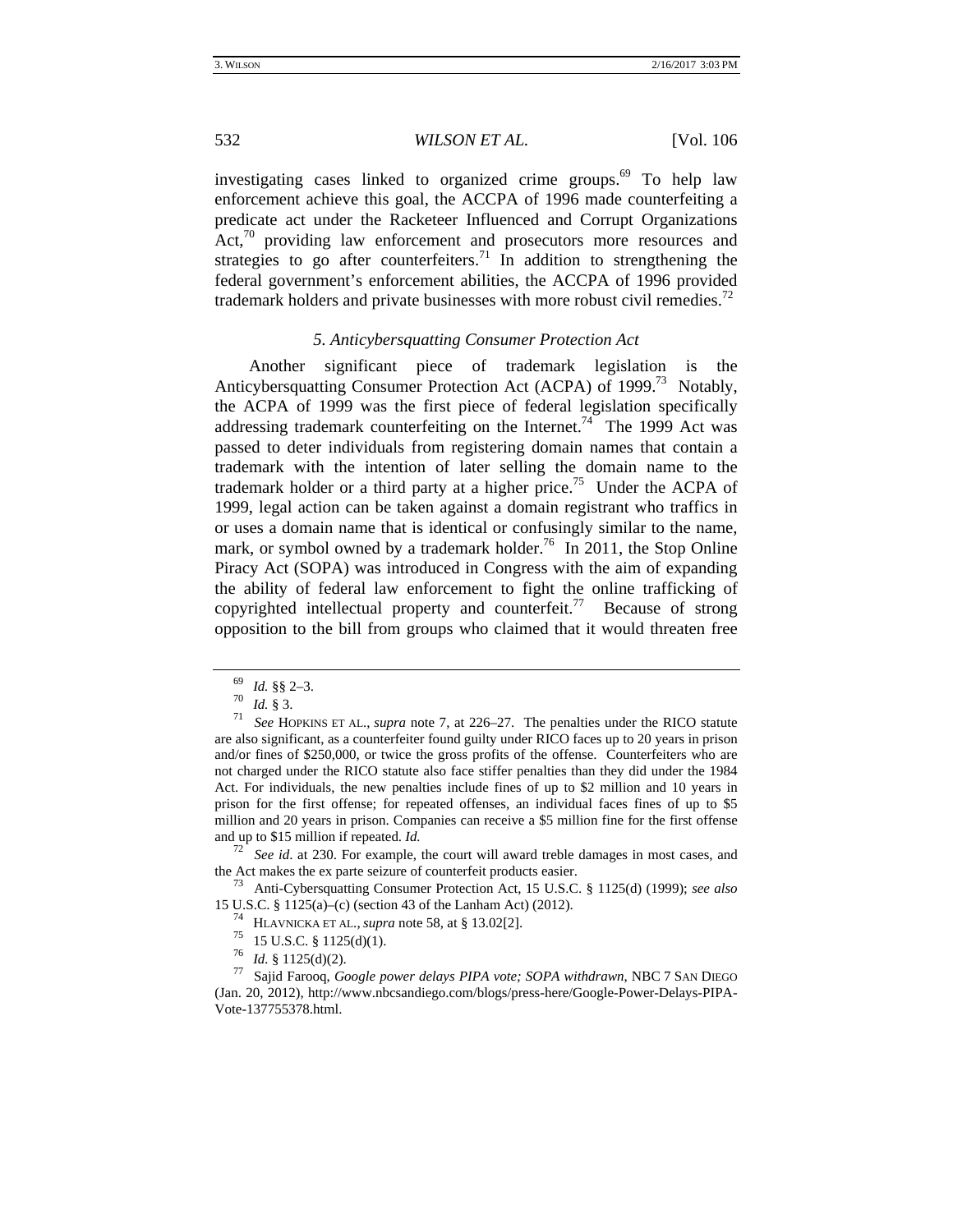# 2016] *PRODUCT COUNTERFEITING LEGISLATION* 533

speech and innovation, as well as a coordinated Silicon Valley tech company blackout, $^{78}$  Congress put SOPA on hold in 2012. Despite this, the increasing use of the Internet by counterfeiters as a forum to sell counterfeit products and violate individuals' intellectual property rights will likely force Congress to revisit this issue in the future.

#### *6. Stop Counterfeiting in Manufactured Goods Act*

The Stop Counterfeiting in Manufactured Goods Act (SCMGA) of 2006 was drafted to close a loophole in existing trademark law by prohibiting the trafficking of labels, tags, and various types of packaging bearing counterfeit marks.<sup>79</sup> Previous anti-counterfeiting legislation did not prohibit the trafficking of unattached counterfeit labels, prompting counterfeiters to ship un-affixed labels into the U.S. and later attach them to counterfeit products. SCMGA of 2006 further strengthened previous trademark law in several other ways. $80$  First, the law extended forfeitable property to include any equipment used to make the counterfeits.<sup>81</sup> Second, it required the destruction or disposal of counterfeit items after they have been forfeited.<sup>82</sup> Third, it required counterfeiters to turn over their illicit profits and reimburse the legitimate businesses they exploited.<sup>83</sup>

# *7. PRO-IP Act*

A final piece of anti-counterfeiting legislation is the Prioritizing Resources and Organization for Intellectual Property (PRO-IP) Act of 2008.84 The PRO-IP Act of 2008 increased protections against product counterfeiting in numerous ways. First, it increased both civil and criminal penalties for intellectual property offenses by doubling potential statutory damages.<sup>85</sup> Second, it created a new interagency advisory committee

<sup>78</sup> David A. Fahrenthold, *SOPA protests shut down Web sites,* WASH. POST (Jan. 18, 2012), https://www.washingtonpost.com/politics/2012/01/17/gIQA4WYl6P\_story.html.<br><sup>79</sup> Stop Counterfeiting in Manufactured Goods Act, Pub. L. No. 109-181, 120 Stat. 285

<sup>(2006) (</sup>amending 18 U.S.C. § 1 (2012)). 80 *See* Press Release, White House, Fact Sheet: President Bush Signs the Stop

Counterfeiting in Manufactured Goods Act (Mar. 16, 2006), https://georgewbushwhitehouse.archives.gov/news/releases/2006/03/20060316-6.html.<br><sup>81</sup> *Id.*<br><sup>83</sup> *Id.* 84 Prioritizing Resources and Organization for Intellectual Property (Pro-IP) Act of

<sup>2008,</sup> Pub. L. No. 110-403, 122 Stat. 4256 (2008) (amending federal intellectual property law). 85 *Id*. § 103–04. Statutory damages for counterfeit trademarks were doubled from \$500–

<sup>\$100,000</sup> to \$1,000–\$200,000, and statutory damages for the willful use of a counterfeit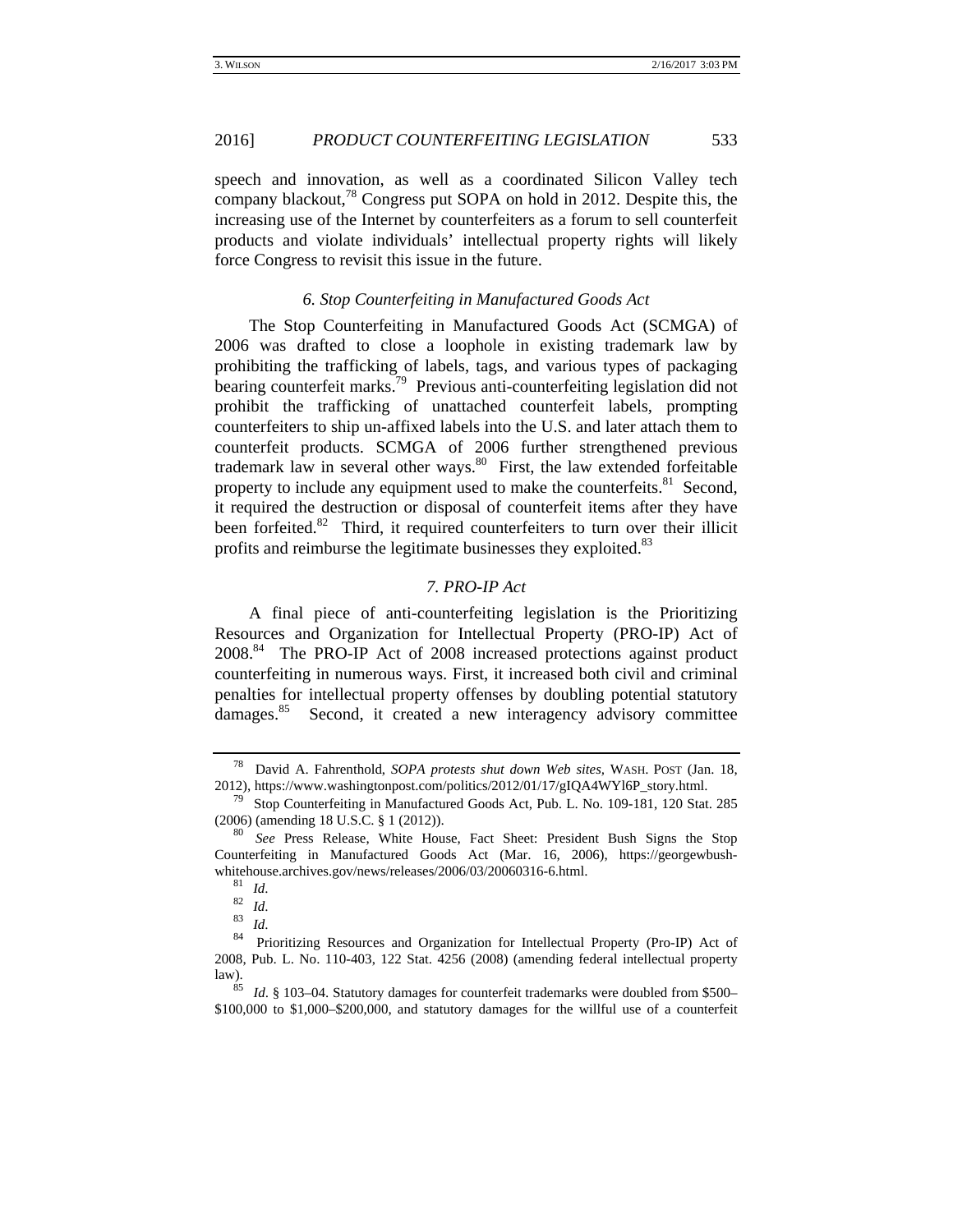responsible for establishing a joint strategic plan for developing solutions to domestic and international counterfeiting.<sup>86</sup> Third, it created a federal grant program supporting federal, state, and local law enforcement training and enhanced the investigative and forensic resources necessary to enforce intellectual property laws. $87$  Fourth, it enhanced civil and criminal forfeiture provisions, going beyond the items counterfeited to include all property used to commit the offenses and any property derived from proceeds obtained directly or indirectly from counterfeiting.<sup>88</sup> Finally, the Intellectual Property Enforcement Coordinator (IPEC) was established to coordinate efforts across federal agencies to protect intellectual property and chair an advisory committee composed of representatives from various federal agencies including the U.S. Departments of Agriculture, Commerce, Health and Human Services, Homeland Security, Justice, and State, the Office of the U.S. Trade Representative, and the U.S. Copyright Office.<sup>89</sup> The creation of the IPEC illustrated the importance the federal government has placed on the protection and enforcement of intellectual property rights.

# I. ANALYSIS OF CURRENT STATE ANTI-COUNTERFEITING LAWS

Although federal statutes are the primary means of protecting trademarks in the U.S., each state has established a statutory framework governing intellectual property, including a trademark registration system and civil and criminal protections and penalties, which will be discussed in this part. States have concurrent jurisdiction with federal courts for trademark offenses. If an offense occurs within a state, state charges are permissible in addition to, or in place of, federal charges, regardless of where the goods were manufactured or sold.<sup>90</sup> Therefore, states play an important role in the enforcement of trademark rights.

At the state level, anti-counterfeiting laws vary significantly from state to state and they also differ in various ways from federal statutes.<sup>91</sup> Generally, state trademarks are only protected within the state of registration, whereas a federally registered trademark is protected throughout the U.S. Therefore, trademarks registered at the federal level

mark doubled from \$1 million to \$2 million. *Id.* Additionally, the law provided penalties of up to twenty years' incarceration (in event of a death) for any bodily harm resulting from trafficking counterfeit goods. *Id.* § 205. 86 *Id*. § 301(b)(3)(A). 87 *Id*. § 401. 88 *Id*. §§ 201, 206–07.

<sup>89</sup> *Id.* § 301.

<sup>90</sup> HLAVNICKA ET AL., *supra* note 58, at § 9.02.

<sup>91</sup> *Id.*; *see also* HOPKINS ET AL., *supra* note 7, at 230–31.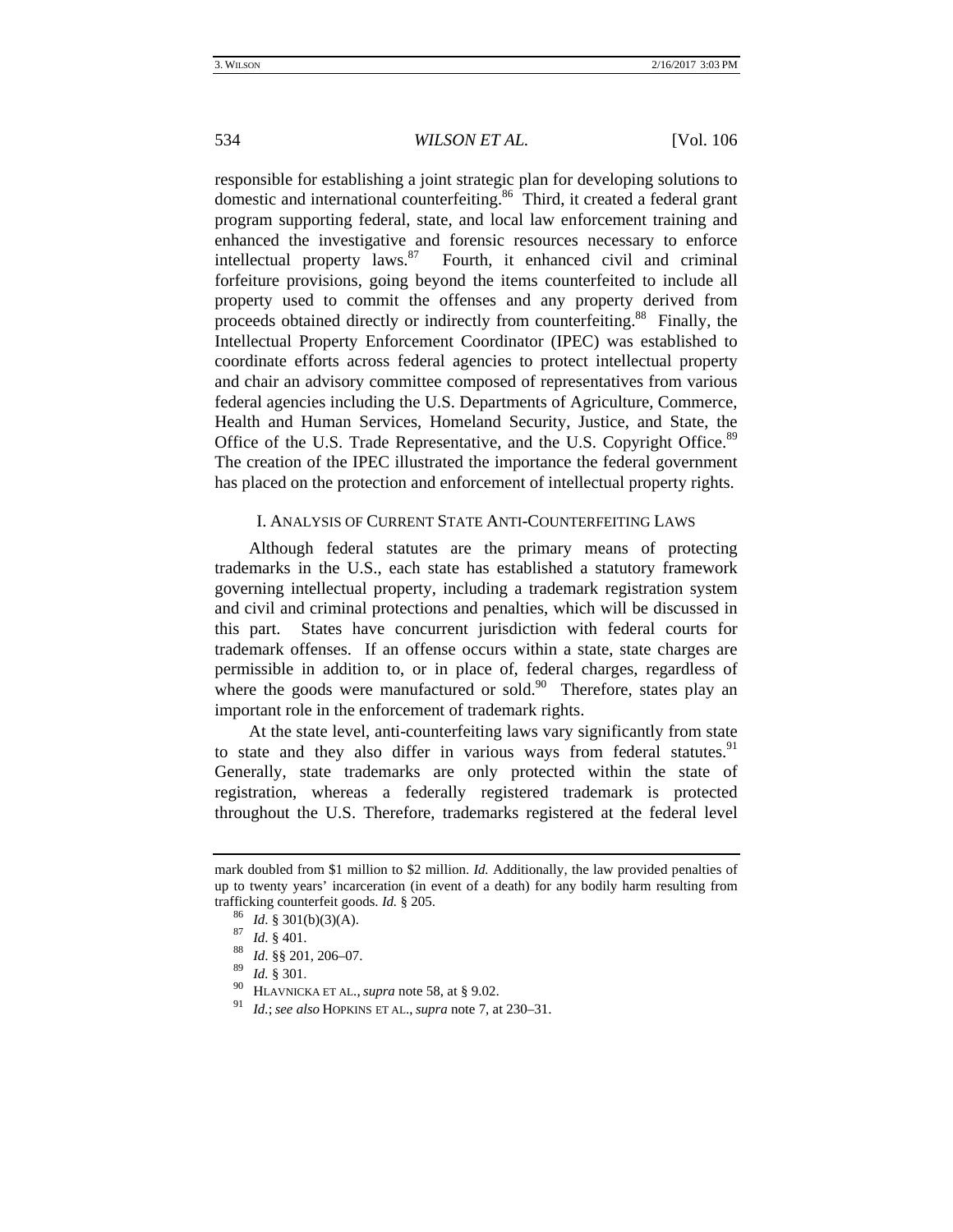tend to provide a wider jurisdictional scope of legal protection to the right holder than state trademarks, making it advantageous for businesses involved in interstate commerce to register their trademarks federally. However, businesses planning to operate only in one state may choose to register their trademark only at the state level because the filing process is cheaper and tends to be quicker to obtain than federal registration.<sup>92</sup> When making the decision to register at the state or federal level, it is also important for right holders to consider the potential remedies and damages.

State anti-counterfeiting legislation is a critical step in combating product counterfeiting crimes in the U.S. As of 2016, all fifty states have enacted some type of anti-counterfeiting legislation. $93$  However,

93 Table 2(a): ALA. CODE § 8-12-16 (1980); ALASKA STAT. § 45.50.170 (1961); ARIZ. REV. STAT. ANN. § 44-1453 (1998); ARK. CODE ANN. § 4-71-212 (1997); CAL. BUS. & PROF. CODE § 14245 (West 2007); COLO. REV. STAT. § 6-1-105 (1963); CONN. GEN. STAT. ANN. § 35-18h (West 1967); DEL. CODE ANN. tit. 6, § 3312 (1976); FLA. STAT. ANN. § 495.131 (West 1967); GA. CODE ANN., § 10-1-451 (1893); HAW. REV. STAT. ANN. § 482-31 (West 2001); IDAHO CODE ANN. § 48-512 (West 1996); 765 ILL. COMP. STAT.1036/60 (1998); IND. CODE. § 24-2-1-13 (1955); IOWA CODE § 548.112 (1994); KAN. STAT. ANN.§ 81-213 (1999); KY. REV. STAT. ANN. § 365.601 (1994); LA. REV. STAT. ANN. § 51:222 (1954); ME. REV. STAT. tit. 10, § 1529 (1980); MD. CODE ANN., BUS. REG. § 1-414 (West 1992); MASS. ANN. LAWS. ch. 110H, § 12 (LexisNexis 2006); MICH. COMP. LAWS ANN. § 429.42 (West 1969); MINN. STAT. ANN. § 333.28 (West 1959); MISS. CODE ANN. § 75-25-23 (1997); MO. REV. STAT. § 417.056 (1973); MONT. CODE ANN. § 30-13-333 (1979); NEB. REV. STAT. § 87-139 (2000); NEV. REV. STAT. ANN. § 600.420 (West 1979); N.H. REV. STAT. ANN.§ 350-A:11 (1969); N.J. STAT. ANN. § 56:3-13.16 (West 1987); N.M. STAT. ANN. § 57-3B-14 (1997); N.Y. GEN. BUS. LAW § 360-k (Consol. 1997); N.C. GEN. STAT.§ 80-11 (1967); N.C. GEN. STAT.§ 80-12 (1995); N.C. GEN. STAT 75-1.1 (1979); N.D. CENT. CODE § 47-22-11(1957); OHIO REV. CODE ANN. § 1329.65 (West 1978); OKLA. STAT. tit. 78, § 31 (1959); OR. REV. STAT. ANN. § 647.095 (West 1961); 54 PA. CONS. STAT. ANN.§ 1123 (1982); 6 R.I. GEN. LAWS § 11-17-1 (1975); S.C. CODE ANN. § 39-15-1160 (1994); S.D. CODIFIED LAWS 37-6-25 (1955); TENN. CODE ANN. § 47-25-512 (2000); TEX. BUS. & COM. CODE § 16.102 (West 2012); UTAH CODE ANN. 70-3a-402 (West 2002); VT. STAT. ANN. tit. 9, § 2529 (1957); VA. CODE ANN. § 59.1-92.12 (1998); WASH. REV. CODE ANN. § 19.77.140 (West 2003); W. VA. CODE § 47-2-12 (1996); WIS. STAT. ANN. § 132.033 (West 1985); WYO. STAT. ANN.§ 40-1- 111 (1997). Note that any type of civil statute that a counterfeiting case could be brought under was included in this table, such as unlawful business practices.

 Table 4(a): ARIZ. REV. STAT. ANN. § 44-1453 (1998); CAL. PENAL CODE § 350 (West 1872); COLO. REV. STAT. § 18-5-110.5 (2001); CONN. GEN. STAT. ANN. § 53-347a (West 1963); DEL. CODE ANN. tit. 11, § 926 (2005); GA. CODE ANN. § 10-1-454 (1996); HAW. REV. STAT. ANN. § 708-875 (West 1997); IDAHO CODE ANN. § 18-3614 (West 1972); IDAHO CODE ANN. § 18-3615 (West 1972); 410 LL. COMP. STAT. 620/3.16 (1985); 765 LL. COMP. STAT. 1040/4 (1955); 815 LL. COMP. STAT. 425/2 (1986); 815 LL. COMP. STAT. 425/3 (1986); IOWA CODE § 714.26 (2004); KAN. STAT. ANN.§ 21-5825 (2011); KY. REV. STAT. ANN. § 365.241 (2000); LA. REV. STAT. ANN. § 14:229 (1984); MD. CODE ANN., CRIM. LAW § 8-611 (2002); MASS. ANN. LAWS. ch. 266, § 147 (LexisNexis 1998); MICH. COMP. LAWS ANN. § 750.263 (West 1931); MINN. STAT. ANN. § 333.42 (West 1986); MINN. STAT. ANN.§ 609.895 (1999);

<sup>&</sup>lt;sup>92</sup> HLAVNICKA ET AL., *supra* note 58, at § 9.02.<br><sup>93</sup> Table 2(a): ALA, CODE 8, 8.12, 16. (1980):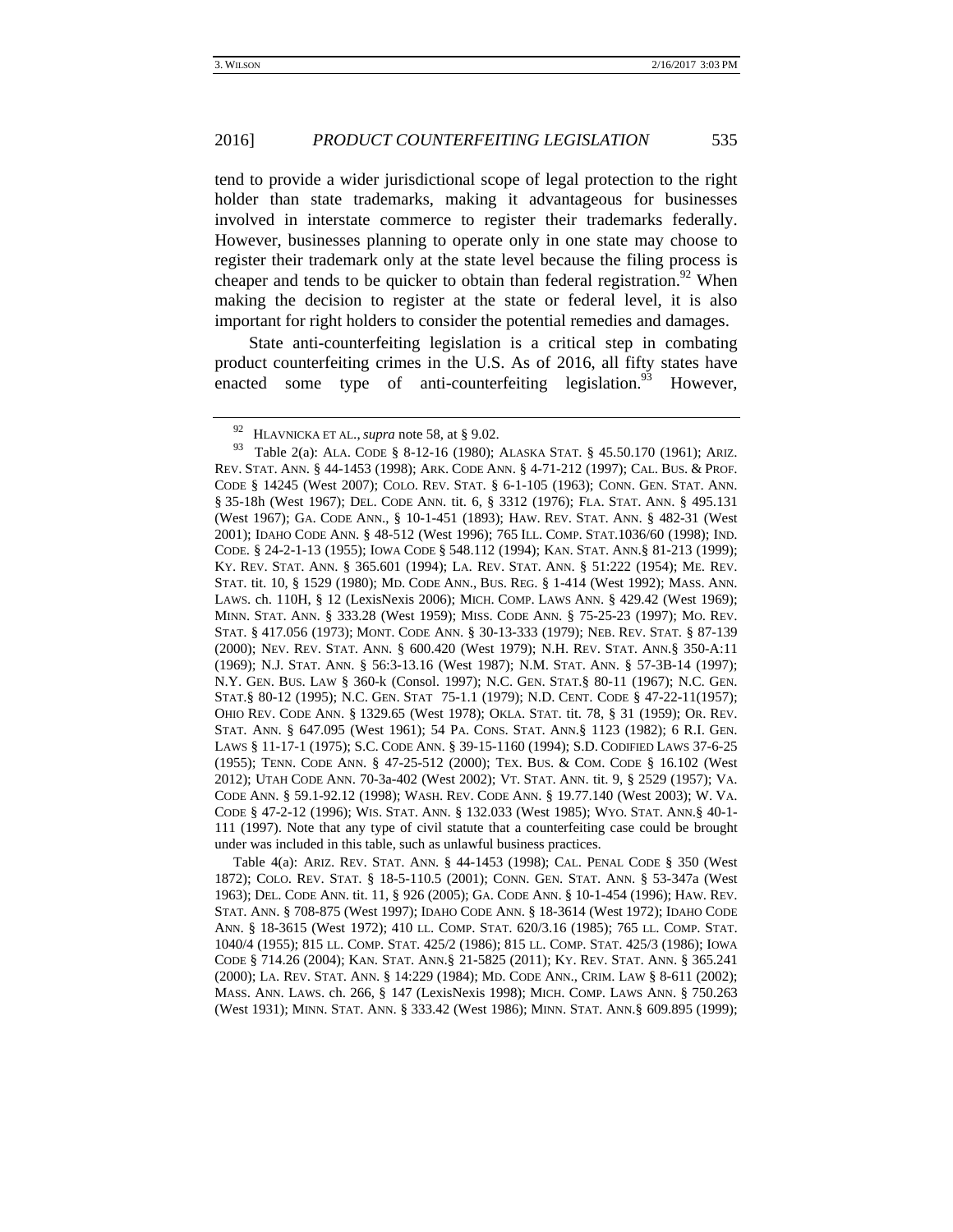understanding the substantial variation across states in terms of the comprehensiveness of anti-counterfeiting legislation regarding civil remedies and criminal sanctions is crucial.

First, we compiled each state's civil and criminal statutes in 2015-16 concerning product counterfeiting from individual states' legislatures' websites. Second, we then coded and assessed each state's statutory characteristics, including remedies and penalties. Through this effort, we identified common themes and notable deviations from those themes across all fifty states. Third, we examined civil remedies, followed by criminal sanctions. Finally, we created indices to evaluate the relative strength of civil and criminal statutes, incorporating numerous indicators of the strength or weakness of protections and legal remedies against product counterfeiting. We describe our findings below.

#### A. CIVIL REMEDIES

# *1. Policy Characteristics*

Table 2 presents an overview of the civil policy characteristics of anticounterfeiting laws in all fifty states. Each state has statutes that provide civil injunctions and monetary damages for the statutory violation of counterfeiting.<sup>94</sup> However, in forty-nine of the fifty states, a trademark

94 Table 2(b): ALA. CODE 8-12-18 (1980); ALASKA STAT. § 45.50.180 (1961); ARIZ. REV. STAT. ANN. § 32-1985 (2005); ARK. CODE ANN. § 4-71-214 (1997); CAL. BUS. & PROF. CODE § 14250 (West 2007); COLO. REV. STAT. § 6-1-109 (1963); CONN. GEN. STAT. ANN. § 35-11i (West) (1963); DEL. CODE ANN. tit. 6, § 3314 (1976); FLA. STAT. ANN. § 495.141 (West) (1967); GA. CODE ANN., § 10-1-451 (1893); HAW. REV. STAT. ANN. § 482-33 (West 2001); IDAHO CODE ANN. § 48-514 (West 1996); 765 ILL. COMP. STAT. 1036/70 (1998); 815 ILL. COMP. STAT. 425/4 (1986); IND. CODE. § 24-2-1-14 (1955); IOWA CODE § 548.114 (1994); KAN. STAT. ANN. § 81-215 (1999); KY. REV. STAT. ANN. § 365.603 (West 1994); LA. REV.

MISS. CODE ANN. § 97-21-53 (2011); MISS. CODE ANN. § 97-21-55 (2011); MISS. CODE ANN. § 97-21-57 (2012); MO. REV. STAT. § 570. 103 (1998); MONT. CODE ANN. § 30-13-338 (2009); NEV. REV. STAT. ANN. § 205.205 (1911); NEV. REV. STAT. ANN. § 205.210 (1911); N.H. REV. STAT. ANN. § 638:6-b (2009); N.J. STAT. ANN. § 2C:21-32 (West 1997); N.Y. PENAL LAW § 165.71-74 (Consol. 1992); N.Y. ARTS & CULT. AFF. LAW § 33.07 (Consol. 1983); N.Y. ARTS & CULT. AFF. LAW § 33.09 (Consol. 1983); N.C. GEN. STAT.§ 80-11.1 (1967); N.D. CENT. CODE § 51-07-04 (1975); OHIO REV. CODE ANN. § 2913.34 (West 1996); OKLA. STAT. tit. 21, § 1990.2 (1999); OR. REV. STAT. ANN. § 647.140 (West 1999); OR. REV. STAT. ANN. § 647.145b (West 1999); OR. REV. STAT. ANN. § 647.150 (West 1999); 18 PA. CONS. STAT. ANN. § 4119 (1996); 11 R.I. GEN. LAWS § 11-17-117-13 (1997); S.C. CODE ANN. § 39-15-1190 (1994); S.D. CODIFIED LAWS § 37-6-2 (1939); S.D. CODIFIED LAWS § 37-6-3 (1939); TENN. CODE ANN. § 39-14-152 (2000); TEX. PENAL CODE § 32.23 (1997); VT. STAT. ANN. tit. 9, § 2530 (1957); VA. CODE ANN. § 59.1-92.13 (West 1998); WASH. REV. CODE ANN. 9.16.020 (2011); WASH. REV. CODE ANN. § 9.16.030 (West 1999); WASH. REV. CODE ANN. § 9.16.035 (West 1999); WIS. STAT. ANN. § 132.02 (West 1985); W. VA. CODE § 47-2-14(a)- (d); WYO. STAT. ANN.§ 6-3-610 (1982).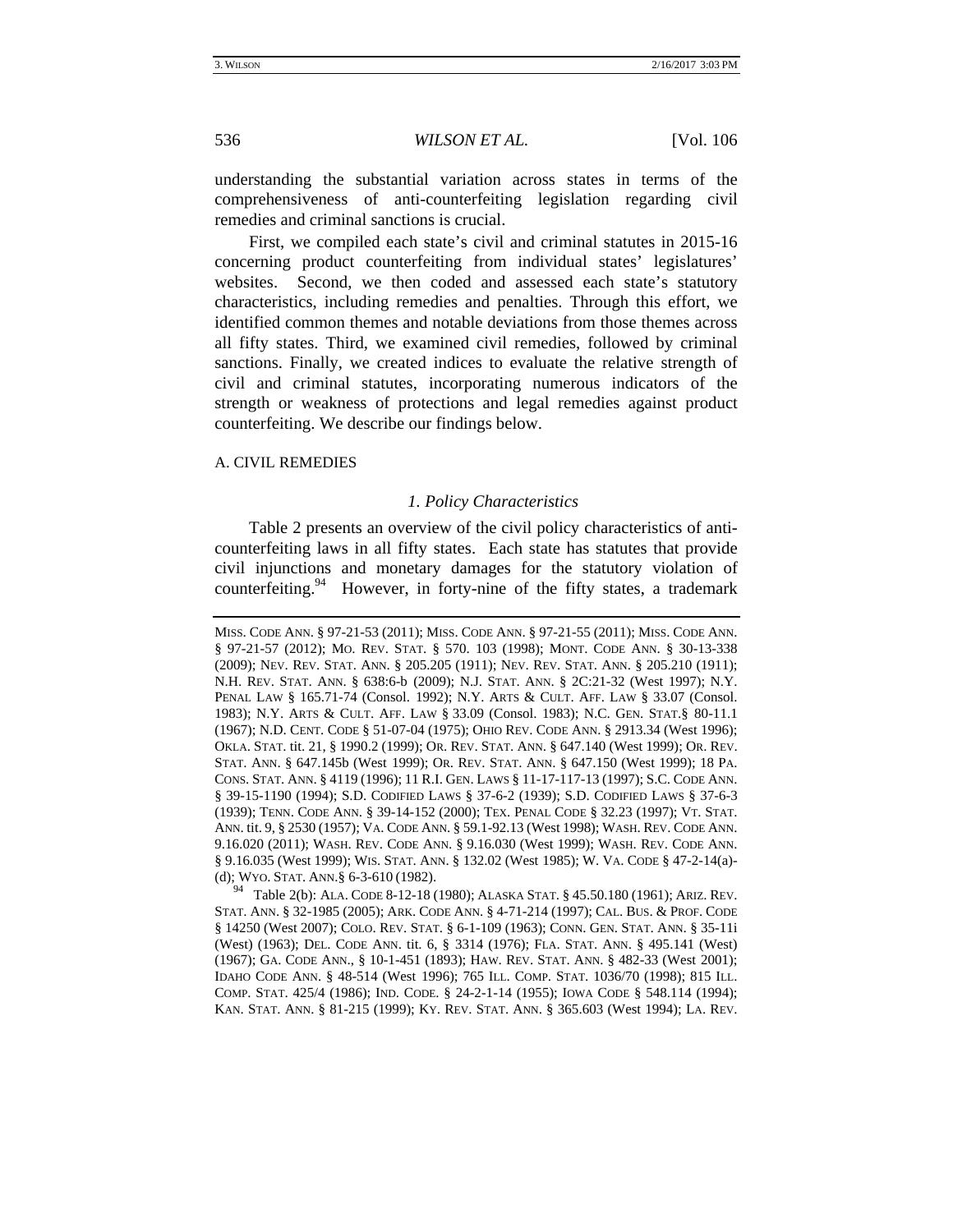must be registered (either in the state or federally) for an infringement lawsuit to be filed in the state court.<sup>95</sup> The only exception is Colorado,

STAT. ANN. § 51:223 (1954); ME. REV. STAT. tit. 10, § 1531 (1980); MD. CODE ANN., BUS. REG. § 1-414 (West 1992); MASS. ANN. LAWS. ch. 110H, § 13 (LexisNexis 2006); MICH. COMP. LAWS § 429.43 (1969); MINN. STAT. ANN. § 333.29 (1959); MISS. CODE ANN. § 75-25- 27(1997); MO. REV. STAT. § 417.061 (2) (1973); MONT. CODE ANN. § 30-13-335 (1979); MONT. CODE ANN. § 50-31-508 (2009); NEB. REV. STAT. § 87-141 (2000); NEV. REV. STAT. ANN. § 600.430 (1979); N.H. REV. STAT. ANN. § 350-A:13 (1969); N.J. STAT. ANN. § 56:3- 13.16 (West 1987); N.M. STAT. ANN. § 57-3B-16 (1997); N.Y. GEN. BUS. LAW § 360-m (Consol. 1997); N.C. GEN. STAT. § 80-11 (1967); N.D. CENT. CODE § 47-22-12 (1957); OHIO REV. CODE ANN. § 1329.66 (West) (1978); OKLA. STAT. tit. 78, § 32 (1959); OR. REV. STAT. ANN. § 647.105 (West 1961); 54 PA. CONS. STAT. ANN. § 1125 (1982); 6 R.I. GEN. LAWS § 11-17-12-13 (1975); S.C. CODE ANN. § 39-15-1170 (1994); S.D. CODIFIED LAWS § 37-6-24 (1939); TENN. CODE ANN. § 47-25-514 (1989); TEX. BUS. & COM. CODE § 16.104 (West 2012); UTAH CODE ANN. § 70-3a-404 (West 2002); VT. STAT. ANN. tit. 9, § 2529 (1957); VA. CODE ANN. § 59.1-92.13 (1998); WASH. REV. CODE ANN. § 19.77.150 (West 2003); W. VA. CODE § 47-2-14 (1996); WIS. STAT. ANN. § 132.033 (West 1985); WYO. STAT. ANN. § 40-1- 112 (1997).

 Table 2(c): ALA. CODE§ 8-12-18 (1980); ALASKA STAT. § 45.50.180 (1961); ARIZ. REV. STAT. ANN. § 44-1451 (1959); ARK. CODE ANN. § 4-71-214 (1997); CAL. BUS. & PROF. CODE § 14250 (West 2007); COLO. REV. STAT. § 6-1-113 (1963); CONN. GEN. STAT. ANN. § 35-11i (West) (1963); DEL. CODE ANN. tit. 6, § 3314 (1976); FLA. STAT. ANN. § 495.141 (West) (1967); GA. CODE ANN., § 10-1-450 (1893); HAW. REV. STAT. ANN. § 482-33 (West 2001); HAW. REV. STAT. ANN. § 328-7 (1941); IDAHO CODE ANN. § 48-514 (West 1996); 765 ILL. COMP. STAT. ANN. § 1036/70 (1998); 815 ILL. COMP. STAT. §ANN. 425/4 (1986); IND. CODE § 24-2-1-14 (1955); IOWA CODE § 548.114 (1994); KAN. STAT. ANN. § 81-215 (1999); KY. REV. STAT. ANN. § 365.603 (West 1994); LA. REV. STAT. ANN. § 51:223 (1954); ME. REV. STAT. tit. 10, § 1531 (1980); MD. CODE ANN., BUS. REG. § 1-414 (West 1992); MASS. ANN. LAWS. ch. 110H, § 14 (LexisNexis 2006); MICH. COMP. LAWS § 429.43 (West 1969); MINN. STAT. ANN. § 333.29 (1959); MISS. CODE ANN. § 75-25-27 (1997); MO. REV. STAT. § 417.056 (1973); MO. REV. STAT. § 417.061 (1973); MONT. CODE ANN. § 30-13-335 (1979); NEB. REV. STAT. § 87-141 (2000); NEV. REV. STAT. ANN. § 600.430 (1979); N.H. REV. STAT. ANN. § 350-A:13 (1969); N.J. STAT. ANN.§ 56:3-13.16 (West 1987); N.M. STAT. ANN.§ 57-3B-16 (1997); N.Y. GEN. BUS. LAW § 360-m (Consol. 1997); N.C. GEN. STAT. § 80-11 (1967); N.D. CENT. CODE § 47-22-12 (1957); OHIO REV. CODE ANN. § 1329.66 (West) (1978); OKLA. STAT. tit. 78, § 32 (1959); OR. REV. STAT. ANN. § 647.105 (West 1961); 54 PA. CONS. STAT. ANN. § 1125 (1982); 6 R.I. GEN. LAWS § 11-17-12-13 (1975); S.C. CODE ANN. § 39-15-1170 (1994); S.D. CODIFIED LAWS § 37-6-26 (1955); TENN. CODE ANN. § 47-25-514 (1989); TEX. BUS. & COM. CODE § 16.104 (West 2012); UTAH CODE ANN. § 70-3a-404 (West 2002); VT. STAT. ANN. tit. 9, § 2529 (1957); VA. CODE ANN. § 59.1-92.13 (1998); WASH. REV. CODE ANN. § 19.77.150 (West 2003); W. VA. CODE § 47-2-14 (1996); WIS. STAT. ANN. § 132.08 (West 1901); WYO. STAT. ANN. § 40-1-112 (1997).

<sup>95</sup> Table 2(d): ALA. CODE § 8-12-16 (1980); ALASKA STAT. § 45.50.170 (1970); ARIZ. REV. STAT. § 44-1451 (1959); ARIZ. REV. STAT. § 44-1444; ARK. CODE ANN. § 4-71-212 (1997); CAL. BUS. & PROF. CODE § 14245 (West 2007); CONN. GEN. STAT. ANN. § 35-11i (1963); CONN. GEN. STAT. ANN. § 35-18h (1967); DEL. CODE ANN. tit. 6, § 3312 (1976); FLA. STAT. ANN. § 495.131 (1967); GA. CODE ANN., § 10-1-451 (1893); HAW. REV. STAT. ANN. § 482-31 (West 2001); IDAHO CODE ANN. § 48-512 (West 1996); 765 ILL. COMP. STAT. ANN. 1036/60 (1998); IND. CODE § 24-2-1-13 (1955); IOWA CODE § 548.112 (1994); KAN. STAT.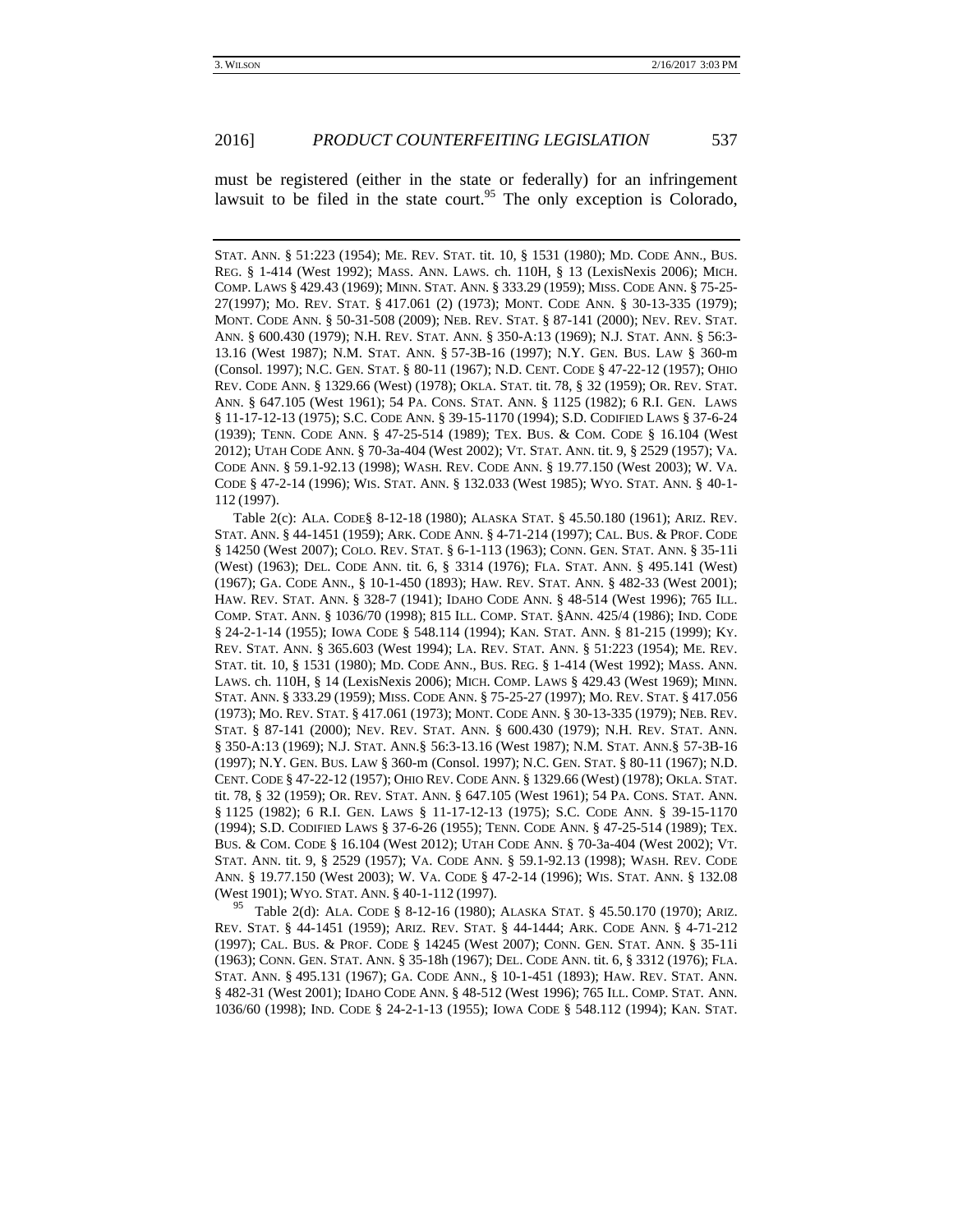where owners of unregistered trademarks are still protected.<sup>96</sup> Although all states, except for Colorado and North Carolina, deem the civil seizure and destruction of counterfeit articles to be an important step in addressing counterfeiting, $97$  the seizure of instrumentalities is only required in

ANN. § 81-213 (1999); KY. REV. STAT. ANN. § 365.601 (West 1994); LA. REV. STAT. ANN. § 51:222 (1954); ME. REV. STAT. tit. 10, § 1529 (1980); MD. CODE ANN., BUS. REG. § 1-414 (West 1992); MASS. ANN. LAWS. ch. 110H, § 12 (LexisNexis 2006); MICH. COMP. LAWS SERV. § 429.42 (LexisNexis 1969); MINN. STAT. ANN. § 333.28 (1959); MISS. CODE ANN. § 75-25-23 (1997); MO. REV. STAT. § 417.056 (1973); MONT. CODE ANN. § 30-13-333 (1979); NEB. REV. STAT. § 87-139 (2000); NEV. REV. STAT. ANN. § 600.420 (1979); N.H. REV. STAT. ANN. § 350-A:11 (1969); N.J. STAT. ANN. § 56:3-13.16 (West 1987); N.M. STAT. ANN. § 57- 3B-14 (1997); N.Y. GEN. BUS. LAW § 360-k (Consol. 1997); N.C. GEN. STAT. § 80-11 (1967); N.D. CENT. CODE § 47-22-11 (1957); OHIO REV. CODE ANN. § 1329.65 (West) (1978); OKLA. STAT. tit. 78, § 31 (1959); OR. REV. STAT. ANN. § 647.095 (West 1961); 54 PA. CONS. STAT. ANN. § 1123 (1982); 6 R.I. GEN. LAWS § 2-11-17-1 (1975); S.C. CODE ANN. § 39-15-1160 (1994); S.D. CODIFIED LAWS § 37-6-25 (1955); TENN. CODE ANN. § 47-25-512 (2000); TEX. BUS. & COM. CODE § 16.102 (West 2012); UTAH CODE ANN. § 70-3a-402 (West 2002); VT. STAT. ANN. tit. 9, § 2529 (1957); VA. CODE ANN. § 59.1-92.12 (1998); WASH. REV. CODE ANN. § 19.77.140 (West 2003); W. VA. CODE § 47-2-12 (1996); WIS. STAT. ANN. § 132.033 (West 1985); WYO. STAT. ANN. § 40-1-111 (1997). States have differing requirements for filing a trademark infringement lawsuit. Generally, the variants include: registration in state where suit is filed; federal registration as an alternative to state registration; or federal registration or registration in any state (not restricted to where the state suit is filed).<br><sup>96</sup> Table 2(d): ALA. CODE § 8-12-16 (1980); ALASKA STAT. § 45.50.170 (1970); ARIZ.

REV. STAT. § 44-1444; ARIZ. REV. STAT. § 44-1451 (1959); ARK. CODE ANN. § 4-71-212 (1997); CAL. BUS. & PROF. CODE § 14245 (West 2007); CONN. GEN. STAT. ANN. § 35-11i (1963); CONN. GEN. STAT. ANN. § 35-18h (1967); DEL. CODE ANN. tit. 6, § 3312 (1976); FLA. STAT. ANN. § 495.131 (1967); GA. CODE ANN., § 10-1-451 (1893); HAW. REV. STAT. ANN. § 482-31 (West 2001); IDAHO CODE ANN. § 48-512 (1996); 765 ILL. COMP. STAT. ANN. 1036/60 (1998); IND. CODE§ 24-2-1-13 (1955); IOWA CODE § 548.112 (1994); KAN. STAT. ANN. § 81-213 (1999); KY. REV. STAT. ANN. § 365.601 (West 1994); LA. REV. STAT. ANN. § 51:222 (1954); ME. REV. STAT. tit. 10, § 1529 (1980); MD. CODE ANN., BUS. REG. § 1-414 (West 1992); MASS. ANN. LAWS. ch. 110H, § 12 (LexisNexis 2006); MICH. COMP. LAWS SERV. § 429.42 (LexisNexis 1969); MINN. STAT. ANN. § 333.28 (1959); MISS. CODE ANN. § 75-25-23 (1997); MO. REV. STAT. § 417.056 (1973); MONT. CODE ANN. § 30-13-333 (1979); NEB. REV. STAT. § 87-139 (2000); NEV. REV. STAT. ANN. § 600.420 (1979); N.H. REV. STAT. ANN. § 350-A:11 (1969); N.J. STAT. ANN. § 56:3-13.16 (West 1987); N.M. STAT. ANN. § 57- 3B-14 (1997); N.Y. GEN. BUS. LAW § 360-k (Consol. 1997); N.C. GEN. STAT. § 80-11 (1967); N.D. CENT. CODE § 47-22-11 (1957); OHIO REV. CODE ANN. § 1329.65 (West) (1978); OKLA. STAT. tit. 78, § 31 (1959); OR. REV. STAT. ANN. § 647.095 (West 1961); 54 PA. CONS. STAT. ANN. § 1123 (1982); 6 R.I. GEN. LAWS § 2-11-17-1 (1975); S.C. CODE ANN. § 39-15-1160 (1994); S.D. CODIFIED LAWS § 37-6-25 (1955); TENN. CODE ANN. § 47-25-512 (2000); TEX. BUS. & COM. CODE § 16.102 (West 2012); UTAH CODE ANN. § 70-3a-402 (West 2002); VT. STAT. ANN. tit. 9, § 2529 (1957); VA. CODE ANN. § 59.1-92.12 (1998); WASH. REV. CODE ANN. § 19.77.140 (West 2003); W. VA. CODE § 47-2-12 (1996); WIS. STAT. ANN. § 132.033 (West 1985); Wyo. Stat. Ann. § 40-1-111 (1997).<br><sup>97</sup> Table 2(f): Ala. Code § 8-12-18 (1980); Alaska Stat. § 45.50.180 (1961); Ariz.

REV. STAT. § 44-1451 (1959); ARK. CODE ANN. § 4-71-214 (1997); CAL. BUS. & PROF. CODE § 14250 (West 2007); CONN. GEN. STAT. ANN. § 35-11I (1963); CONN. GEN. STAT. ANN. 35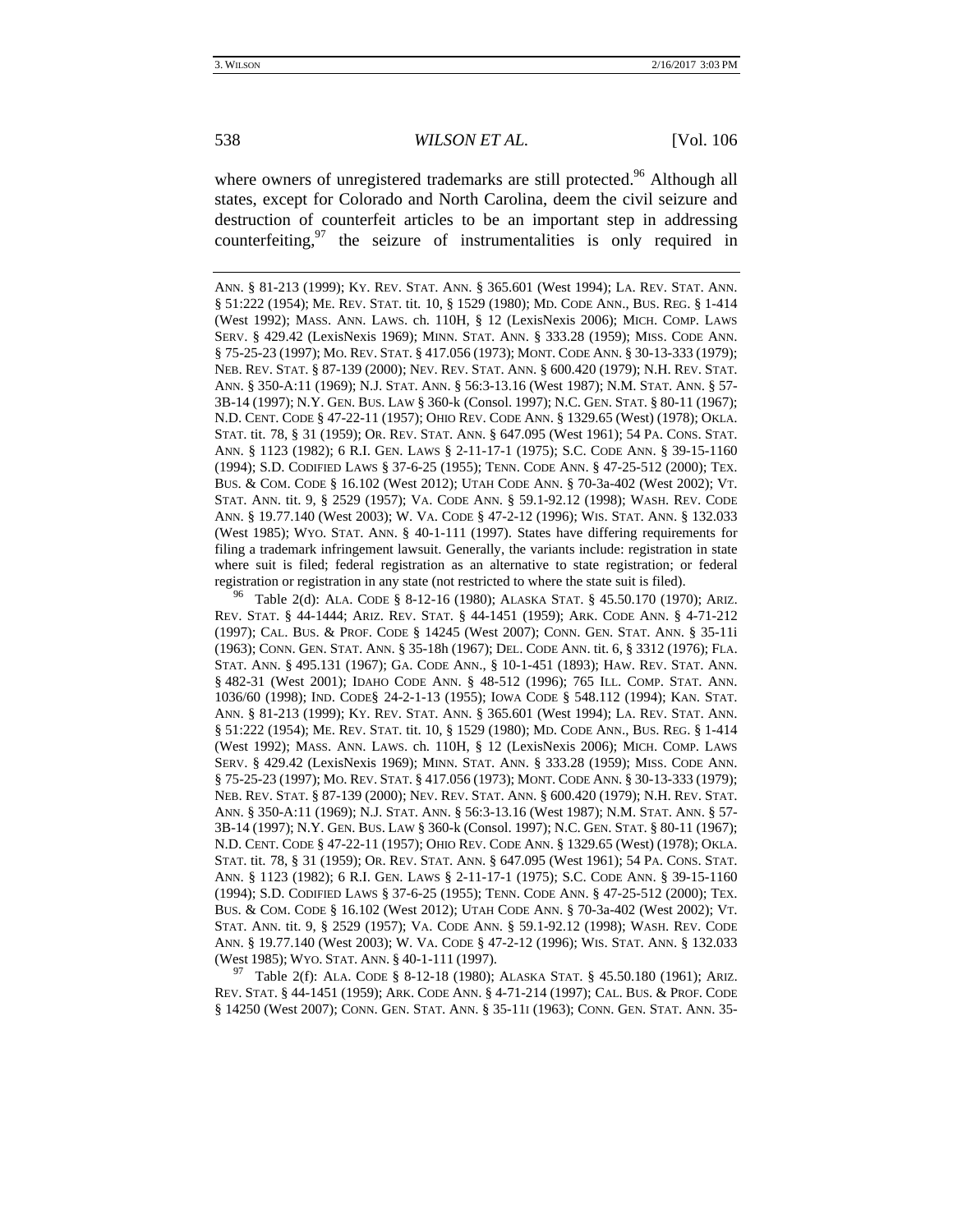California.98 In this regard, counterfeit articles are seized and destroyed, but offenders are left with the tools necessary to produce more counterfeits. This appears to be inconsistent with the seizure and destruction policy states have otherwise embraced.

|               | <b>State Legal Characteristics</b>        | No. of States |
|---------------|-------------------------------------------|---------------|
| a.            | Have civil infringement/counterfeiting    | 50 (100%)     |
| b.            | Have injunctions                          | 50 (100%)     |
| $C_{\bullet}$ | Award damages                             | 50 (100%)     |
| d.            | <b>Registration required</b>              | 49 (98%)      |
| e.            | Destroy counterfeit articles              | 48 (96%)      |
| f.            | Seize all counterfeits                    | 48 (96%)      |
| g.            | Seize instrumentalities                   | $(2\%)$       |
| h.            | Intent to deceive is required for damages | (98%)<br>49   |

# **Table 2. Civil Policy Characteristics**

#### *2. Damages*

All fifty states have statutes awarding damages to the plaintiff for trademark counterfeiting infringement.<sup>99</sup> While Georgia is the only state

18h (1967). DEL. CODE ANN. tit. 6, § 3314 (1976); FLA. STAT. ANN. § 495.141 (1967); GA. CODE ANN., § 10-1-451 (1893); HAW. REV. STAT. ANN. § 482-33 (West 2001); IDAHO CODE ANN. § 48-512 (1996); 765 ILL. COMP. STAT. ANN. 1036/70 (1998); IND. CODE § 24-2-1-14 (1955); IOWA CODE § 548.112 (1994); KAN. STAT. ANN. § 81-215 (1999); KY. REV. STAT. ANN. § 365.603 (West 1994); LA. REV. STAT. ANN. § 51:223 (1954); ME. REV. STAT. tit. 10, § 1531 (1980); MD. CODE ANN., BUS. REG. § 1-414 (West 1992); MASS. ANN. LAWS. ch. 110H, § 14 (LexisNexis 2006); MICH. COMP. LAWS SERV. § 429.42 (LexisNexis 1969); MINN. STAT. ANN. § 333.29 (1959); MISS. CODE ANN. § 75-25-27 (1997); MO. REV. STAT. § 417.061 (1973); MONT. CODE ANN. § 30-13-335 (1979); NEB. REV. STAT. § 87-141 (2000); NEV. REV. STAT. ANN. § 600.430 (1979); N.H. REV. STAT. ANN. § 350-A:13 (1969); N.J. STAT. ANN. § 56:3-13.16 (West 1987); N.J. STAT. ANN. § 56:3-13.17 (1987); N.M. STAT. ANN.§ 57-3B-16 (1997); N.Y. GEN. BUS. LAW § 360-m (Consol. 1997); N.D. CENT. CODE § 47-22-12 (1957); OHIO REV. CODE ANN. § 1329.66 (West) (1978); OKLA. STAT. tit. 78, § 32 (1959); OR. REV. STAT. ANN. § 647.111 (West 1985); 54 PA. CONS. STAT. ANN. § 1125 (1982); 6 R.I. GEN. LAWS § 11-17-12-13 (1975); S.C. CODE ANN. § 39-15-1170 (1994); S.D. CODIFIED LAWS § 37-6-24 (1939); TENN. CODE ANN. § 47-25-514 (1989); TEX. BUS. & COM. CODE § 16.104 (West 2012); UTAH CODE ANN. § 70-3a-404 (West 2002); VT. STAT. ANN. tit. 9, § 2529 (1957); VA. CODE ANN. § 59.1-92.13 (1998); WASH. REV. CODE ANN. § 19.77.150 (West 2003); W. VA. CODE § 47-2-14 (1996); WIS. STAT. ANN. § 132.033 (West 1985); WYO. STAT. ANN. § 40-1-112 (1997).<br><sup>98</sup> Table 2(g): CAL. BUS. & PROF. CODE 14250 (West 2007).

<sup>99</sup> Table 2(c): ALA. CODE § 8-12-18 (1980); ALASKA STAT. § 45.50.180 (1961); ARIZ. REV. STAT. ANN. § 44-1451 (1959); ARK. CODE ANN. § 4-71-214 (1997); CAL. BUS. & PROF. CODE § 14250 (West 2007); COLO. REV. STAT. § 6-1-113 (1963); CONN. GEN. STAT. ANN.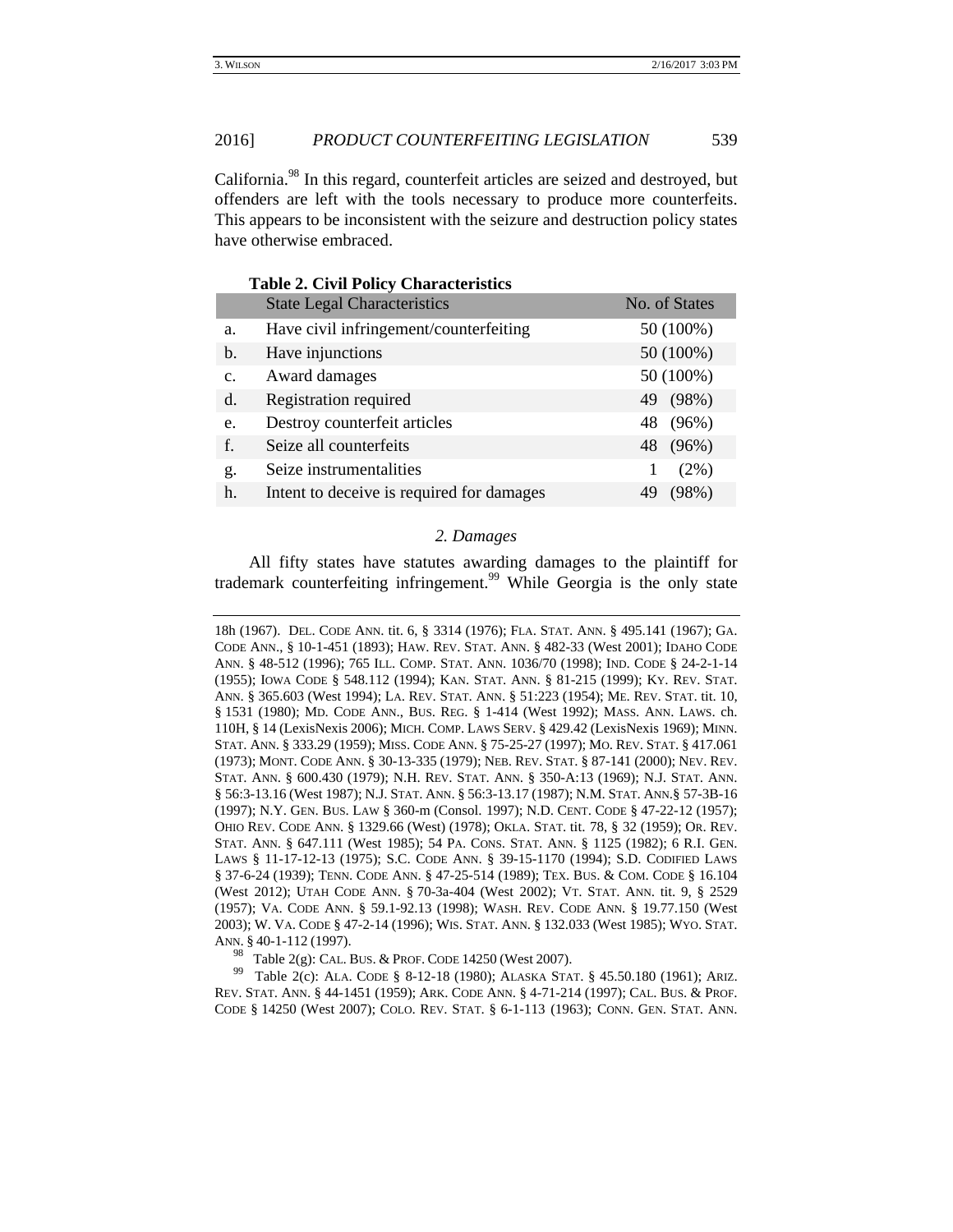awarding minimum damages  $(\$10,000)$ ,<sup>100</sup> each state has established maximum damages that can be awarded to the plaintiff.<sup>101</sup> However, the

§ 35-11i (West) (1963); DEL. CODE ANN. tit. 6, § 3314 (1976); FLA. STAT. ANN. § 495.141 (West) (1967); GA. CODE ANN., § 10-1-450 (1893); HAW. REV. STAT. ANN. § 482-33 (West 2001); HAW. REV. STAT. ANN. § 328-7 (1941); IDAHO CODE ANN. § 48-514 (1996); 765 ILL. COMP. STAT. ANN. 1036/70 (1998); 815 ILL. COMP. STAT. ANN. 425/4 (1986); IND. CODE § 24- 2-1-14 (1955); IOWA CODE § 548.114 (1994); KAN. STAT. ANN. § 81-215 (1999); KY. REV. STAT. ANN. § 365.603 (West 1994); LA. REV. STAT. ANN. § 51:223 (1954); ME. REV. STAT. tit. 10, § 1531 (1980); MD. CODE ANN., BUS. REG. § 1-414 (West 1992); MASS. ANN. LAWS. ch. 110H, § 14 (LexisNexis 2006); MICH. COMP. LAWS § 429.43 (1969); MINN. STAT. ANN. § 333.29 (1959); MISS. CODE ANN. § 75-25-27 (1997); MO. REV. STAT. § 417.056 (1973); MO. REV. STAT. § 417.061 (1973); MONT. CODE ANN. § 30-13-335 (1979); NEB. REV. STAT. 87- 141 (2000); NEV. REV. STAT. ANN. 600.430 (1979); N.H. REV. STAT. ANN. 350-A:13 (1969); N.J. STAT. ANN. § 56:3-13.16 (West 1987); N.M. STAT. ANN.§ 57-3B-16 (1997); N.Y. GEN. BUS. LAW § 360-m (Consol. 1997); N.C. GEN. STAT. § 80-11 (1967); N.D. CENT. CODE § 47- 22-12 (1957); OHIO REV. CODE ANN. § 1329.66 (West) (1978); OKLA. STAT. tit. 78, § 32 (1959); OR. REV. STAT. ANN. § 647.105 (West 1961); 54 PA. CONS. STAT. ANN. § 1125 (1982); 6 R.I. GEN. LAWS § 11-17-12-13 (1975); S.C. CODE ANN. § 39-15-1170 (1994); S.D. CODIFIED LAWS § 37-6-26 (1955); TENN. CODE ANN. § 47-25-514 (1989); TEX. BUS. & COM. CODE § 16.104 (West 2012); UTAH CODE ANN. § 70-3a-404 (West 2002); VT. STAT. ANN. tit. 9, § 2529 (1957); VA. CODE ANN. § 59.1-92.13 (1998); WASH. REV. CODE ANN. § 19.77.150 (West 2003); W. VA. CODE § 47-2-14 (1996); WIS. STAT. ANN. § 132.08 (West 1901); WYO. STAT. ANN. § 40-1-112 (1997).<br><sup>100</sup> Table 3(b): GA. CODE ANN. § 10-1-450 (1988).<br><sup>101</sup> Table 3(c)(1): ARK. CODE ANN. § 4-71-212 (1997); ARK. CODE ANN. § 4-71-214

(1997); COLO. REV. STAT. § 6-1-113 (1963); CONN. GEN. STAT. ANN. § 35-18h (West 1967); HAW. REV. STAT. ANN. § 482-33 (West 2001); IDAHO CODE ANN. § 48-514 (West 1996); 765 ILL. COMP. STAT. § 1036.70 (1998); IND. CODE § 24-2-1-14 (1955); IOWA CODE § 548.114 (1994); KAN. STAT. ANN. § 81-215 (1999); KY. REV. STAT. ANN. § 365.603 (West 1994); MASS. ANN. LAWS ch. 110H, § 14 (LexisNexis 2006); MINN. STAT. ANN. § 333.29 (West 1959); MISS. CODE ANN. § 75-25-27 (West 1997); MONT. CODE ANN. § 30-13-335 (1979); N.J. STAT. ANN. § 56:3-13.16 (West 1987); N.M. STAT. ANN. § 57-3B-16 (1997); N.Y. GEN. BUS. LAW § 360-m (LexisNexis 1997); OR. REV. STAT. ANN. § 647.105 (West 1961); 54 PA. CONS. STAT. ANN. § 1125 (West 1982); S.C. CODE ANN. § 39-15-1170 (1994); TENN. CODE ANN. § 47-25-514 (1989); TEX. BUS. & COM. CODE ANN. 16.102 (West 2012); WASH. REV. CODE ANN. § 19.77.150 (West 2003); WIS. STAT. ANN. § 132.033 (West 1985); W. VA. CODE § 47-2-14 (1996); WYO. STAT. ANN. § 40-1-112 (1997).

 Table 3(c)(2): ALA. CODE § 8-12-18 (1980); ALASKA STAT. § 45.50.180 (1961); ARIZ. REV. STAT. ANN. § 44-1453 (1998); CAL. BUS. & PROF. CODE § 14250 (2007); FLA. STAT. ANN. § 495.141 (West 1967); IND. CODE § 24-2-1-14 (1995); MO. REV. STAT. § 570.103 (1998); NEV. REV. STAT. ANN. § 600.430 (West 1979); OKLA. STAT. tit. 21, § 1990.2 (1999); UTAH CODE ANN. § 70-3a-404 (LexisNexis 2002).

 Table 3(c)(3): ARIZ. REV. STAT. ANN. § 44-1451 (1959); DEL. CODE ANN. tit. 6, § 3314 (1976); GA. CODE ANN., § 10-1-450 (1893); ME. REV. STAT. tit. 10, § 1531 (1980); MD. CODE ANN., BUS. REG. § 1-414 (LexisNexis 1992); MICH. COMP. LAWS § 429.42–.43 (1969); NEB. REV. STAT. § 87-141 (2000); NEV. REV. STAT. ANN. § 600.430 (West 1979); N.H. REV. STAT. ANN. § 350-A:13 (1969); N.C. GEN. STAT. § 80-11 (1967); N.D. CENT. CODE § 47-22- 12 (1957); OHIO REV. CODE ANN. § 1329.66 (West 1978); OKLA. STAT. tit. 78, § 32 (1959); R.I. GEN. LAWS § 6-2-13 (1975); S.D. CODIFIED LAWS § 37-6-25, -26 (1955); VA. CODE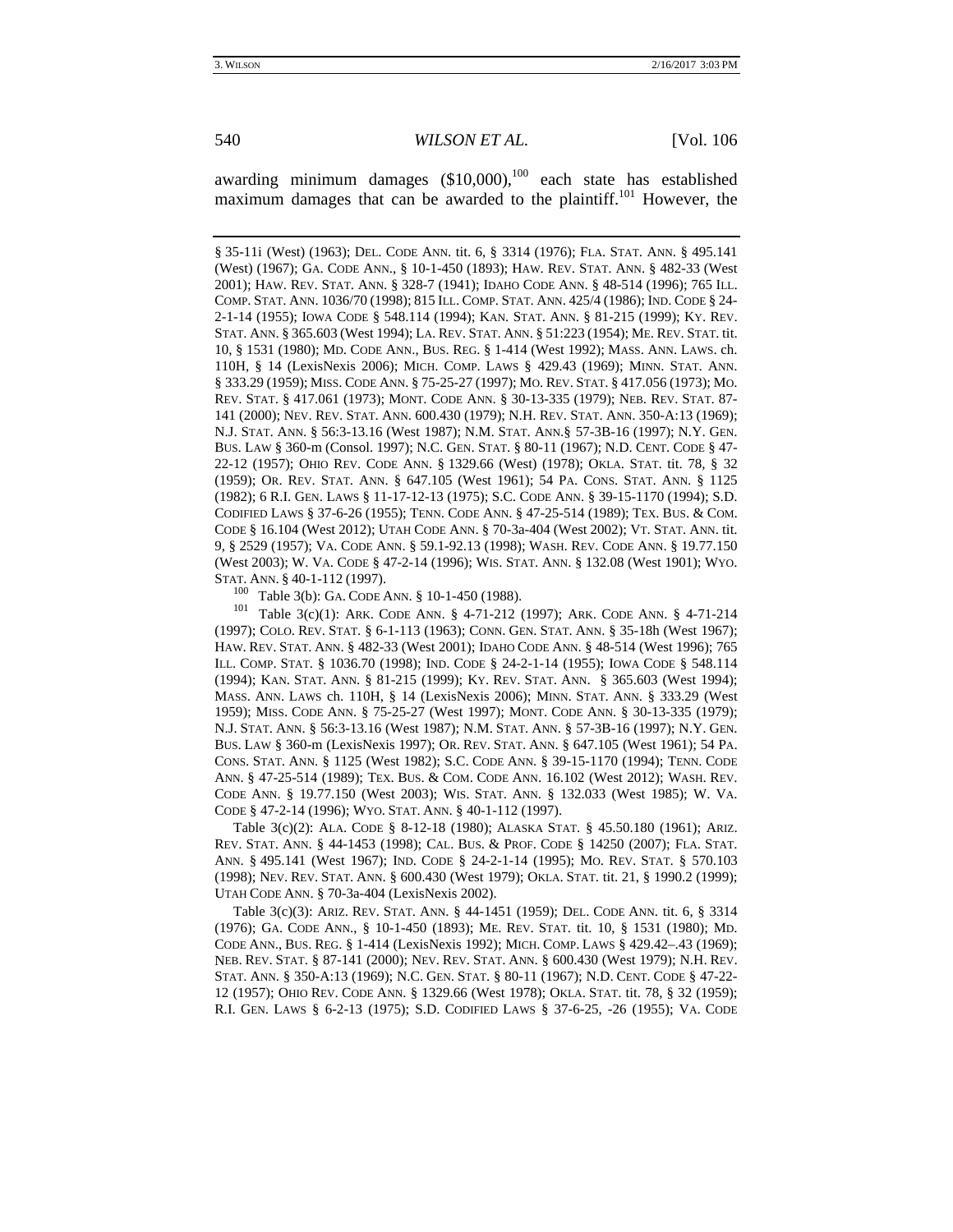maximum monetary damages awarded to the plaintiff varies by state. This statutory provision is important; if the maximum damages are increased, brand owners may be more likely to pursue trademark counterfeiting cases in state court. Brand owners may be more likely to make an investment in litigating cases in state courts if their return on investment is higher. In terms of the determination of damages, nineteen (38% of) states provide awards for some combination of profits, damages, or cost of litigation.<sup>102</sup> Some states provide damage enhancements for specific situations; for example, thirty-nine (78% of) states include costs and attorney fees when awarding damages, which can be substantial when litigating a product counterfeiting case.<sup>103</sup> In addition, twenty-five  $(50\% \text{ of})$  states provide enhancements of three times profits or treble damages, or both, for knowledge, bad faith, intent to deceive and/or willful infringement<sup>104</sup> and

Table 3(c)(4): VT. STAT. ANN. tit. 9, § 2531 (1957).<br><sup>102</sup> Table 3(c)(3): ARIZ. REV. STAT. ANN. § 44-1451 (1959); DEL. CODE ANN. tit. 6, § 3314 (1976); GA. CODE ANN., § 10-1-450 (1893); LA. STAT. ANN. § 51:223 (1968); ME. REV. STAT. tit. 10, § 1531 (1980); MD. CODE ANN., BUS. REG. § 1-414 (LexisNexis 1992); Mich. Comp. Laws § 429.42 (1969); Mich. Comp. Laws § 429.43 (1969); Neb. Rev. Stat. § 87-141 (2000); N.H. Rev. Stat. Ann. § 350-A:13(1969); N.C. Gen. Stat. § 80-11 (1967); N.C. Gen. Stat.§ 80-12 (1995); N.C. Gen. Stat.§ 75-1.1 (1979); N.D. Cent. Code § 47-22-12 (1957); Ohio Rev. Code Ann. § 1329.66 (West 1978); Okla. Stat. tit. 78, § 32 (1959); 6 R.I. Gen. Laws 2-13 (1975); S.D. Codified Laws §37-6-25, 26 (1955); Va. Code Ann. § 59.1- 92.13 (1998); Vt. Stat. Ann. tit. 9, § 2531 (1957); Wis. Stat. Ann. § 132.033 (West 1985).<br><sup>103</sup> Table 3(a): ALA. CODE § 8-12-18 (1980); ALASKA STAT. § 45.50.537 (1998); ARIZ.

REV. STAT. ANN. § 44-1451 (1959); ARIZ. REV. STAT. ANN. § 44-1453 (1998); ARK. CODE ANN. § 4-71-214 (1997); COLO. REV. STAT. § 6-1-113 (1963); CONN. GEN. STAT. ANN. § 35- 11i (West 1963); CONN. GEN. STAT. ANN. § 35-18h (West 1967); DEL. CODE ANN. tit. 6, § 3314 (1976); FLA. STAT. ANN. § 495.141 (West 1967); GA. CODE ANN., § 10-1-451 (1893); HAW. REV. STAT. ANN. § 482-33 (West 2001); IDAHO CODE ANN. § 48-514 (West 1996); 765 ILL. COMP. STAT. § 1036/70 (1998); IND. CODE § 24-2-1-14 (1955); IOWA CODE § 548.114 (1994); KAN. STAT. ANN. § 81-215 (1999); KY. REV. STAT. ANN. § 365.603 (West 1994); ME. REV. STAT. tit. 10, § 1531 (1980); MASS. ANN. LAWS. ch. 110H, § 14 (LexisNexis 2006); MINN. STAT. ANN. § 333.29 (West 1959); MISS. CODE ANN. § 75-25-27 (West 1997); MO. REV. STAT. § 407.020 (2008); MONT. CODE ANN. § 30-13-335 (1979); NEB. REV. STAT. § 87-141 (2000); NEV. REV. STAT. ANN. § 600.430 (West 1970); N.H. REV. STAT. ANN. § 638:6-b (2009); N.J. STAT. ANN. § 56:3-13.16 (West 1987); N.M. STAT. ANN. § 57-3B-16 (1997); N.Y. GEN. BUS. LAW § 360-m (LexisNexis 1997); N.C. GEN. STAT. § 80-12 (1995); N.C. GEN. STAT. § 75-15.2 (1993); N.C. GEN. STAT. § 75-16.1 (1973); N.C. GEN. STAT. § 75- 1.1 (1979); OR. REV. STAT. ANN. § 647.105 (West 1961); 54 PA. CONS. STAT. ANN. § 1125 (West 1982); S.C. CODE ANN. § 39-15-1170 (1994); TENN. CODE ANN. § 47-25-514 (1989); TEX. BUS. & COM. CODE §§ 16.102, 16.104 (2012); UTAH CODE ANN. § 70-3a-404 (LexisNexis 2002); VA. CODE ANN. § 59.1-92.13 (1998); WASH. REV. CODE ANN. § 19.77.150 (West 1981); W. VA. CODE § 47-2-14 (1996); WIS. STAT. ANN. § 132.033 (West 1985); WYO. STAT. ANN. § 40-1-112 (1997).<br><sup>104</sup> Table 3(c)(1): ARK. CODE ANN. § 4-71-212 (1997); ARK. CODE ANN. § 4-71-214

ANN. § 59.1-92.13 (1998); WIS. STAT. ANN. § 132.033 (West 1985).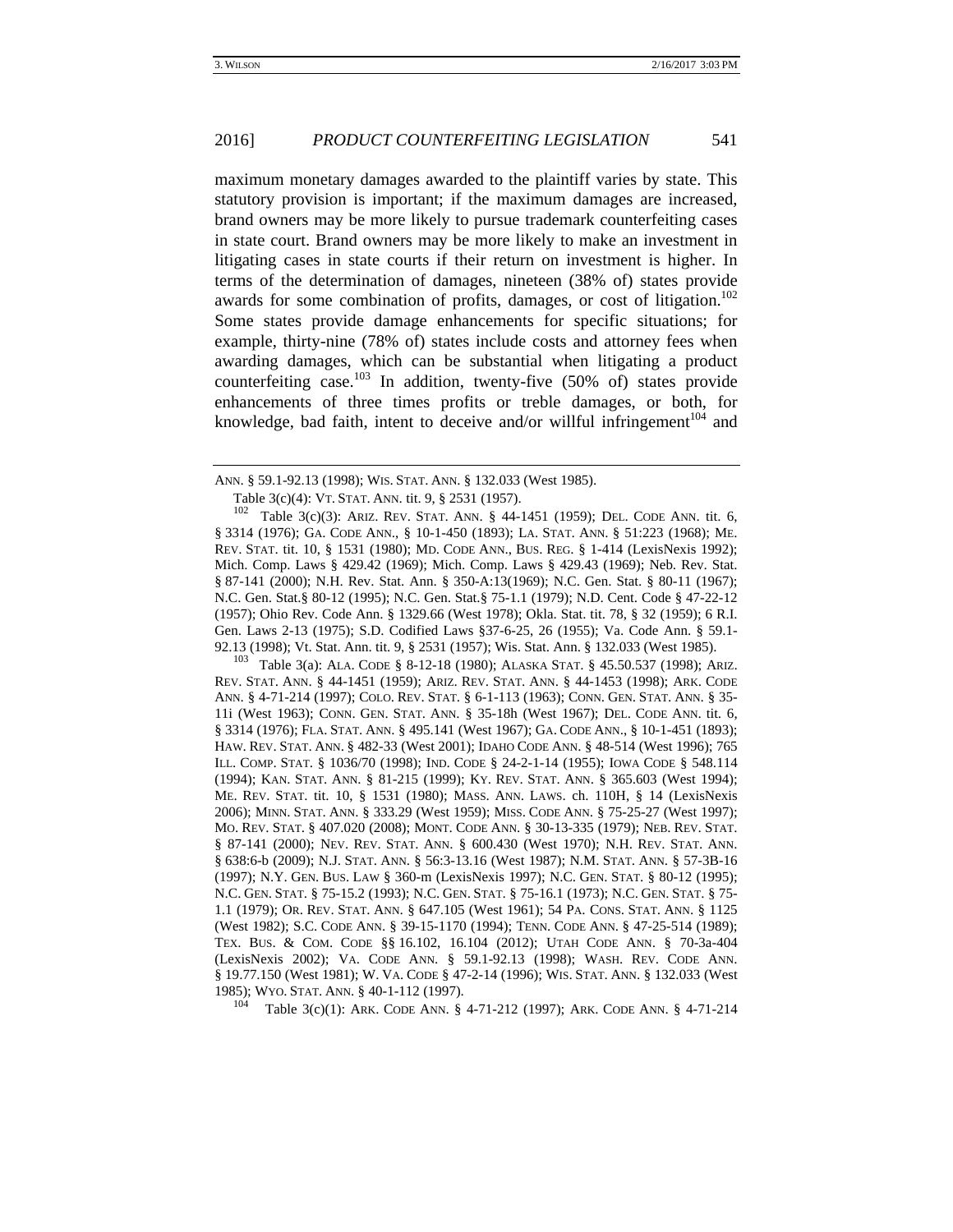eleven (22%) provide awards for three times the actual profits and/or damages.<sup>105</sup> Meanwhile, Arizona offers an alternative statutory damages scheme in addition to three times the damages, costs and attorney fees of the greater amount of \$500 per counterfeit or MSRP times the number of counterfeits. $106$ 

# **Table 3. Civil Damages**

|               |                             | <b>Types of Damages</b>                                                                       |     | No. of States |
|---------------|-----------------------------|-----------------------------------------------------------------------------------------------|-----|---------------|
| a.            |                             | States with costs and attorney fees included                                                  | 39. | (78%)         |
| $\mathbf b$ . |                             | States with minimum damages                                                                   |     | $(2\%)$       |
| $C_{\bullet}$ | States with maximum damages |                                                                                               |     | 50 (100%)     |
|               | 1.                          | Enhancements of 3x for knowledge, bad faith,<br>intent to deceive and/or willful infringement |     | 25 (50%)      |
|               | 2.                          | 3x profits and/or damages                                                                     |     | 11(22%)       |
|               | 3.                          | Profits, damages and/or cost                                                                  |     | (38%)         |

In general, our analysis of state anti-counterfeiting policies revealed a relatively consistent approach in providing civil remedies for product counterfeiting violations. Although differences were found across states, these were mostly related to how damages are awarded. Conversely, our evaluation of anti-counterfeiting policy for criminal sanctions resulted in a wider inter-state variation and is discussed more thoroughly in the next part.

<sup>(1997);</sup> COLO. REV. STAT. § 6-1-113 (1963); CONN. GEN. STAT. ANN. § 35-18h (West 1967); HAW. REV. STAT. ANN. § 482-33 (West 2001); IDAHO CODE ANN. § 48-514 (West 1996); 765 ILL. COMP. STAT. § 1036.70 (1998); IND. CODE § 24-2-1-14 (1955); IOWA CODE § 548.114 (1994); KAN. STAT. ANN. § 81-215 (1999); KY. REV. STAT. ANN. § 365.603 (West 1994); MASS. ANN. LAWS ch. 110H, § 14 (LexisNexis 2006); MINN. STAT. ANN. § 333.29 (West 1959); MISS. CODE ANN. § 75-25-27 (West 1997); MONT. CODE ANN. § 30-13-335 (1979); N.J. STAT. ANN. § 56:3-13.16 (West 1987); N.M. STAT. ANN. § 57-3B-16 (1997); N.Y. GEN. BUS. LAW § 360-m (LexisNexis 1997); OR. REV. STAT. ANN. § 647.105 (West 1961); 54 PA. CONS. STAT. ANN. § 1125 (West 1982); S.C. CODE ANN. § 39-15-1170 (1994); TENN. CODE ANN. § 47-25-514 (1989); TEX. BUS. & COM. CODE ANN. 16.102 (West 2012); WASH. REV. CODE ANN 19-77-150 (West 2003); W. VA. CODE § 47-2-14 (1996); WIS. STAT. ANN.

<sup>§ 132.033 (</sup>West 1985); WYO. STAT. ANN. § 40-1-112 (1997). 105 Table 3(c)(2): ALA. CODE § 8-12-18 (1980); ALASKA STAT. § 45.50.180 (1961); ARIZ. REV. STAT. ANN. § 44-1453 (1998); CAL. BUS. & PROF. CODE § 14250 (2007); FLA. STAT. ANN. § 495.141 (West 1967); IND. CODE § 24-2-1-14 (1995); MO. REV. STAT. § 570.103 (1998); NEV. REV. STAT. ANN. § 600.430 (West 1979); OKLA. STAT. tit. 21, § 1990.2 (1999); UTAH CODE ANN. § 70-3a-404 (LexisNexis 2002).<br><sup>106</sup> ARIZ. REV. STAT. ANN. § 44-1451 (1998).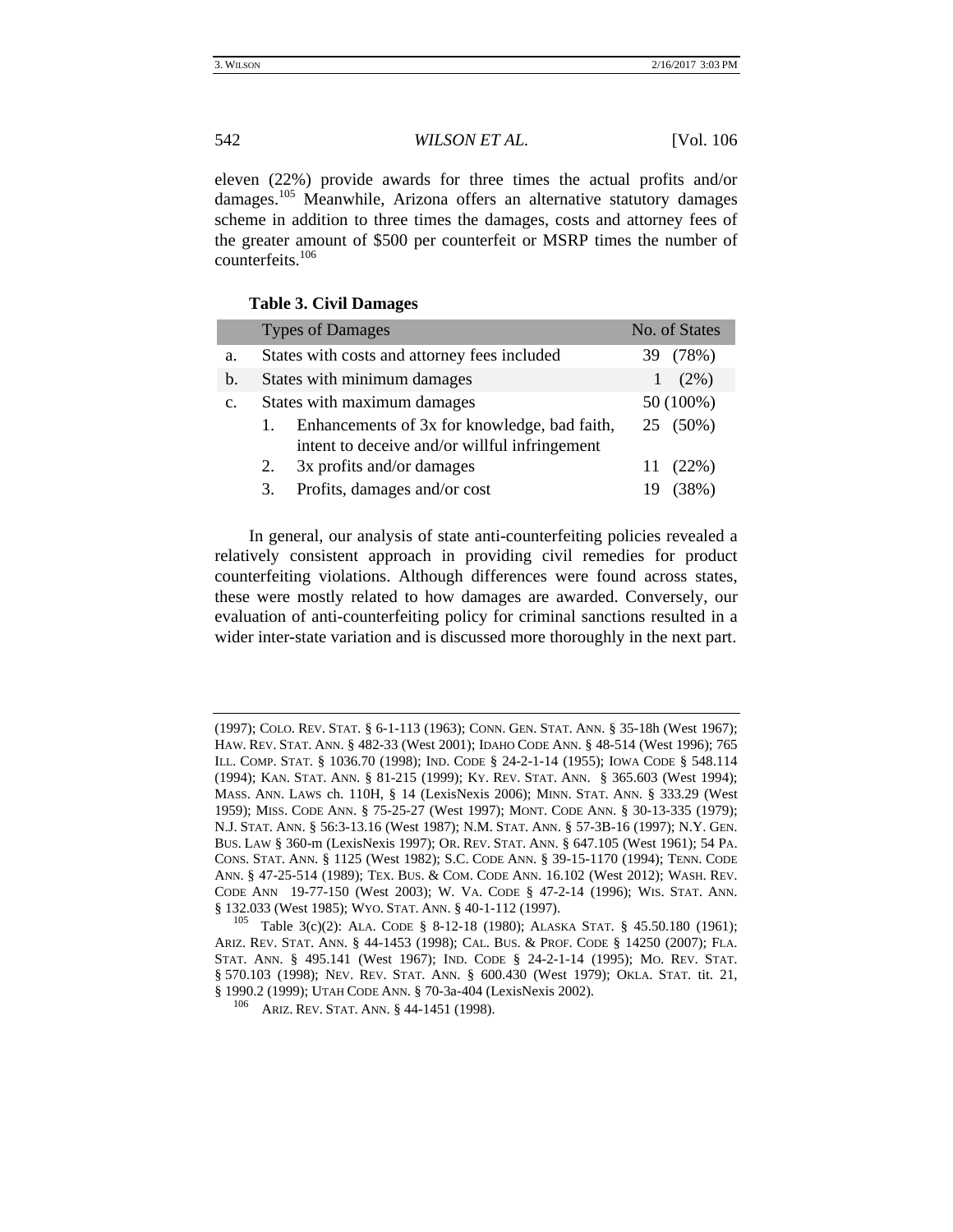#### B. CRIMINAL SANCTIONS

#### *1. Policy Characteristics*

While each state has established civil law for anti-counterfeiting, $107$ there is tremendous variation in criminal law across the fifty states. Notably, New Mexico does not have a dedicated general criminal statute protecting trademarks, although the state does have a statute dealing specifically with pharmaceuticals, medical devices, and cosmetics<sup>108</sup> and it may be possible to bring counterfeit claims under forgery statutes, but this is not specifically outlined in the statute itself. The lack of legislation substantially limits existing legal protections for rights holders, as criminal law provides powerful legal remedies beyond civil law, such as formal criminal charges and sanctions.

Table 4 outlines criminal statutes and trademark registration requirements. While most states  $(82\%, n = 41)$  include product counterfeiting under a criminal trademark counterfeiting statute, $109$  several

<sup>109</sup> Table 4(a)(1): Ariz. Rev. Stat. Ann. § 44-1453 (1998); Cal. Penal Code § 350 (West 1872); COLO. REV. STAT. § 18-5-110.5 (2001); CONN. GEN. STAT. ANN. § 53-347a (West 1963); DEL. CODE ANN. tit. 11, § 926 (2005); GA. CODE ANN., § 10-1-454 (1996); HAW. REV. STAT. ANN. § 708-875 (West 1997); IDAHO CODE ANN. § 18-3614 (West 1972);

<sup>107</sup> Table 2(a): ALA. CODE § 8-12-16 (1980); ALASKA STAT. § 45.50.170 (1961); ARIZ. REV. STAT. ANN. § 44-1453 (1998); ARK. CODE ANN. § 4-71-212 (1997); CAL. BUS. & PROF. CODE § 14245 (West 2007); COLO. REV. STAT. § 6-1-105 (1963); CONN. GEN. STAT. ANN. § 35-18h (West 1967); DEL. CODE ANN. tit. 6, § 3312 (1976); FLA. STAT. ANN. § 495.131 (West 1967); GA. CODE ANN., § 10-1-451 (1893); HAW. REV. STAT. ANN. § 482-31 (West 2001); IDAHO CODE ANN. § 48-512 (West 1996); 765 ILL. COMP. STAT.1036/60 (1998); IND. CODE. § 24-2-1-13 (1955); IOWA CODE § 548.112 (1994); KAN. STAT. ANN. § 81-213 (1999); KY. REV. STAT. ANN. § 365.601 (1994); LA. REV. STAT. ANN. § 51:222 (1954); ME. REV. STAT. tit. 10, § 1529 (1980); MD. CODE ANN., BUS. REG. § 1-414 (West 1992); MASS. ANN. LAWS. ch. 110H, § 12 (LexisNexis 2006); MICH. COMP. LAWS ANN. § 429.42 (West 1969); MINN. STAT. ANN. § 333.28 (West 1959); MISS. CODE ANN. § 75-25-23 (1997); MO. REV. STAT. § 417.056 (1973); MONT. CODE ANN. § 30-13-333 (1979); NEB. REV. STAT. § 87-139 (2000); NEV. REV. STAT. ANN. § 600.420 (West 1979); N.H. REV. STAT. ANN. § 350-A:11 (1969); N.J. STAT. ANN. § 56:3-13.16 (West 1987); N.M. STAT. ANN. § 57-3B-14 (1997); N.Y. GEN. BUS. LAW § 360-k (Consol. 1997); N.C. GEN. STAT. § 80-11 (1967); N.C. GEN. STAT.§ 80-12 (1995); N.C. GEN. STAT 75-1.1 (1979); N.D. CENT. CODE § 47-22-11(1957); OHIO REV. CODE ANN. § 1329.65 (West 1978); OKLA. STAT. tit. 78, § 31 (1959); OR. REV. STAT. ANN. § 647.095 (West 1961); 54 PA. CONS. STAT. ANN. § 1123 (1982); R.I. GEN. LAWS § 11-17-1 (1975); S.C. CODE ANN. § 39-15-1160 (1994); S.D. CODIFIED LAWS 37-6-25 (1955); TENN. CODE ANN. § 47-25-512 (2000); TEX. BUS. & COM. CODE § 16.102 (West 2012); UTAH CODE ANN. 70-3a-402 (West 2002); VT. STAT. ANN. tit. 9, § 2529 (1957); VA. CODE ANN. § 59.1-92.12 (1998); WASH. REV. CODE ANN. § 19.77.140 (West 2003); W. VA. CODE § 47-2-12 (1996); WIS. STAT. ANN. § 132.033 (West 1985); WYO. STAT. ANN. § 40-1- 111 (1997).<br><sup>108</sup> N.M. Stat. Ann. § 26-1-6 (1972).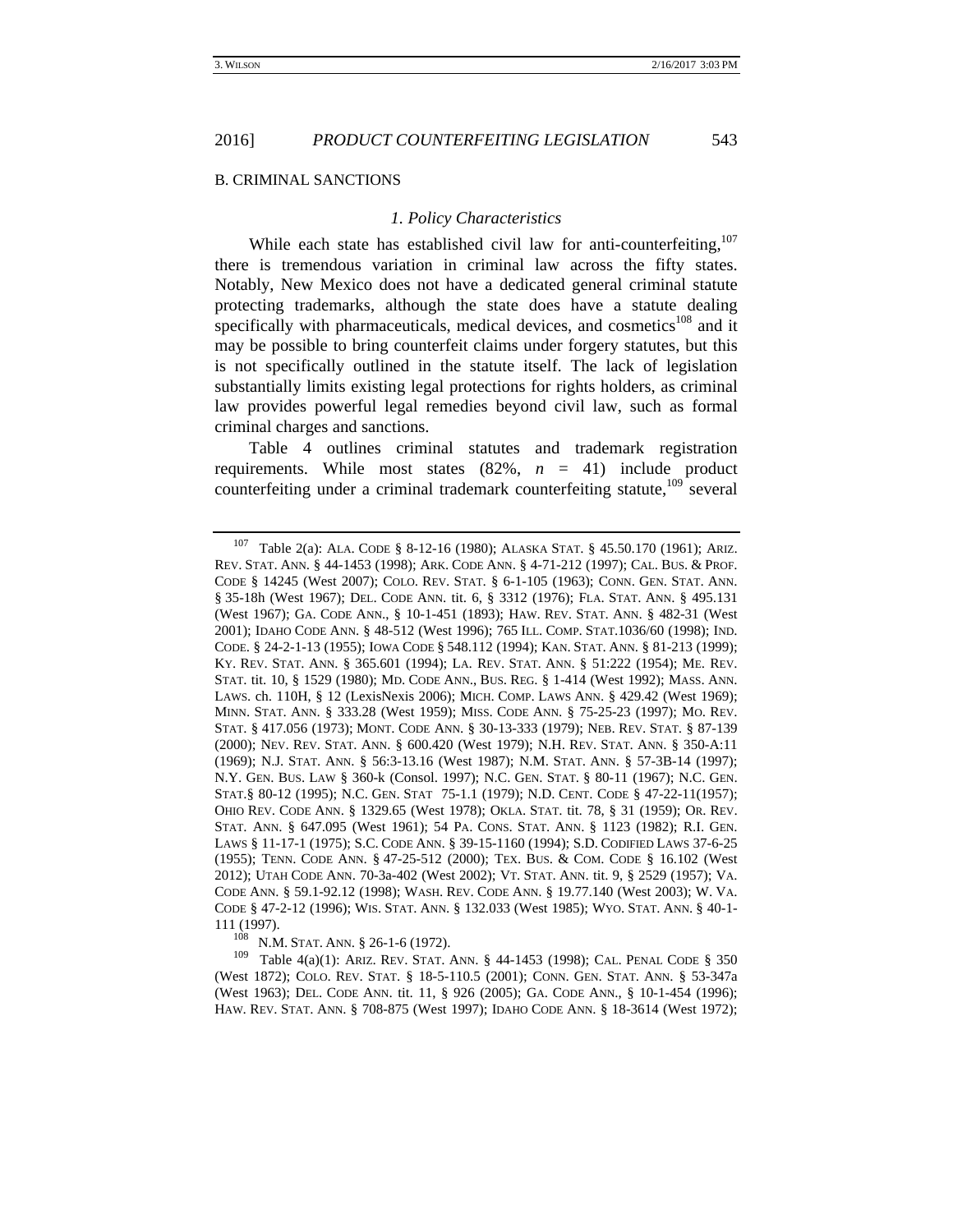states have either an additional type or an alternative type of statute, including: criminal simulation (28%,  $n = 14$ ), <sup>110</sup> forgery (12%,  $n = 6$ ), <sup>111</sup> and theft of trademarks (4%,  $n = 2$ ).<sup>112</sup> In terms of trademark protection, thirtyone (62% of) states protect both registered and unregistered trademarks,<sup>113</sup> while the remaining states protect trademarks registered by either the state or by the federal government (34%,  $n = 17$ ).<sup>114</sup> The exceptions are Vermont

IDAHO CODE ANN. § 18-3615 (West 1972); 410 ILL. COMP. STAT. § 620/3.16 (1985); 765 ILL. COMP. STAT. § 1040/4 (1955); 815 ILL. COMP. STAT. § 425/2 (1986); 815 ILL. COMP. STAT.§ 425/3 (1986); IOWA CODE § 714.26 (2004); KAN. STAT. ANN. § 21-5825 (2011); KY. REV. STAT. ANN. § 365.241 (West 2000); LA. STAT. ANN. § 14:229 (1984); MD. CODE ANN., CRIM. LAW § 8-611 (LexisNexis 2002); MASS. ANN. LAWS ch. 266, § 147 (LexisNexis 1998); MICH. COMP. LAWS § 750.263 (1931); MINN. STAT. ANN. § 333.42 (West 1986); MINN. STAT. ANN. § 609.895 (West 1999); MISS. CODE ANN. § 97-21-53 (West 2011); MISS. CODE ANN. § 97-21-55 (West 2011); MISS. CODE ANN. § 97-21-57 (West 2012); MO. REV. STAT. § 570.103 (1998); MONT. CODE ANN. § 30-13-338 (2009); NEV. REV. STAT. ANN. § 205.205 (West 1911); NEV. REV. STAT. ANN. § 205.210 (West 1911); N.H. REV. STAT. ANN. § 638:6 b (2009); N.J. Stat. Ann. § 2C:21-32 (West 1997); N.Y. PENAL LAW § 165.71-74 (LexisNexis 1992); N.Y. ARTS & CULT. AFF. LAW § 33.07 (LexisNexis 1983); N.Y. ARTS & CULT. AFF. LAW § 33.09 (LexisNexis 1983); N.C. GEN. STAT. § 80-11.1 (1967); N.D. CENT. CODE § 51-07-04 (1975); OHIO REV. CODE ANN. § 2913.34 (West 1996); Okla. Stat. tit. 21, § 1990.2 (1999); Or. Rev. Stat. Ann. § 647.140 (West 1999); Or. Rev. Stat. Ann. § 647.145 (West 1999); OR. REV. STAT. ANN. § 647.150 (West 1999); 18 PA. CONS. STAT. ANN. § 4119 (West 1996); R.I. GEN. LAWS § 11-17-13 (1997); S.C. CODE ANN. § 39-15-1190 (1994); S.D. CODIFIED LAWS § 37-6-2 (1939); S.D. CODIFIED LAWS § 37-6-3 (1939); TENN. CODE ANN. § 39-14-152 (2000); TEX. PENAL CODE ANN. § 32.23 (West 1997); VT. STAT. ANN. tit. 9, § 2530 (1957); VA. CODE ANN. § 59.1-92.13 (1998); WASH. REV. CODE ANN. § 9.16.020 (West 2011); WASH. REV. CODE ANN. § 9.16.030 (West 1999); WASH. REV. CODE ANN. § 9.16.035 (West 1999); W. VA. CODE § 47-2-14a-d (1996); WIS. STAT. ANN. § 132.02 (West 1985); WYO. STAT. ANN. § 6-3-610 (1982).<br><sup>110</sup> Table 4(a)(3): ALA. CODE § 13A-9-10 (1977); ALASKA STAT. § 11.46.530 (1978);

ARK. CODE ANN. § 5-37-213 (1975); COLO. REV. STAT. § 18-5-110 (1987); HAW. REV. STAT. ANN. § 708-855 (West 1972); KY. REV. STAT. ANN. § 516.110 (West 1975); ME. REV. STAT. tit. 17-A, § 705 (1976); NEB. REV. STAT. § 28-606 (1977); OHIO REV. CODE ANN. § 2913.32 (West 1972); OR. REV. STAT. ANN. § 165.037 (West 1971); 18 PA. CONS. STAT. ANN. § 4102 (West 1972); TENN. CODE ANN. § 39-14-115 (1989); TEX. PENAL CODE ANN. § 32.22 (West 1974); UTAH CODE ANN. § 76-6-518 (LexisNexis 1973). 111 Table 4(a)(2): FLA. STAT. ANN. § 831.032 (West 2008); GA. CODE ANN., § 10-1-454

(1996); IDAHO CODE ANN. § 18-3614 (West 1972); IDAHO CODE ANN. § 18-3615 (West 1972); IND. CODE § 35-43-5-2(d) (1976).<br><sup>112</sup> Table 4(a)(4): ALA. CODE § 13A-8-10.4 (1983); IND. CODE § 35-43-4-1(a) (1976);

IND. CODE ANN. § 35-43-4-2(a) (1976).<br><sup>113</sup> These states do not have statutory requirements for registration.<br><sup>114</sup> Table 4(b): CAL. PENAL CODE § 350 (West 1872); GA. CODE ANN. § 10-1-454 (1996); HAW. REV. STAT. ANN. § 708-875 (West 1997); 765 ILL. COMP. STAT. § 1040/1 (1955); LA. STAT. ANN. § 14:229 (1984); MASS. ANN. LAWS. ch. 266, § 147 (1998); NEV. REV. STAT. ANN. § 205.205 (West 1911); NEV. REV. STAT. ANN. § 205.210 (West 1911); NEV. REV. STAT. ANN. § 600.450 (West 1907); N.H. REV. STAT. ANN. § 638:6-b (2009); N.J. STAT. ANN. § 2C:21-32 (West 1997); N.C. GEN. STAT.§ 80-11.1 (1967); OHIO REV. CODE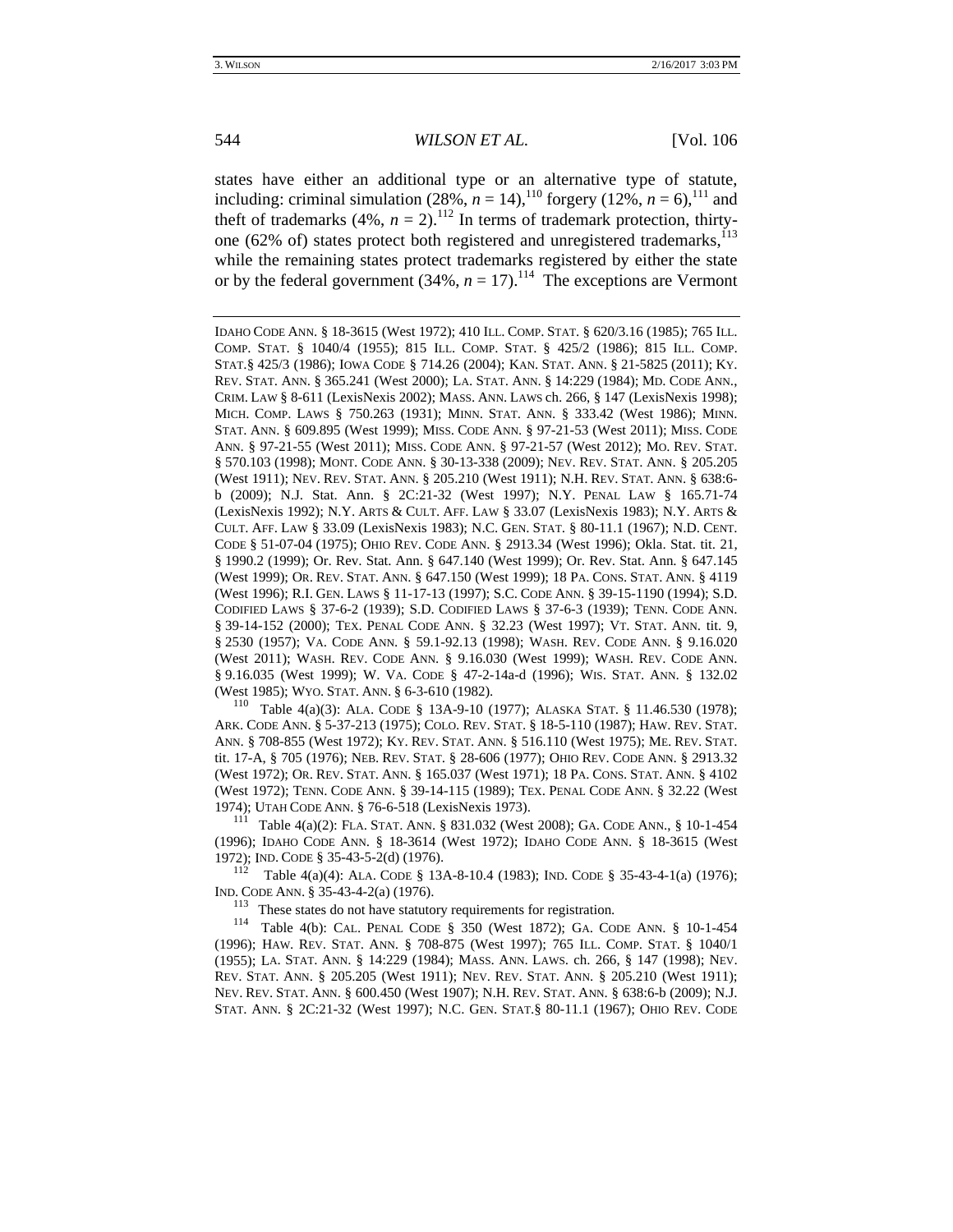and Wisconsin, which require proof of state registration.<sup>115</sup>

|    | Table 4. Criminal Blatutes and Registration |                                        |               |  |  |
|----|---------------------------------------------|----------------------------------------|---------------|--|--|
|    |                                             | Variables                              | No. of States |  |  |
| a. |                                             | <b>Statute</b>                         |               |  |  |
|    |                                             | 1. Trademark Counterfeiting            | 41 (82%)      |  |  |
|    | 2.                                          | Forgery (applicable to counterfeiting) | 6(12%)        |  |  |
|    |                                             | 3. Criminal Simulation                 | 14 (28%)      |  |  |
|    | 4.                                          | Theft of Trademarks                    | 2 $(4%)$      |  |  |
| b. |                                             | <b>Registration Required</b>           |               |  |  |
|    |                                             | None                                   | 31 (62%)      |  |  |
|    | 2.                                          | <b>State</b>                           | 2 $(4\%)$     |  |  |
|    | 3.                                          | <b>Federal or State</b>                | 17 (34%)      |  |  |

**Table 4. Criminal Statutes and Registration**

Table 5 demonstrates the wide variation in state criminal policy characteristics. The most common characteristics are penalizations for value (78%,  $n = 39$ )<sup>116</sup> and number (46%,  $n = 23$ ) of counterfeit items,<sup>117</sup>

ANN. § 2913.34 (West 1996); OR. REV. STAT. ANN. § 647.135 (West 1999); 18 PA. CONS. STAT. ANN. § 4119 (West 1996); 6 R.I. GEN. LAWS § 11-17-13 (1997); S.C. CODE ANN. § 39- 15-1190 (1994); TEX. PENAL CODE ANN. § 32.23 (West 1997); VA. CODE ANN. § 59.1-92.12 (1998); VA. CODE ANN. § 59.1-92.13 (1998); VT. STAT. ANN. tit. 9, § 2530 (1957); WIS.

59.1-92.13 (2011); WASH. REV. CODE ANN. § 9.16.035 (West 1999). 117 Table 5(e): ARIZ. REV. STAT. ANN. § 44-1453 (1998); CAL. PENAL CODE § <sup>350</sup> (West 2013); COLO. REV. STAT. § 18-5-110.5 (2001); DEL. CODE ANN. tit. 11, § 926 (2005); FLA. STAT. ANN. § 831.032 (West 2008); 765 ILL. COMP. STAT. ANN. 1040/8 (West 1997); IOWA

STAT. ANN § 132.01(1) (2011).<br><sup>115</sup> Table 4(b)(2): VT. STAT. ANN. tit. 9, § 2530; WIS. STAT. ANN § 132.01(1).<br><sup>116</sup> Table 5(b): ALASKA STAT. § 11.46.530 (1978); ARIZ. REV. STAT. § 44-1453 (1998); ARK. CODE ANN. § 5-37-213 (1975); CAL. PENAL CODE § 350 (West 2013); COLO. REV. STAT. § 18-5-110.5 (2001); DEL. CODE ANN. tit. 11, § 926 (2005); FLA. STAT. ANN. § 831.032 (West 2008); GA. CODE ANN. § 10-1-454 (1996); HAW. REV. STAT. ANN. § 712A-5.5 (West 1996); 765 ILL. COMP. STAT. ANN. 1040/8 (West 1997); IND. CODE ANN. § 35-43-4-2(a) (West 2014); IOWA CODE. § 714.26 (2004); KAN. STAT. ANN. § 21-5825 (2011); KY. REV. STAT. ANN. § 365.241 (West 2000); LA. REV. STAT. ANN. § 14:229 (1984); ME. REV. STAT. tit. 17-A, § 705 (1976); ME. REV. STAT. tit. 17-A, 703 (2008); MD. CODE ANN., CRIM. LAW § 8-611 (West 2002); MASS. ANN. LAWS ch. 266, § 147 (LexisNexis 1998); MICH. COMP. LAWS SERV. § 750.263 (LexisNexis 1931); MINN. STAT. ANN. § 609.895 (West 1999); MISS. CODE ANN. § 97-21-53 (2009); MO. REV. STAT. § 570.103 (1998); MONT. CODE ANN. § 30-13-338 (2009); NEV. REV. STAT. ANN. § 205.210 (West 1911); N.J. STAT. ANN. § 2C:21-32 (West 1997); N.Y. PENAL LAW § 165.73 (McKinney 1992); N.C. GEN. STAT. § 80-11.1 (1995); OHIO REV. CODE ANN. § 2913.32 (West 2011); OKLA. STAT. tit. 21, 1990.2 (1999); OR. REV. STAT. ANN. 647.140 (1999); 18 PA. CONS. STAT. § 4119 (2010); 11 R.I. GEN. LAWS § 11-17-13 (1997); S.C. CODE ANN. 39-15-1190 (2006); TENN. CODE ANN. § 39-14-105 (1989); TEX. PENAL CODE ANN. § 32.23 (West 2015); UTAH CODE ANN. § 76-6-518 (West 2010); VA. CODE ANN.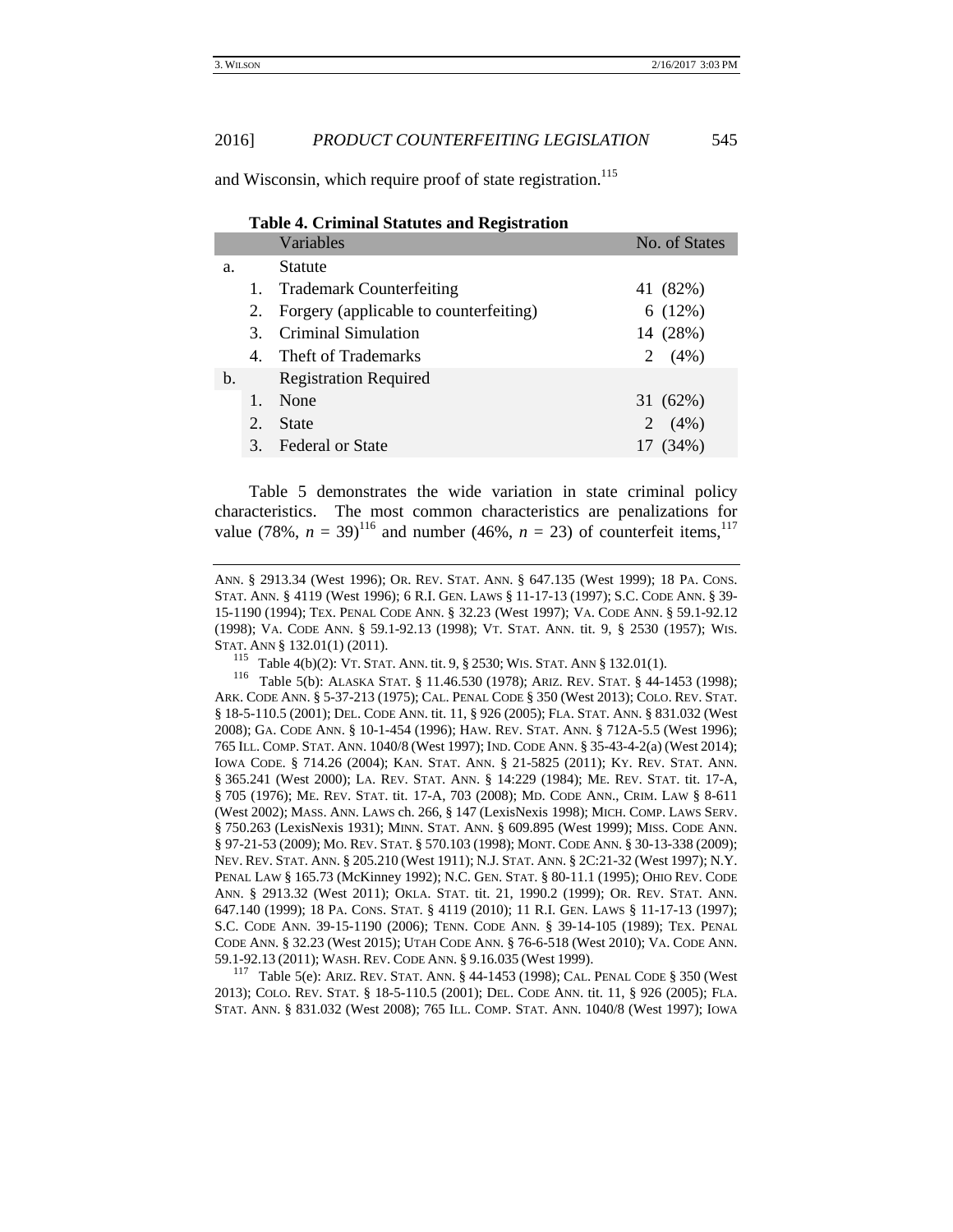penalty increases for prior offense (60%,  $n = 30$ ),<sup>118</sup> and the requirements of forfeiture (62%,  $n = 31$ )<sup>119</sup> and destruction (54%,  $n = 27$ ) of counterfeit items.<sup>120</sup> Just over one-third of the states provide enhancements for Just over one-third of the states provide enhancements for

CODE § 714.26 (2004); KAN. STAT. ANN. § 21-5825 (2011); KY. REV. STAT. ANN. § 365.241 (LexisNexis/West 2000); LA. REV. STAT. ANN. § 14:231 (2003); MASS. ANN. LAWS ch. 266, § 147 (LexisNexis 1998); MICH. COMP. LAWS SERV. § 750.263 (LexisNexis 1931); MINN. STAT. ANN. § 609.895 (West 1999); MO. REV. STAT. § 570.103 (1998); MONT. CODE ANN. § 30-13-338 (2009); NEV. REV. STAT. ANN. § 205.210 (West 1911); N.J. STAT. ANN. § 2C:21- 32 (West 1997); OHIO REV. CODE ANN. § 2913.34 (West 2011); OKLA. STAT. tit. 21, 1990.2 (1999); OR. REV. STAT. ANN. § 647.140 (1999); OR. REV. STAT. ANN. § 647.145 (1999); OR. REV. STAT. ANN. § 647.150 (1999); 18 PA. CONS. STAT. § 4119 (2010); VA. CODE ANN. § 59.1-92.13 (2011); WASH. REV. CODE ANN. 19.77.140 (West 2003). 118 Table 5(c): ALASKA STAT. § 12.55.015; ARIZ. REV. STAT. ANN. § 44-1453 (1998);

CAL. PENAL CODE § 350 (West 2013); COLO. REV. STAT. § 18-5-110.5 (2001); DEL. CODE ANN. tit. 11, § 926 (2005); FLA. STAT. ANN. § 831.032 (West 2008); GA. CODE ANN. § 10-1- 454 (1996); 765 ILL. COMP. STAT. ANN. 1040/8 (West 1997); IOWA CODE § 714.26 (2004); KAN. STAT. ANN. § 21-5825 (2011); KY. REV. STAT. ANN. § 365.241 (West 2000); MD. CODE ANN., CRIM. LAW § 8-611 (West 2002); MASS. ANN. LAWS ch. 266, § 147 (LexisNexis 1998); MD. CODE ANN., CRIM. LAW § 8-611 (2002); MICH. COMP. LAWS SERV. § 750.263 (LexisNexis 1931); MINN. STAT. ANN. § 609.895 (West 1999); MO. REV. STAT. § 570.103 (1998); MONT. CODE ANN. § 30-13-338 (2009); NEV. REV. STAT. ANN. § 205.210 (West 1911); N.H. REV. STAT. ANN. § 638.6-b (2010); N.J. STAT. ANN. § 2C:21-32 (West 1997); OKLA. STAT. tit. 21, § 1990.2 (1999); OR. REV. STAT. ANN. § 647.145 (West 1999); OR. REV. STAT. ANN. § 647.150 (West 1999); 18 PA. CONS. STAT. § 4119 (2010); 11 R.I. GEN. LAWS § 11-17-13 (1997); S.C. CODE ANN. § 39-15-1195 (2006); TENN. CODE ANN. § 40-35-111 (2007); TEX. HEALTH & SAFETY CODE ANN. § 431.059 (West 2015); VA. CODE ANN. § 18.2- 10 (2008); WASH. REV. CODE ANN. § 9.16.035 (West 1999).

<sup>119</sup> Table 5(a): ARIZ. REV. STAT. ANN. § 44-1453 (1998); ARK. CODE ANN. § 5-5-101 (West 2011); CAL. PENAL CODE § 350 (West 2013); DEL. CODE ANN. tit. 6, § 3314 (1976); GA. CODE ANN. § 10-1-454 (1996); HAW. REV. STAT. ANN. § 708-875 (West 1997); 765 ILL. COMP. STAT. ANN. 1040/9 (West 1997); IND. CODE ANN. § 34-24-1-1 (2015); IOWA CODE. § 714.26 (2004); KY. REV. STAT. ANN. § 365.241 (West 2016); MD. CODE ANN., CRIM. LAW § 8-611 (West 2002); MASS. GEN. LAWS ANN. ch. 266, § 147 (LexisNexis 1998); MICH. COMP. LAWS SERV. § 750.263 (LexisNexis 1931); MINN. STAT. ANN. § 609.895 (West 1999); MISS. CODE ANN. § 97-21-57 (2009); MO. REV. STAT. § 570.105 (1998); MONT. CODE ANN. § 30-13-338 (2009); N.H. REV. STAT. ANN. § 638:6-b (2010); N.J. STAT. ANN. § 2C:21-32 (West 1997); N.Y. PENAL LAW § 165.74 (McKinney 1992); N.C. GEN. STAT. § 80-11.1 (1995); OHIO REV. CODE ANN. § 2913.34 (West 1996); OKLA. STAT. tit. 21, § 1990.2 (1999); OR. REV. STAT. ANN. § 647.145 (West 1999); 18 PA. CONS. STAT. § 4119 (1996); 11 R.I. GEN. LAWS § 11-17-13 (1997); S.C. CODE ANN. § 39-15-1190 (1994); TENN. CODE ANN. § 39-14- 152 (2000); VA. CODE ANN. § 59.1-92.13 (2011); WASH. REV. CODE ANN. § 9.16.041 (West 1999).<br><sup>120</sup> Table 5(d): Ariz. Rev. Stat. Ann. § 44-1453 (1998); Ark. CODE Ann. § 5-5-101

(West 2011); CAL. PENAL CODE § 350 (West 2013); GA. CODE ANN. § 9-16-19 (West 2015); HAW. REV. STAT. ANN. § 708-875 (West 1997); 765 ILL. COMP. STAT. ANN. 1040/9 (West 1997); IOWA CODE § 714.26 (2004); KY. REV. STAT. ANN. § 365.241 (West 2000); MASS. ANN. LAWS ch. 266, § 147 (LexisNexis 1998); MICH. COMP. LAWS SERV. § 750.263 (LexisNexis 1931); MINN. STAT. ANN. § 609.895 (West 1999); MO. REV. STAT. § 570.105 (1998); MONT. CODE ANN. § 30-13-338 (2009); N.H. REV. STAT. ANN. § 638:6-b (2009); N. J.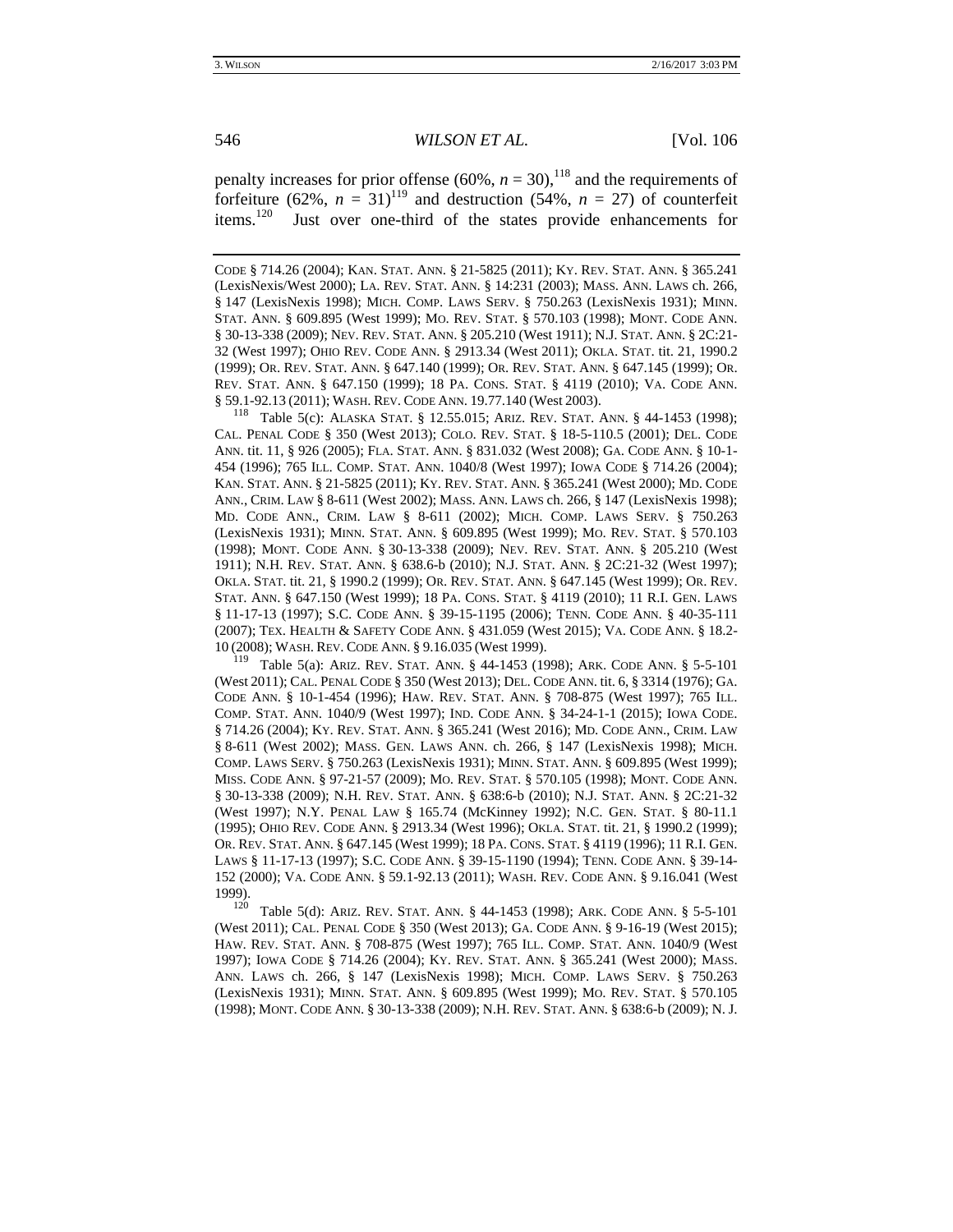manufacturing of counterfeit goods or marks  $(36\%, n = 18)^{121}$  and require the seizure of instrumentalities (36%,  $n = 18$ )<sup>122</sup> or the means and equipment used to create the counterfeits. Meanwhile, only fifteen (30% of) states require intent to deceive or defraud<sup>123</sup> and nineteen (36% of) states require state registration for prima facie evidence.<sup>124</sup> Additionally,

STAT. ANN. § 2C:64-6 (1993); N.Y. PENAL LAW § 165.74 (McKinney 1992); N.C. GEN. STAT. § 80-11.1 (1995); OHIO REV. CODE ANN. § 1329.66 (West 1978); OHIO REV. CODE ANN. § 2913.34 (West 2011); OKLA. STAT. tit. 21, § 1990.2 (1999); OKLA. STAT. tit. 78, § 32 (1959); OKLA. STAT. tit. 21, § 1990.2 (1999); OR. REV. STAT. ANN. § 647.155 (2009); OR. REV. STAT. ANN. § 647.105 (2009); 18 PA. CONS. STAT. ANN. § 4119 (2010); 54 PA. CONS. STAT. ANN. § 1125 (1998); 6 R.I. GEN. LAWS § 6-2-13 (2014); 11 R.I. GEN. LAWS § 11-17-13 (1997); TENN. CODE ANN. § 39-14-152 (2005); TENN. CODE ANN. § 47-25-514 (2000); VT. STAT. ANN. tit. 9, § 2529 (1957); VA. CODE ANN. § 59.1-92.13 (2011); WASH. REV. CODE ANN. § 19.77.150 (West 2003); WASH. REV. CODE ANN. § 9.16.041 (West 1999); WASH. REV. CODE ANN. 19.77.150 (2003); WIS. STAT. ANN. § 132.033 (West 2002).<br><sup>121</sup> Table 5(f): ARIZ. REV. STAT. ANN. § 44-1453 (1998); DEL. CODE ANN. tit. 11, § 926

(2005); 765 ILL. COMP. STAT. ANN. 1040/8 (West 1997); IOWA CODE § 714.26 (2004); MASS. ANN. LAWS ch. 266 § 147 (LexisNexis 1998); MICH. COMP. LAWS SERV. § 750.263 (LexisNexis 1931); MINN. STAT. ANN. § 609.895 (West 1999); MO. REV. STAT. § 570.103 (1998); N.C. GEN. STAT. § 80-11.1 (1995); OHIO REV. CODE ANN. § 4549.20 (West 2013); § 2913.34 (West 2011); OKLA. STAT. tit. 21, § 1990.2 (1999); OR. REV. STAT. ANN. § 647.135 (West 1999); OR. REV. STAT. ANN. § 647.145 (West 1999); 18 PA. CONS. STAT. ANN. § 4119 (2010); 6 R.I. GEN. LAWS § 6-2-13 (2014); S.C. CODE ANN. § 39-15-1195 (2006); S.C. CODE ANN. § 39-15-1170 (1994); S.C. CODE ANN. 39-15-1195 (2006); TENN. CODE ANN. § 39-14- 152 (2005); WASH. REV. CODE ANN. § 9.16.035 (West 1999).<br><sup>122</sup> Table 5(g): ARIZ. REV. STAT. ANN. § 44-1453 (1998); CAL. PENAL CODE § 350 (West

2013); DEL. CODE ANN. tit. 11, § 926 (2005); FLA. STAT. ANN. § 831.032 (West 2008); HAW. REV. STAT. ANN. § 708-875 (West 1997); 765 ILL. COMP. STAT. ANN. 1040/9 (West 1997); IOWA CODE § 714.26 (2004); KY. REV. STAT. ANN. § 365.241 (West 2000); MASS. ANN. LAWS ch. 266, § 147 (LexisNexis 1998); MINN. STAT. ANN. § 609.895 (West 1999); MISS. CODE ANN. § 97-21-101 (2011); MISS. CODE ANN. § 97-21-103 (2011); MISS. CODE ANN. § 97-21- 55 (2009); REV. STAT. § 570.105 (1998); MONT. CODE ANN. § 30-13-338 (2009); N.H. REV. STAT. ANN. § 638:6-b (2009); N.J. STAT. ANN. § 2C:21-32 (West 1997); N.Y. PENAL LAW § 165.74 (McKinney/LexisNexis/Consol. 1992); N.C. GEN. STAT. § 80-11.1 (1995). 123 Table 5(h): ALASKA STAT. § 11.46.530 (1978); ARIZ. REV. STAT. ANN. § 44-1453

(1998); ARK. CODE ANN. § 5-37-213 (1975); COLO. REV. STAT. § 18-5-110 (1987); CONN. GEN. STAT. ANN. § 53-347A (West 1963); IDAHO CODE ANN. § 18-3614 (West 1972); ME. REV. STAT. tit. 17-A, § 705 (1976); MICH. COMP. LAWS SERV. § 750.263 (LexisNexis 1931); NEB. REV. STAT. ANN. § 28-606 (West 1977); N.J. STAT. ANN. § 2C:21-32 (1997); N.Y. PENAL LAW § 165.71 (McKinney 1992); N.Y. PENAL LAW § 165.72 (McKinney 1992); N.Y. PENAL LAW § 165.73 (McKinney 1992); S.D. CODIFIED LAWS § 37-6-25 (1980); S.D. CODIFIED LAWS § 37-6-26 (1980); UTAH CODE ANN. § 70-3a-402 (West 2010); WIS. STAT. ANN. § 132.01(1) (West 2011); WIS. STAT. ANN. § 132.02 (1991); WIS. STAT. ANN. § 132.20 (West 2002); WIS. Stat. Ann. § 132.02 (West 1991); WYO. STAT. § 35-7-1033(a) (2009);

WYO. STAT. Ann. § 40-1-111 (1997); WYO. STAT. ANN. § 6-3-610 (1983). 40-1-111 (1997).<br><sup>124</sup> Table 5(i): ARIZ. REV. STAT. ANN. § 44-1453 (1998); COLO. REV. STAT. § 18-5-110.5 (1987); DEL. CODE ANN. tit. 11, § 926 (2005); IOWA CODE § 714.26 (2004); KAN. STAT. ANN. § 81-202 (2013); KAN. STAT. ANN. § 21-5825 (2011); KAN. STAT. ANN. § 81-202 (West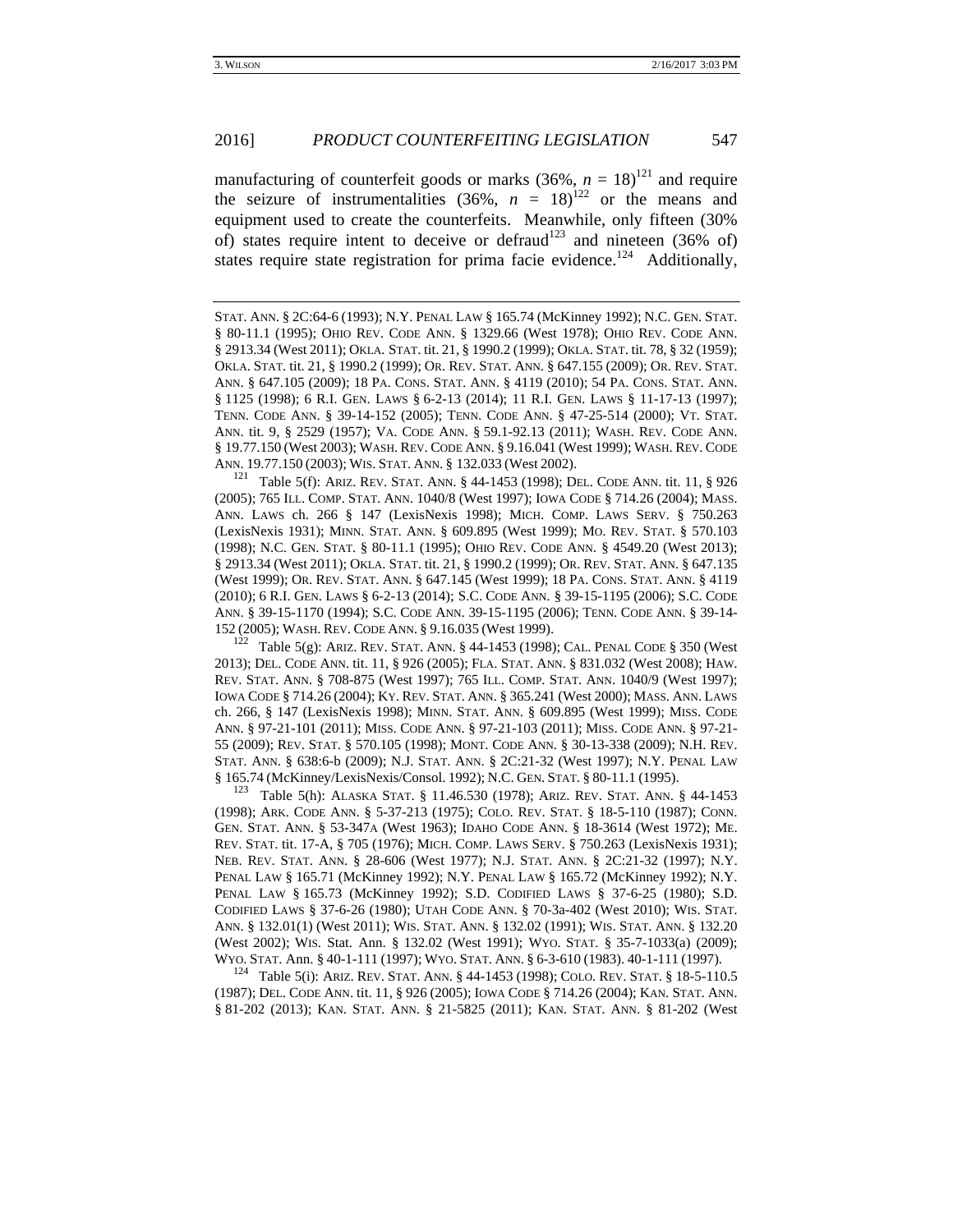twelve states have increased penalties for the number and value of items, prior offense, and manufacturing of counterfeits.<sup>125</sup>

On the other end of the spectrum, Alabama and North Dakota do not incorporate any of the policy characteristics outlined in Table 5. Connecticut, Idaho, Nebraska, South Dakota, and Wyoming also do not include any of these criminal policy characteristics in Table 5, and additionally do not require proof of intent. Meanwhile, Maine and Utah only penalize for the value of items,<sup>126</sup> and Vermont and Wisconsin only require the destruction of counterfeit items.<sup>127</sup> The remaining states incorporate some, but not all, of these policy characteristics.

|                | Characteristics                                           | No. of States |
|----------------|-----------------------------------------------------------|---------------|
| a.             | States requiring forfeiture of counterfeit items          | 31 (62%)      |
| $\mathbf{b}$ . | States penalizing for the value of items                  | 39 (78%)      |
| $\mathbf{C}$ . | States increasing penalties for prior offense             | 30 (60%)      |
| $d$ .          | States requiring destruction of counterfeit items         | 27 (54%)      |
| e.             | States penalizing for the number of items                 | 23 (46%)      |
| f.             | States with enhancements for manufacturing                | 18 (36%)      |
| g.             | States requiring seizure of instrumentalities             | 18 (36%)      |
| h.             | States requiring intent to deceive/defraud                | 15 (30%)      |
| $\mathbf{i}$ . | States requiring registration for prima facie<br>evidence | 19 (36%)      |

## **Table 5. Criminal Policy Characteristics**

Our analysis of state anti-counterfeiting policy characteristics suggests

<sup>1999);</sup> MD. CODE ANN., CRIM. LAW § 8-611 (West 2002); MASS. ANN. LAWS ch. 266, § 147 (LexisNexis 1998); MINN. STAT. ANN. § 609.895 (West 1999); MO. REV. STAT. § 570.103 (1998); N.J. STAT. ANN. § 2C:21-32 (West 1997); OKLA. STAT. tit. 21, § 1990.2 (1999); OR. REV. STAT. ANN. § 647.045 (1961); 18 PA. CONS. STAT. ANN. § 4119 (2010); S.C. CODE ANN. § 39-15-1125 (1994); TEX. PENAL CODE ANN. § 32.23 (West 1997); UTAH CODE ANN. 70-3a-304 (West 2008); VA. CODE ANN. § 59.1-92.13 (2011); WASH. REV. CODE ANN. § 9.16.030 (West 1999). 125 These states include Arizona, Delaware, Iowa, Illinois, Massachusetts, Michigan,

Minnesota, Missouri, Oklahoma, Oregon, Pennsylvania, and Washington. California, Colorado, Kansas, Kentucky, Montana, New Jersey, Nevada, and Virginia would have been included in this group but they do not provide enhancements for manufacturing counterfeit articles. Similar observations were made with Georgia, Rhode Island, South Carolina, and Tennessee, which do not penalize for the number of counterfeit items, and Ohio, which does not increase penalties for prior offenses.<br>
<sup>126</sup> ME. REV. STAT. tit.17-A, § 703 (2007); UTAH CODE ANN. § 76-6-518 (West 2010).<br>
<sup>127</sup> VT. STAT. ANN. tit. 9, § 2529 (1957); WIS. STAT. ANN. § 132.033 (West 2002).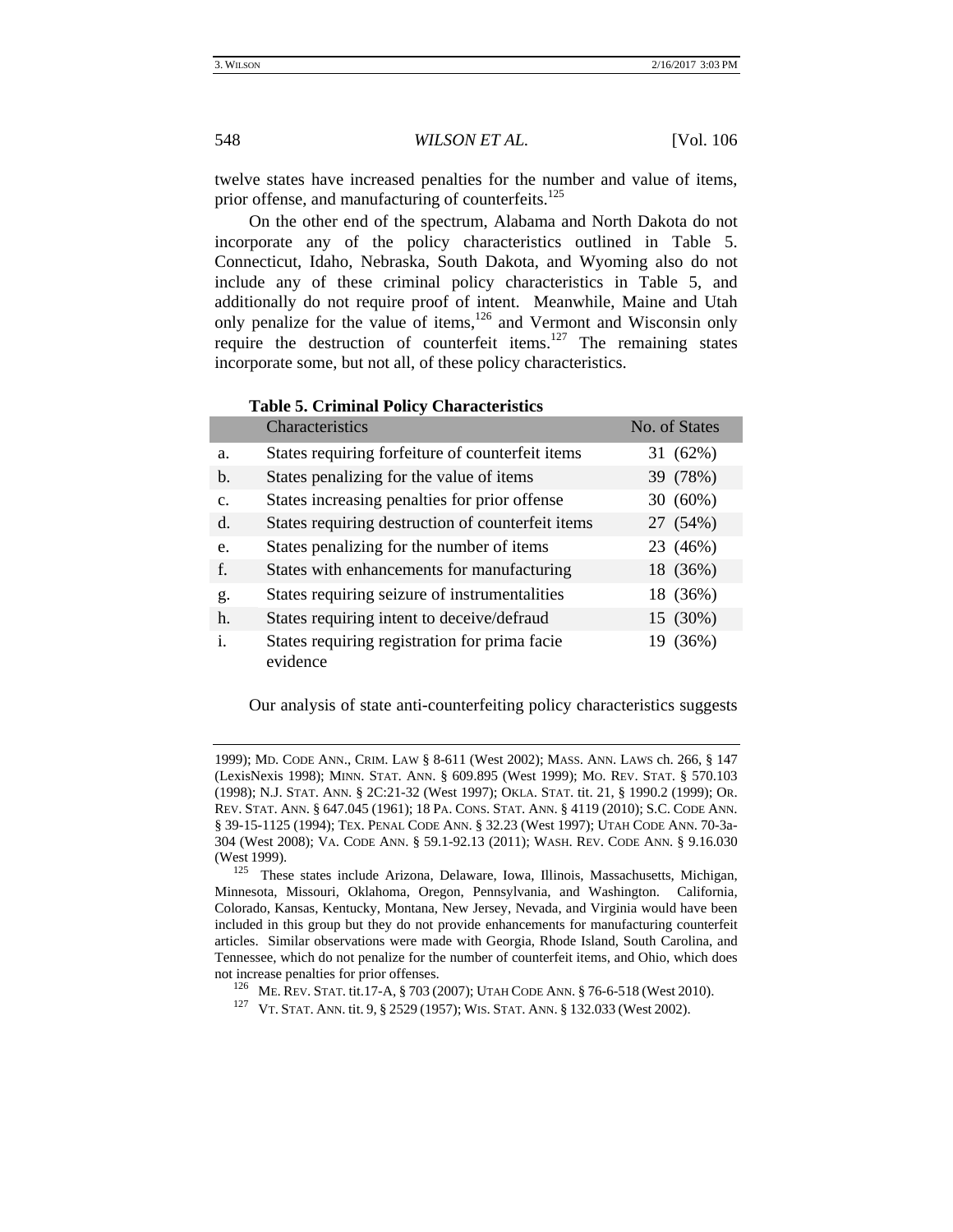that states can be categorized into groups depending on the comprehensiveness of their policies. As we discussed above, intent to deceive is difficult to prove in both civil and criminal cases, but in criminal cases, the burden of proof is much greater. Therefore, states not requiring proof of intent to deceive and incorporating all the characteristics identified in Table 5 are considered to have more comprehensive policies against product counterfeiting, while states lacking some or all of these characteristics and requiring proof of intent are considered less comprehensive.

#### *2. Punishment*

Although each state offers fines and/or incarceration for product counterfeiting convictions,<sup>128</sup> criminal charges and penalties vary across

<sup>128</sup> Table 6(c): ALA. CODE § 13A-5-11 (2006); ALA. CODE § 13A-8-10.4 (1984); ALA. CODE § 13A-5-11 (2006); ALASKA STAT. § 11.46.530 (2016); ALASKA STAT. § 12.55.035 (2015); ARIZ. REV. STAT. ANN. § 44-1453 (2015); ARIZ. REV. STAT. ANN § 13-801 (1977) ARK. CODE ANN. § 5-37-213 (1975); ARK. CODE ANN § 5-37-201 (West 2013); CAL. PENAL CODE § 350 (West 2012); CAL. PENAL. CODE § 351a (West 1983); COLO. REV. STAT. § 18-5- 110.5 (2001); COLO. REV. STAT. § 18-1.3-501 (2002); CONN. GEN. STAT. ANN. § 53-347a (West 2013); DEL. CODE ANN. tit. 11, § 926 (2005); FLA. STAT. ANN. § 831.032 (West 2008); FLA. STAT. ANN. § 775.083 (West 2010); GA. CODE ANN. § 10-1-454 (2015); HAW. REV. STAT. ANN. § 482-31 (West 2008); HAW. REV. STAT. ANN. § 482-33 (West 2001); HAW. REV. STAT. ANN. § 328-29 (West 1959); IDAHO CODE ANN. § 18-3614 (West 1972); IDAHO CODE ANN. § 18-113 (West 2005); IDAHO CODE ANN. § 18-3614 (West 1972); 765 ILL. COMP. STAT. 1040/8 (2010); 730 ILL. COMP. STAT. 5/5-4.5-50 (2009); IND. CODE § 35-43-5-2(a) (2016); IND. CODE § 35-50-2-7 (2013); IOWA CODE § 714.16 (2015); IOWA CODE § 902.9 (1978); KAN. STAT. ANN. § 21-5825 (2011); KAN. STAT. ANN. § 81-215 (1999); KY. REV. STAT. ANN. § 365.241 (West 2000); KY. REV. STAT. ANN. § 532.030 (West 1994); LA. REV. STAT. ANN. § 14:229 (2011); ME. REV. STAT. ANN. tit. 17-A, § 705 (2015); ME. REV. STAT. ANN. tit. 17-A, § 1301 (1991); MD. CODE ANN., CRIM. LAW § 8-611 (West 2002); MASS. ANN. LAWS. ch. 266, § 147 (LexisNexis 1998); MICH. COM. LAWS § 750.263 (2003); MINN. ANN. § 609.02 (West 2016); MINN. STAT. ANN. § 609.895 (West 1995); MINN. STAT. ANN. § 333.42 (West 1986); MISS. CODE ANN. § 97-21-53 (2012); MISS. CODE ANN. § 97-21-57 (2012); MO. REV. STAT. § 570.103 (2017); MO. REV. STAT. § 558.002 (2017); MONT. CODE ANN. § 30-13-338 (2011); NEB. REV. STAT. § 28-606 (1977); NEB. REV. STAT. § 28-106 (1977); NEV. REV. STAT. ANN. § 205.210 (West 1999); NEV. REV. STAT. ANN. § 193.130 (West 1999); N.H. REV. STAT. ANN. § 638:6-b (2010); N.J. STAT. ANN. § 2C:21-32 (West 2000); N.Y. PENAL LAW 80.00 (McKinney 2014); N.Y. PENAL LAW § 165.73 (McKinney 1995); N.C. GEN. STAT. § 15A-1340.17 (2013); N.C. GEN. STAT. § 80-11.1 (1995); N.C. GEN. STAT. 15A-1340.17 (2013); N.D. CENT. CODE § 51-07-04 (1975); N.D. CENT. CODE § 12.1-32-01.1 (1975); N.D. CENT. CODE § 12.1-32-02 (1973); OHIO REV. CODE ANN. § 2929.18 (West 2015); OHIO REV. CODE ANN. § 2913.34 (West 2011); OKLA. STAT. tit. 21, § 1990.2 (1999); OR. REV. STAT. ANN. § 647.150 (West 1999); OR. REV. STAT. ANN. § 161.625 (West 1971); 18 PA. CONS. STAT. ANN. § 4119 (2010); 11 R.I. GEN. LAWS 11-17-13 (1997); S.C. CODE ANN. § 39-15-1190 (2006); S.D. CODIFIED LAWS § 22-6-2 (2005); S.D. CODIFIED LAWS § 37-6-2 (1977); TENN. CODE ANN. § 40-35-111 (2007); TENN. CODE ANN. 39-14-105 (1989); TENN. CODE ANN. § 39-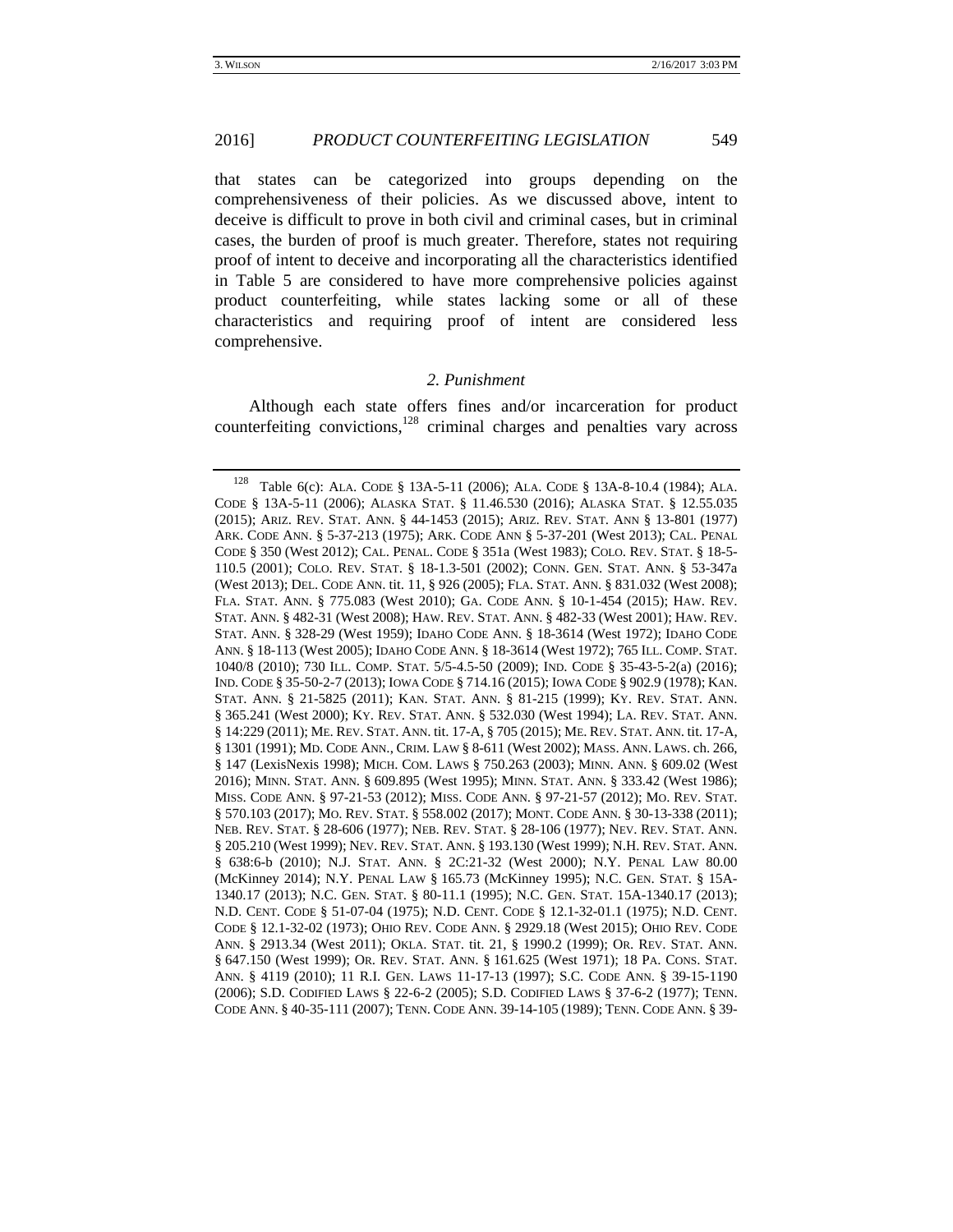states (Table 6), as forty-four (88% of) states have misdemeanor offenses $^{129}$ 

14-152 (2005); TENN. CODE ANN. § 39-14-105 (1989); TEX. PENAL CODE § 32.23 (West 2015); TEX. PENAL CODE ANN. § 12.32 (West 2009); TEX. PENAL CODE 32.23 (2015); UTAH CODE ANN. § 76-3-301 (West 1995); VT. STAT. ANN. tit. 9, § 2531 (1971); VA. CODE ANN. § 59.1-92.13 (2011); VA. CODE ANN. § 18.2-10 (2008); WASH. REV. CODE ANN. § 9A.20.021 (West 2015); WASH. REV. CODE ANN. § 9.16.035 (West 1999); WASH. REV. CODE ANN. 9A.20.021 (2015); WIS. STAT. ANN. § 132.20 (West 2002); WIS. STAT. ANN. § 939.50 (West 2001); WYO. STAT. ANN. § 35-7-1033(a) (West 2009); WYO. STAT. ANN. § 6-3-610 (1983); WYO. STAT. ANN § 6-3-601 (West 1982); WYO. STAT. ANN § 6-3-602 (West 1982).

 Table 6(d): ALA. CODE § 13A-5-11 (2006); ALA. CODE § 13A-8-10.4 (1984); ALA. CODE § 13A-5-11 (2006); ALASKA STAT. § 11.46.530 (2016); ALASKA STAT. § 12.55.035 (2015); ARIZ. REV. STAT. ANN. § 44-1453 (2015); ARIZ. REV. STAT. ANN. 13-801 (2016); ARK. CODE ANN. § 5-37-213 (1975); ARK. CODE ANN. 5-37-201 (West 2013); CAL. PENAL CODE § 350 (West 2012); CAL. PENAL. CODE § 351a (West 1983); COLO. REV. STAT. § 18-5-110.5 (2001); COLO. REV. STAT. § 18-1.3-501 (2002); CONN. GEN. STAT. ANN. § 53-347a (West 2013); DEL. CODE ANN. tit. 11, § 926 (2005); FLA. STAT. ANN. § 831.032 (West 2008); FLA. STAT. ANN. § 775.083 (West 2010); GA. CODE ANN. § 10-1-454 (2015); HAW. REV. STAT. ANN. § 482-31 (West 2008); HAW. REV. STAT. ANN. § 482-33 (West 2001); HAW. REV. STAT. ANN. § 328-29 (West 1959); IDAHO CODE ANN. § 18-113 (West 2005); § 18-3614 (West 1972); IDAHO CODE ANN. 18-113(2005); 765 ILL. COMP. STAT. 1040/8 (2010); 730 ILL. COMP. STAT. 5/5-4.5-50 (2009); IND. CODE § 35-43-5-2(a) (2016); IND. CODE § 35-50-2-7 (2013); IOWA CODE § 714.16 (2015); IOWA CODE § 902.9 (1978); KAN. STAT. ANN. § 21-5825 (2011); KAN. STAT. ANN. § 81-215 (1999); KY. REV. STAT. ANN. § 365.241 (West 2000); KY. REV. STAT. ANN. § 532.030 (West 1994); LA. REV. STAT. ANN. § 14:229 (2011); ME. REV. STAT. tit. 17-A, § 705 (2015); ME. REV. STAT. tit. 17-A, § -1301(1991); MD. CODE ANN., CRIM. LAW § 8-611 (West 2002); MASS. ANN. LAWS. ch. 266, § 147 (LexisNexis 1998); MICH. COMP. LAWS § 750.263 (2003); MINN. STAT. ANN. § 609.02 (West 2016); MINN. STAT. ANN. § 609.895 (1995); MINN. STAT. ANN. § 333.42 (West 1986); MINN. STAT. ANN. 609.02 (2016); MINN. STAT. ANN. 609.895 (1995); MISS. CODE ANN. § 97-21-53 (2012); MISS. CODE ANN. § 97-21- 57 (2012); MO. REV. STAT. § 558.002 (2017); MO. REV. STAT. § 570.103 (2017); MONT. CODE ANN. § 30-13-338 (2011); NEB. REV. STAT. § 28-606 (1977); NEB. REV. STAT. § 28-106 (1977); NEV. REV. STAT. ANN. § 205.210 (1999); NEV. REV. STAT. ANN. § 193.130 (1999); N.H. REV. STAT. ANN. § 638:6-b (2010); N.J. STAT. ANN. § 2C:21-32 (West 2000); N.Y. PENAL LAW § 80.00 (McKinney 2014); N.Y. PENAL LAW § 165.73 (McKinney 1995); N.C. GEN. STAT. § 15A-1340.17 (2013); N.C. GEN. STAT. § 80-11.1 (1995); N.C. GEN. STAT. 15A-1340.17 (2013); N.D. CENT. CODE § 51-07-04 (1975); N.D. CENT. CODE § 12.1-32-01.1 (1975); N.D. CENT. CODE § 12.1-32-02 (1973); OHIO REV. CODE ANN. § 2913.34 (West 2011); OHIO REV. CODE ANN. § 2929.18 (West 2015); OKLA. STAT. tit. 21, § 1990.2 (1999); OR. REV. STAT. ANN. § 647.150 (West 1999); OR. REV. STAT. ANN. § 161.625 (West 1971); 18 PA. CONS. STAT. ANN. § 4119 (2010); 11 R.I. GEN. LAWS § 11-17-13 (1997); S.C. CODE ANN. § 39-15-1190 (2006); S.D. CODIFIED LAWS § 22-6-2 (2005); S.D. CODIFIED LAWS § 37-6-2 (1977); TENN. CODE ANN. § 40-35-111 (2007); TENN. CODE ANN. § 39-14-152 (2005); TENN. CODE ANN. § 39-14-105 (1989); TEX. PENAL CODE ANN. § 32.23 (West 2015); TEX. PENAL CODE ANN. § 12.32 (West 2009); VT. STAT. ANN. tit. 9, § 2531 (1971); VA. CODE ANN. § 59.1- 92.13 (2011); VA. CODE ANN. § 18.2-10 (2008); WASH. REV. CODE ANN. § 9A.20.021 (West 2015); WASH. REV. CODE ANN. § 9.16.035 (West 1999); WIS. STAT. ANN. § 132.20 (West 2002); WIS. STAT. ANN. § 939.50 (West 2001); WYO. STAT. ANN. § 35-7-1033(a) (West 2009); WYO. STAT. ANN. § 6-3-601 (West 1982); WYO. STAT. ANN. § 6-3-602 (West 1982).

<sup>129</sup> Table 6(a): ALA. CODE § 13A-9-10 (1977); ALASKA STAT. § 11.46.530 (2016); ARIZ.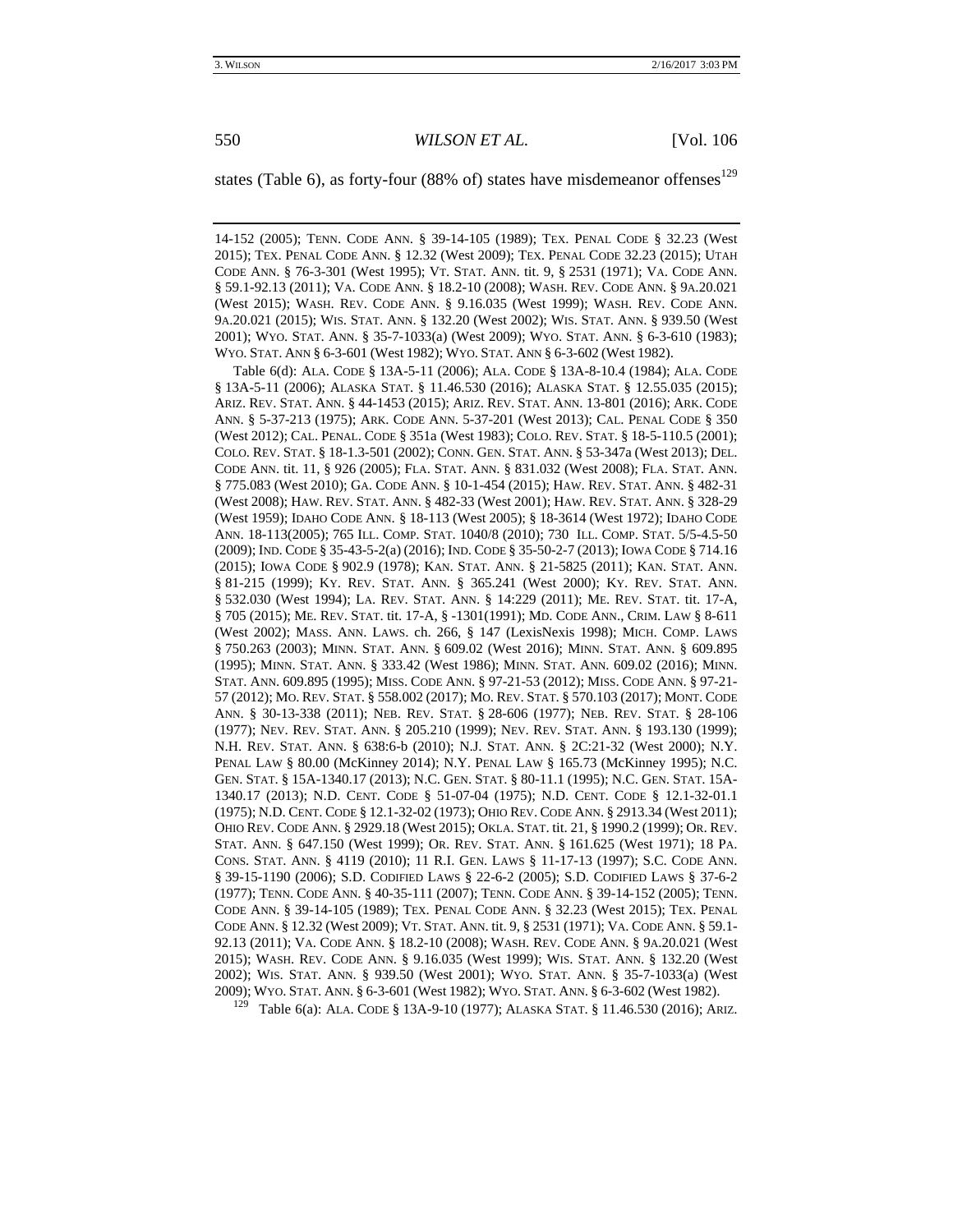and forty-three (84%) have felonies.<sup>130</sup> While most state statutes (74%,  $n =$ 37) include both felony and misdemeanor charges,  $^{131}$  twelve states (24%)

REV. STAT. ANN. § 44-1453 (2015); ARK. CODE ANN. § 5-37-213 (1975); CAL. PENAL CODE § 350 (West 2012); COLO. REV. STAT. § 18-5-110.5 (2001); DEL. CODE ANN. tit. 11, § 926 (2005); FLA. STAT. ANN. § 831.032 (West 2008); GA. CODE ANN., § 10-1-454 (2015); IDAHO CODE ANN. § 18-3615 (West 1972); 765 ILL. COMP. STAT. 1040/2 (2010); 765 ILL. COMP. STAT. 1040/3 (2010); 765 ILL. COMP. STAT. 1040/8 (2010); 765 ILL. COMP. STAT. 1040/4 (1997); 765 ILL. COMP. STAT. 1040/8 (2010); 815 ILL. COMP. STAT. 425/2 (1986); 815 ILL. COMP. STAT. 425/3 (1986); IND. CODE ANN. § 35-43-4-2(a) (2014); IOWA CODE § 714.26 (2013); KAN. STAT. ANN. § 21-5825 (2011); KY. REV. STAT. ANN. § 365.241 (2000); ME. REV. STAT. tit. 17-A, § 705 (2015); MD. CODE ANN., CRIM. LAW § 8-611 (West 2012); MASS. ANN. LAWS. ch. 266, § 147 (1998); MICH. COMP. LAWS § 750.263 (2003); MINN. STAT. ANN. § 333.42 (West 1986); MISS. CODE ANN. § 97-21-53 (2011); MO. REV. STAT. § 570.103 (2014); MONT. CODE ANN. § 30-13-338 (2009); NEB. REV. STAT. § 28-606 (1977); NEV. REV. STAT. ANN. § 205.210 (1999); NEV. REV. STAT. ANN. § 205.195 (1967); NEV. REV. STAT. ANN. § 205.200 (1967); NEV. REV. STAT. ANN. § 205.205 (1967); NEV. REV. STAT. ANN. 205.210 (1999); N.H. REV. STAT. ANN. § 638:6-b (2009); N.Y. PENAL LAW § 165.71 (McKinney 1992); N.C. GEN. STAT. § 80-11.1 (1995); N.D. CENT. CODE § 51-07-04 (1975); OHIO REV. CODE ANN. § 2913.34 (West 2011); OKLA. STAT. tit. 21, § 1990.2 (1999); OR. REV. STAT. ANN. § 647.140 (West 1999); 18 PA. CONS. STAT. ANN. § 4119 (2010); 11 R.I. GEN. LAWS § 11-17-13 (1997); S.C. CODE ANN. § 39-15-1190 (2006); S.D. CODIFIED LAWS § 37-6- 2 (1977); S.D. CODIFIED LAWS § 37-6-3 (1977); TENN. CODE ANN. § 39-14-152 (2005); TEX. PENAL CODE ANN. § 32.23 (West 2015); UTAH CODE ANN. § 76-6-518 (West 2010); VT. STAT. ANN. tit. 9, § 2531 (1971); VA. CODE ANN. § 59.1-92.13 (2011); WASH. REV. CODE ANN. § 9.16.035 (West 1999); WYO. STAT. ANN. § 6-3-610 (West 1983).<br><sup>130</sup> Table 6(b): ALA. CODE § 13A-8-10.4 (1984); ALASKA STAT. § 11.46.530 (2016);

ARIZ. REV. STAT. ANN. § 44-1453 (2015); ARK. CODE ANN. § 5-37-213 (1975); CAL. PENAL CODE § 350 (West 2012); CONN. GEN. STAT. ANN. § 53-347a (West 2013); DEL. CODE ANN. tit. 11, § 926 (2005); FLA. STAT. ANN. § 831.032 (West 2008); GA. CODE ANN. § 10-1-454 (2015); HAW. REV. STAT. ANN. § 708-875 (West 1997); 410 ILL. COMP. STAT. 620/5 (2012); 765 ILL. COMP. STAT. 1040/8 (2010); IND. CODE § 35-43-5-2(a) (2016); IOWA CODE § 714.26 (2013); KAN. STAT. ANN. § 21-5825 (2011); KY. REV. STAT. ANN. § 365.241 (West 2000); LA. REV. STAT. ANN. § 14:229 (2011); ME. REV. STAT. ANN. tit.17-A, § 703 (2008); MD. CODE ANN., CRIM. LAW § 8-611 (West 2002); MASS. ANN. LAWS. ch. 266, § 147 (LexisNexis 1998); MICH. COMP. LAWS § 750.263 (2003); MINN. STAT. ANN. § 609.895 (West 1999); MISS. CODE ANN. § 97-21-53 (2011); MO. REV. STAT. § 570.103 (2014); NEV. REV. STAT. ANN. § 205.210 (West 1999); N.H. REV. STAT. ANN. § 638:6-b (2010); N.J. STAT. ANN. § 2C:21-32 (West 2000); N.Y. PENAL LAW § 165.72 (McKinney 1995); N.Y. PENAL LAW § 165.73 (McKinney 1995); N.C. GEN. STAT. § 80-11.1 (1995); N.D. CENT. CODE § 12.1-24-01 (2013); OHIO REV. CODE ANN. § 2913.34 (West 2011); OKLA. STAT. tit. 21, § 1990.2 (1999); OR. REV. STAT. ANN. § 647.145 (West 1999); OR. REV. STAT. ANN. § 647.150 (West 1999); 18 PA. CONS. STAT. ANN. § 4119 (2010); 11 R.I. GEN. LAWS § 11-17-13 (1997); S.C. CODE ANN. § 39-15- 1190 (2006); TENN. CODE ANN. § 39-14-152 (2005); TEX. PENAL CODE § 32.23 (West 2015); UTAH CODE ANN. § 76-6-518 (West 2010); VA. CODE ANN. § 59.1-92.13 (2011); WASH. REV. CODE ANN. § 9.16.035 (West 1999); WIS. STAT. ANN. § 132.20 (West 2002); WYO. STAT. ANN § 6-3-601 (West 1982); WYO. STAT. ANN § 6-3-602 (West 1982).<br><sup>131</sup> ALA. CODE § 13A-9-10 (1977); ALA. CODE § 13A-8-10.4 (1984); ALASKA STAT

§ 11.46.530 (2016); ARIZ. REV. STAT. ANN. § 44-1453 (2015); ARK. CODE ANN. § 5-37-213 (1975); CAL. PENAL CODE § 350 (West 2012); DEL. CODE ANN. tit. 11, § 926 (2005); FLA.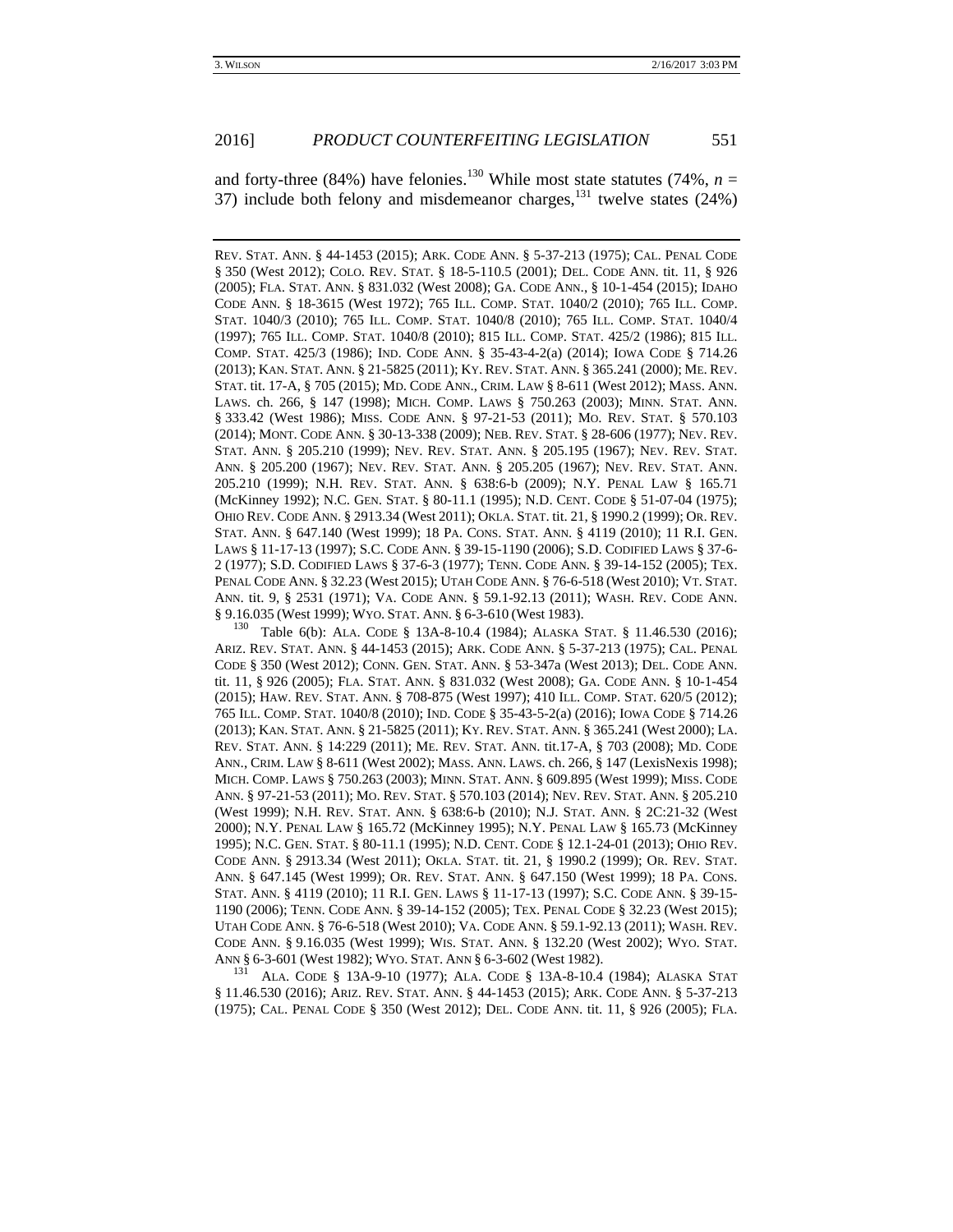have one or the other.<sup>132</sup>

Table 6 shows the variation of minimum and maximum fines. Although most states (92%) do not have minimum fines imposed by the court, there are four exceptions: Colorado, Delaware, Illinois, and Iowa.<sup>133</sup>

Conversely, each state has a maximum fine. Maximum fines are determined in a variety of ways, but the most common  $(58\%, n = 29)$  is a set dollar amount, typically with a range of values providing judges some discretion over the fine amount imposed.<sup>134</sup> The majority (58%,  $n = 29$ ) of

STAT. ANN. § 831.032 (West 2008); GA. CODE ANN. § 10-1-454 (2015); 765 ILL. COMP. STAT. 1040/2 (2010); 765 ILL. COMP. STAT. 1040/3 (2010); 765 ILL. COMP. STAT. 1040/4 (1997); 765 ILL. COMP. STAT. 1040/8 (2010); 815 ILL. COMP. STAT. 425/2 (1986); 410 ILL. COMP. STAT. 620/5 (2012); 765 ILL. COMP. STAT. 1040/8 (2010); 815 ILL. COMP. STAT. 425/3 (1986); IND. CODE ANN. § 35-43-4-2(a) (2014); IND. CODE § 35-43-5-2(a) (2016); IOWA CODE 714.26 (2013); KAN. STAT. ANN. § 21-5825 (2011); KY. REV. STAT. ANN. § 365.241 (2000); ME. REV. STAT. ANN. tit. 17-A, § 703 (2007); ME. REV. STAT. ANN. tit. 17-A, § 705 (2015); MD. CODE ANN., CRIM. LAW § 8-611 (2012); MA. GEN. LAWS ch. 266, § 147 (1998); MICH. COMP. LAWS § 750.263 (2003); MINN. STAT. § 333.42 (1986); MINN. STAT. § 609.895 (1999); MISS. CODE ANN. § 97-21-53 (2011); MO. REV. STAT. § 570.103 (2014); NEV. REV. STAT. § 205.195 (1967); NEV. REV. STAT. § 205.200 (1967); NEV. REV. STAT. § 205.205 (1967); NEV. REV. STAT. § 205.210 (1999); N.H. REV. STAT. ANN. § 638:6-b (2010); N.Y. PENAL LAW § 165.71 (1992); N.Y. PENAL LAW § 165.72 (Consol. 1995); N.Y. PENAL LAW § 165.73 (Consol. 1995); N.C. GEN. STAT. § 80-11.1 (1995); N.D. CENT. CODE § 51-07-04 (1975); N.D. CENT. CODE § 12.1-24-01 (2013); OHIO REV. CODE ANN. § 2913.34 (West 2011); OKLA. STAT. tit. 21, § 1990.2 (1999); OR. REV. STAT. § 647.140 (1999); OR. REV. STAT. § 647.145 (1999); OR. REV. STAT. § 647.150 (1999); 18 PA. CONS. STAT. § 4119 (2010); 11 R.I. GEN. LAWS § 17-13 (1997); S.C. CODE ANN. § 39-15-1190 (2006); TENN. CODE ANN. § 39-14-152 (2005); TEX. PENAL CODE ANN. § 32.23 (2015); UTAH CODE ANN. § 76-6-518 (2010); VA. CODE ANN. § 59.1-92.13 (2011); WASH. REV. CODE § 9.16.035 (1999); WYO. STAT. ANN. § 6-3-601 (West 1983); WYO. STAT. ANN. § 6-3-602 (West 1983); WYO. STAT. ANN. § 6-3-610 (West 1983).  $\frac{132}{132}$  Colorado, Idaho, Montana, Nebraska, South Dakota, and Vermont only consider

product counterfeiting crimes to be misdemeanor offenses. COLO. REV. STAT. § 18-5-110.5 (2001); IDAHO CODE § 18-3615 (1972); MONT. CODE ANN. § 30-13-338 (2009); NEB. REV. STAT. § 28-606 (1977); S.D. CODIFIED LAWS § 37-6-2 (1977); S.D. CODIFIED LAWS § 37-6-3 (1977); VT. STAT. ANN. tit. 9, § 2531 (1971). Whereas, Connecticut, Hawaii, Louisiana, New Jersey, and Wisconsin only classify product counterfeiting crimes as felony offenses. CONN. GEN. STAT. ANN. § 53-347a (West 2013); HAW. REV. STAT. § 708-875 (1997); LA. STAT. ANN.

§ 14:229 (2011); N.J. STAT. ANN. § 2C:21-32 (2000); WIS. STAT. § 132.20 (2002). 133 Table 6(f): COLO. REV. STAT. § 18-5-110.5 (2001); COLO. REV. STAT. § 18-1.3-501 (2015); DEL. CODE ANN. tit. 11, § 926 (2005); 765 ILL. COMP. STAT. 1040/8 (2010); IOWA CODE § 714.16 (2015); IOWA CODE § 902.9 (2014).<br><sup>134</sup> Table 6(g)(2): ALASKA STAT. § 11.46.530 (2016); ALASKA STAT. § 12.55.035 (2015);

ARIZ. REV. STAT. ANN. § 44-1453 (2015); ARIZ. REV. STAT. ANN § 13-801 (1978); CAL. PENAL CODE § 350 (2012); CONN. GEN. STAT. ANN. § 53-347(a) (West 2013); IDAHO CODE § 18-3614 (1972); IDAHO CODE § 18-113 (2005); IND. CODE § 35-43-5-2(a) (2016); IND. CODE § 35-50-2-7 (2013); IOWA CODE § 714.16 (2015); IOWA CODE § 902.9 (2014); LA. STAT. ANN. § 14:229 (2011); MD. CODE ANN., CRIM. LAW § 8-611 (2002); MISS. CODE ANN. § 97-21-53 (2012); MISS. CODE ANN. § 97-21-57 (2012); MO. REV. STAT. § 570.103 (2017); MO. REV. STAT. § 558.002 (2017); MONT. CODE ANN. § 30-13-338 (2011); NEB. REV. STAT. § 28-606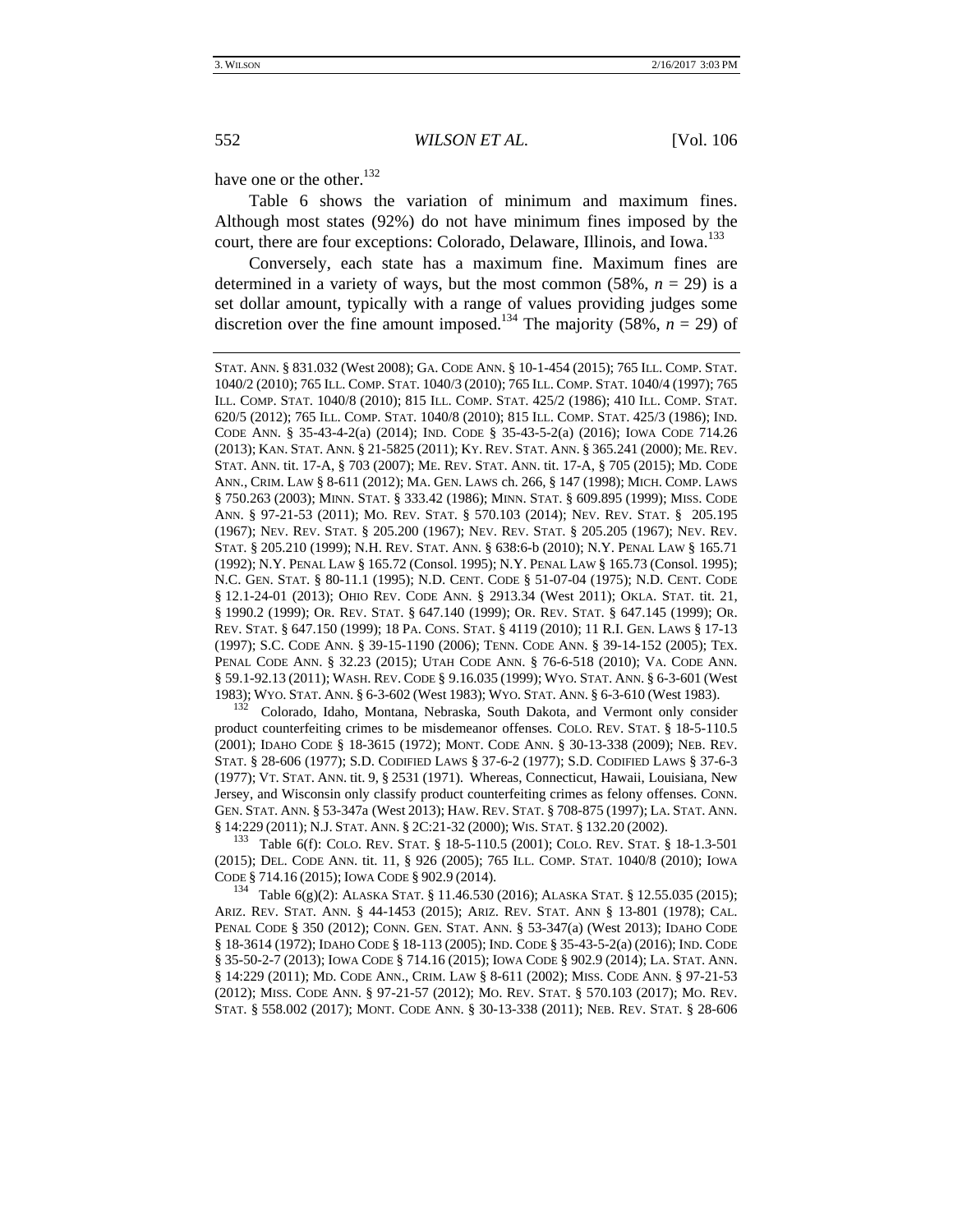states have maximum fine amounts of less than  $$20,000$ ,<sup>135</sup> while nine (18%) have fines greater than  $$100,000$ .<sup>136</sup> Seventeen states (34%) use the higher of either a dollar amount or the value of the goods or pecuniary gains (i.e., the amount of money derived by the defendant from the illegal activity).<sup>137</sup> Only North Carolina gives the judge full discretion over the

(1977); NEB. REV. STAT. § 28-106 (1977); NEV. REV. STAT. § 205.210 (1999); NEV. REV. STAT. § 193.130 (1999); N.H. REV. STAT. ANN. § 638:6-b (2010); N.D. CENT. CODE § 51-07- 04 (1975); N.D. CENT. CODE § 12.1-32-01.1 (2013); N.D. CENT. CODE § 12.1-32-02 (2009); OHIO REV. CODE ANN. § 2913.34 (West 2011); OHIO REV. CODE ANN. § 2929.18 (West 2015); OR. REV. STAT. ANN. § 647.150 (1999); OR. REV. STAT. ANN. § 161.625 (1971); 11 R.I. GEN. LAWS § 17-13 (1997); S.C. CODE ANN. § 39-15-1190 (2006); S.D. CODIFIED LAWS § 22-6-2 (2005); S.D. CODIFIED LAWS § 37-6-2 (1977); TENN. CODE ANN. § 40-35-111 (2007); TENN. CODE ANN. § 39-14-105 (1989); TENN. CODE ANN. § 39-14-152 (2005); TEX. PENAL CODE ANN. § 12.32 (2009); TEX. PENAL CODE § 32.23 (2015); UTAH CODE ANN. § 76-3-301 (1995); VT. STAT. ANN. tit. 9, § 2531 (1971); VA. CODE ANN. § 59.1-92.13 (2011); VA. CODE ANN. § 18.2-10 (2008); W. VA. CODE § 47-2-14(a)-(d) (1996); WIS. STAT. § 132.20 (2002); WIS. STAT. § 939.50 (2001); WYO. STAT. ANN. § 35-7-1033(a) (2009).<br><sup>135</sup> Table 6(h)(1): COLO. REV. STAT. § 18-5-110.5 (2001); COLO. REV. STAT. § 18-1.3-

501; IDAHO CODE § 18-3614 (1972); IDAHO CODE § 18-113 (2005); ME. REV. STAT. tit. 17-A, § 705 (2015); ME. REV. STAT. tit. 17-A, § 1301 (1991); NEB. REV. STAT. § 28-606 (1977); NEB. REV. STAT. § 28-106 (2016); NEV. REV. STAT. § 205.210 (1999); NEV. REV. STAT. § 193.130 (1999); N.H. REV. STAT. ANN. § 638:6-b (2010); N.Y. PENAL LAW § 165.73 (Consol. 1995); N.Y. PENAL LAW § 80.00 (Consol. 2014); S.D. CODIFIED LAWS § 22-6-2 (2005); S.D. CODIFIED LAWS § 37-6-2 (1977); VA. CODE ANN. 59.1-92.13 (2011); VT. STAT. ANN. tit. 9, § 2531 (1971); VA. CODE ANN. § 18.2-10 (2008); WYO. STAT. ANN. § 35-7- 1033(a) (2009).

 Table 6(h)(2): ALA. CODE § 13A-8-10.4 (1984); ALA. CODE § 13A-5-11 (2006); ARK. CODE ANN. § 5-37-213 (1975); ARK. CODE ANN § 5-37-201 (2013); FLA. STAT. ANN. § 831.032 (West 2008); FLA. STAT. ANN. § 775.083 (West 2013); HAW. REV. STAT. § 706-640 (1997); HAW. REV. STAT. ANN. § 708-875 (1997); IND. CODE § 35-43-5-2(A) (2016); IND. CODE § 35-50-2-7 (2013); IOWA CODE § 714.16 (2015); IOWA CODE § 902.9 (2014); KY. REV. STAT. ANN. § 365.241 (2000); KY. REV. STAT. ANN. § 532.030 (1994); LA. STAT. ANN. § 14:229 (2011); MD. CODE ANN., CRIM. LAW § 8-611 (2002); MISS. CODE ANN. § 97-21-57 (2012); MO. REV. STAT. § 570.103 (2017); MO. REV. STAT. 558.002 (2017); MONT. CODE ANN. 30-13-338 (2011); OHIO REV. CODE ANN. § 2913.34 (West 2011); OHIO REV. CODE ANN. § 2929.18 (2015); 11 R.I. GEN. LAWS § 17-13 (1997); TEX. PENAL CODE ANN. § 12.32 (2009); TEX. PENAL CODE ANN. § 32.23 (2015); WASH. REV. CODE § 9.16.035 (1999); WASH. REV. CODE § 9a.20.021 (2015); WYO. STAT. ANN § 6-3-601 (1983); WYO. STAT. ANN § 6-3- 602 (1983).

<sup>136</sup> Table 6(h)(5); ARIZ. REV. STAT. ANN. § 44-1453 (2015); ARIZ. REV. STAT. ANN § 13- 801 (1978); CAL. PENAL CODE § 350 (2012); CONN. GEN. STAT. ANN. § 53-347(a) (West 2013); GA. CODE ANN. § 10-1-454 (2015); KAN. STAT. ANN. § 21-5825 (2011); KAN. STAT. ANN. § 21-4503(a) (2012); MINN. STAT. § 609.895 (1999); N.J. STAT. ANN. § 2C:21-32 (2000); OR. REV. STAT. ANN. 647.150 (1999); OR. REV. STAT. § 161.625 (1971); WIS. STAT. ANN. § 132.20 (2002); WIS. STAT. ANN. § 939.50 (2001).<br><sup>137</sup> Table 6(g)(3): COLO. REV. STAT. § 18-5-110.5 (2001); COLO. REV. STAT. § 18-1.3-501

(2015); DEL. CODE ANN. tit. 11, § 926 (2005); FLA. STAT. ANN. § 831.032 (West 2008); FLA. STAT. ANN. § 775.083 (West 2010); GA. CODE ANN. § 10-1-454 (2015); 765 ILL. COMP. STAT.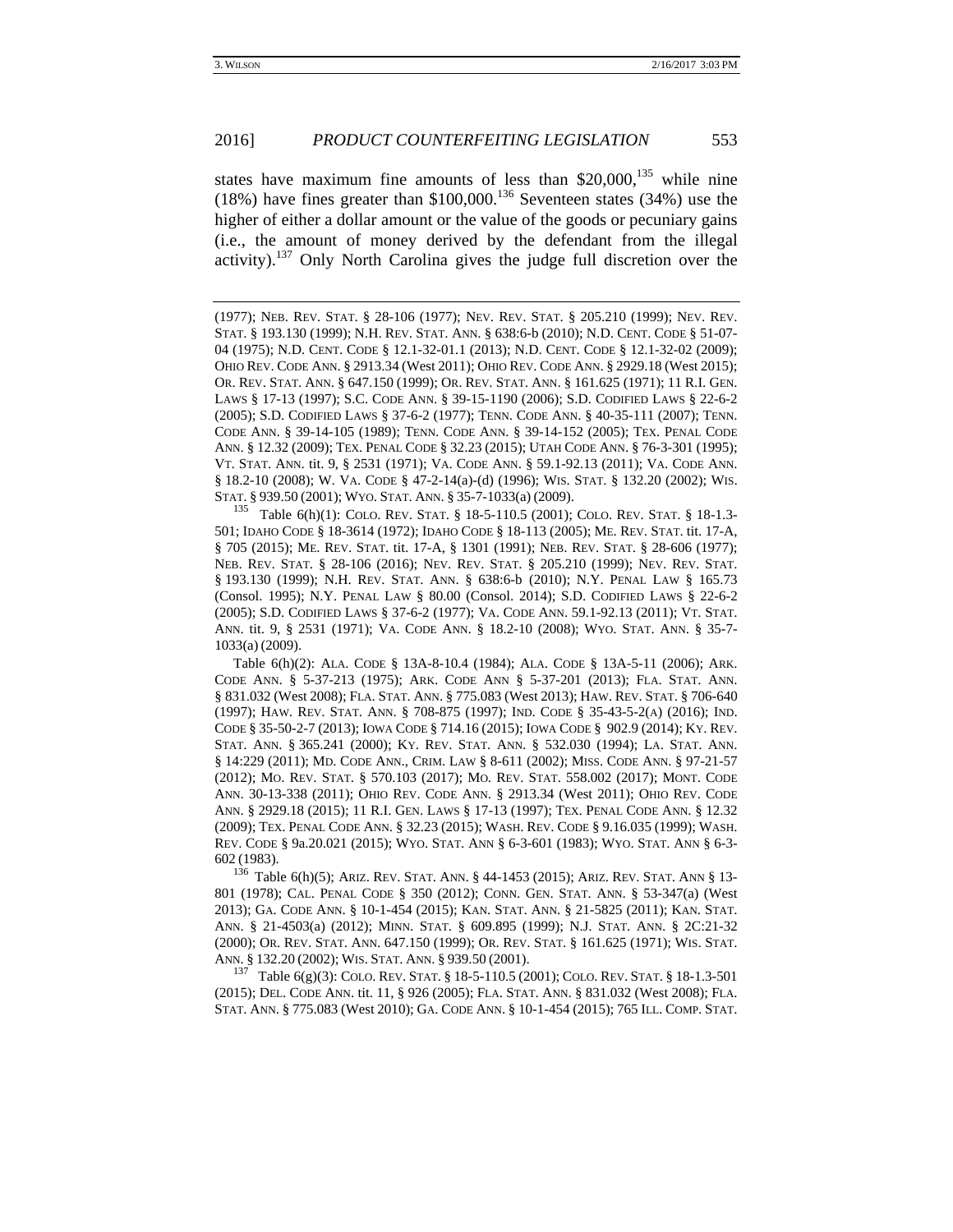maximum amount of the fine imposed on the offender.<sup>138</sup>

The variation in sentencing practices across states is equally interesting. Only eleven states have mandatory minimum sentences, $^{139}$ while each state has a maximum sentence. Eighteen (36% of) states have maximum sentences of less than five years. $140$  Among those, three states impose a maximum sentence of less than one year: Nebraska has maximum sentence lengths of only three months, while Maine and Idaho have six months.<sup>141</sup> Meanwhile, other states have much longer maximum sentence

1040/8 (2010); 730 ILL. COMP. STAT. 5/5-4.5-50 (2009); 18 PA. CONS. STAT. § 4119 (2010); WASH. REV. CODE § 9.16.035 (1999); WASH. REV. CODE § 9a.20.021 (2015).

 Table 6(g)(4): ALA. CODE § 13A-8-10.4 (1984); ALA. CODE § 13A-5-11 (2006); ARK. CODE ANN. § 5-37-213 (1975); ARK. CODE ANN. § 5-37-201 (1975); HAW. REV. STAT. § 706- 640 (1997); HAW. REV. STAT. § 708-875 (1997); KAN. STAT. ANN. § 21-5825 (2011); KAN. STAT. ANN. § 21-4503(a) (2012); KY. REV. STAT. ANN. § 365.241 (2000); KY. REV. STAT. ANN. § 532.030 (1994); ME. STAT. tit. 17-A, § 705 (2015); ME. STAT. tit. 17A, § 1301(1991); MICH. COMP. LAWS § 750.263 (2003); MINN. STAT. § 609.895 (1999); N.Y. PENAL LAW § 165.73 (Consol. 1995); N.Y. PENAL LAW § 80.00 (Consol. 2014).

Table 6(g)(5): LA. STAT. ANN. § 14:229 (2011).

 Table 6(g)(6): MASS. GEN. LAWS. ch. 266, § 147 (1998); N.J. STAT. ANN. § 2C:21-32 (1997); OKLA. STAT. tit. 21, § 1990.2 (1999).<br><sup>138</sup> Table 6(g)(1): N.C. Gen. Stat. § 80-11.1 (1995); N.C. Gen. Stat. § 15A-1340.17

(2013).

<sup>139</sup> Table 6(i): ALA. CODE § 13A-8-10.4 (1984); ALA. CODE § 13A-5-6 (2005); ARIZ. REV. STAT. ANN. § 44-1453 (2015); ARIZ. REV. STAT. ANN. § 13-702 (2008); CAL. PENAL CODE § 350 (2012); COLO. REV. STAT. § 18-5-110.5 (2001); COLO. REV. STAT. § 18-1.3-501; CONN. GEN. STAT. ANN. § 21a-90 (West 2015); CONN. GEN. STAT. ANN. § 53a-35a (2007); 765 ILL. COMP. STAT. 1040/8 (2010); 730 ILL. COMP. STAT. 5/5-4.5-55; IND. CODE § 35-43-5- 2(a) (2016); IND. CODE § 35-50-2-7 (2013); KAN. STAT. ANN. § 21-5825 (2011); N.H. REV. STAT. ANN. § 638:6-b (2010); N.H. REV. STAT. ANN § 625:9 (2009); N.C. GEN. STAT. § 80-

11.1 (1995); UTAH CODE ANN. § 76-3-203 (2003); UTAH CODE ANN. § 76-6-518 (2010). 140 Table 6(j)(1): IDAHO CODE § 18-113 (2005); ME. STAT. tit. 17-A, § <sup>705</sup> (2015); ME. STAT. tit. 17-A, § 1252 (2003); NEB. REV. STAT. § 28-606 (1977); NEB. REV. STAT. § 28-106 (2016); S.D. CODIFIED LAWS § 22-6-2 (2005); S.D. CODIFIED LAWS § 37-6-2 (1977).

 Table 6(j)(2): ARIZ. REV. STAT. ANN. § 44-1453 (2015); ARIZ. REV. STAT. ANN. § 13-702 (1978); CAL. PENAL CODE § 350 (2012); COLO. REV. STAT. § 18-5-110.5 (2001); COLO. REV. STAT. § 18-1.3-501 (2015); DEL. CODE ANN. tit. 11, § 926 (2005); DEL CODE ANN. tit. 11, § 4205 (1989); IND. CODE § 35-43-5-2(a) (2016); IND. CODE § 35-50-2-7 (2013); KAN. STAT. ANN. § 21-5825 (2011); MONT. CODE ANN. § 30-13-338 (2011); NEV. REV. STAT. § 205.210 (1999); NEV. REV. STAT. § 193.130 (1999); N.C. GEN. STAT. § 80-11.1 (1995); N.C. GEN. STAT. § 15A-1340.17 (2013); N.D. CENT. CODE § 51-07-04 (1975); N.D. CENT. CODE§ 12.1- 32-01(1973); N.Y. PENAL LAW § 70.00) (1965); OHIO REV. CODE ANN. § 2929.14(3)(B) (2015); OKLA. STAT. tit. 21, § 1990.2 (1999); OKLA. STAT. tit. 21, § 9 (1999); S.D. CODIFIED LAWS § 22-6-2 (2005); S.D. CODIFIED LAWS § 37-6-2 (1977); VT. STAT. ANN. tit. 9, § 2531

(1971).<br><sup>141</sup> Table 6(j)(1): IDAHO CODE§ 18-113 (2005); ME. REV. STAT. tit. 17-A, § 705 (2015); ME. REV. STAT. tit. 17-A, § 1252 (2003); NEB. REV. STAT. § 28-606 (1977); NEB. REV. STAT. § 28-106 (2016).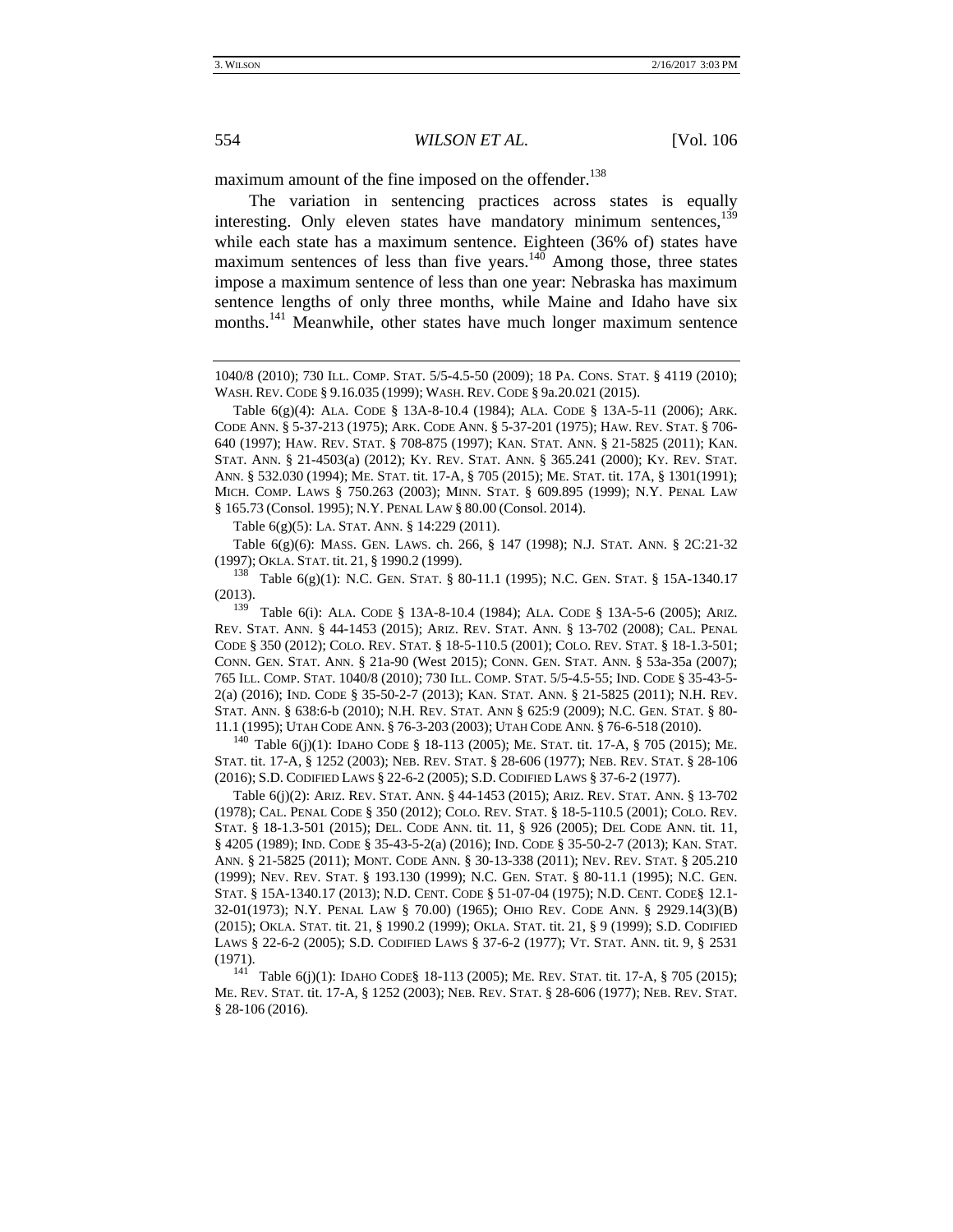lengths, including four (8% of) states imposing maximum sentences of ten to twenty years, $142$  Florida and Tennessee with thirty years, $143$  and Texas with ninety-nine years.<sup>144</sup> However, half of the states have maximum sentences lying somewhere between these two extremes, ranging between five and ten years of incarceration.<sup>145</sup> In addition to fines and/or incarceration, every state with a criminal statute except Alaska, Delaware, and West Virginia has restitution policies requiring offenders to repay money or donate services to the victim personally or society at large.<sup>146</sup>

<sup>142</sup> Table 6(j)(4): GA. CODE ANN. § 10-1-454 (2015); 765 ILL. COMP. STAT. 1040/8 (2010); 730 ILL. COMP. STAT. 5/5-4.5-30 (2012); MD. CODE ANN., CRIM. LAW § 8-611 (2002); UTAH CODE ANN. § 76-3-203 (2003); UTAH CODE ANN. § 76-6-518 (2010).<br><sup>143</sup> TENN. CODE ANN. § 40-35-111 (2007); TENN. CODE ANN. § 39-14-105 (1989); TENN.

TEX. PENAL CODE ANN. § 12.32 (2009); TEX. PENAL CODE ANN. § 32.23 (2015). 145 Table 6(j)(3): ALA. CODE § 13A-8-10.4 (1984); ALA. CODE § 13A-5-6 (2005);

ALASKA STAT. § 11.46.530 (2016); ALASKA STAT. § 12.55.125 (2012); ARK. CODE ANN. § 5- 37-213 (1975); ARK. CODE ANN. § 5-37-401 (2003); CONN. GEN. STAT. ANN. § 21a-90 (West 2015); CONN. GEN. STAT. ANN. § 53a-35a (West 2007); HAW. REV. STAT. ANN. § 708-875 (1997); HAW. REV. STAT. § 706-660 (1986); IOWA CODE § 714.16 (2015); IOWA CODE § 902.9 (1978); KY. REV. STAT. ANN. § 365.241 (2000); KY. REV. STAT. ANN § 532.060 (2011); LA. STAT. ANN. § 14:229 (2011); MASS. GEN. LAWS. ch. 266, § 147 (LexisNexis 1998); MICH. COMP. LAWS § 750.263 (2003); MINN. STAT. § 609.895 (1999); MISS. CODE ANN. § 97-21-53 (2012); MISS. CODE ANN. § 97-21-57 (2012); MO. REV. STAT. § 570.103 (2017); MO. REV. STAT. § 558.011 (2017); N.H. REV. STAT. ANN. § 638:6-b (2010); N.H. REV. STAT. ANN. § 625:9 (2009); N.J. STAT. ANN. § 2C:21-32 (2000); N.J. STAT. ANN. § 2C:43-6 (2013); OHIO REV. CODE ANN. § 2913.34 (West 2011); OHIO REV. CODE ANN. § 2929.14 (3)(b) (West 2015); OR. REV. STAT. § 647.150 (1999); OR. REV. STAT.§ 161.605 (1971); 18 PA. CONS. STAT. § 4119 (2010); 18 PA. CONS. STAT. § 106 (1997); 11 R.I. GEN. LAWS § 17-13 (1997); S.C. CODE ANN. § 39-15-1190 (2006); VA. CODE ANN. § 59.1-92.13 (2011); VA. CODE ANN. § 18.2-10 (2008); WASH. REV. CODE § 9.16.035 (1999); WASH. REV. CODE § 9A.20.021 (2015); WIS. STAT. ANN. § 132.20 (2002); WIS. STAT. ANN. § 939.50 (2001); WYO. STAT. ANN. § 6-3-601 (1983); WYO. STAT. ANN. § 6-3-602 (1983).<br><sup>146</sup> Table 6(e): ALA. CODE § 15-18-66 (1980); ARIZ. REV. STAT. ANN. § 44-1453 (2015);

ARIZ. REV. STAT. ANN. § 13-804 (1978); ARK. CODE ANN. § 5-4-205 (2014); CAL. PENAL CODE § 350 (2012); COLO. REV. STAT. § 18-1.3-603 (2016); CONN. GEN. STAT. ANN. § 21a-90 (West 2015); CONN. GEN. STAT. ANN. § 53a-28 (West 1971); FLA. STAT. ANN. § 831.032 (West 2008); GA. CODE ANN. § 17-14-3 (2010); HAW. REV. STAT. § 706-646 (1972); IDAHO CODE § 19-5304 (2008); 765 ILL. COMP. STAT. 1040/8 (2010); IND. CODE § 35-40-5-7 (1999); IOWA CODE § 915.100 (2003); KAN. STAT. ANN. § 81-215 (1999); KAN. STAT. ANN. § 211- 6604 (2015); KY. REV. STAT. ANN. § 365.241 (2000); LA. REV. STAT. ANN. § 46:1844(M) (1985); LA. CODE CRIM. PROC. ANN. art. 883.2 (2000); Me. Rev. Stat. ANN. tit. 17A, §1325 (2016); MD. CODE ANN., CRIM. LAW §11–603 (2001); MASS. GEN. LAWS ch. 258B, § 3(o) (2012); MICH. COMP. LAWS § 780.766 (2013); MINN. STAT. § 333.28 (1959); MINN. STAT. § 333.29 (1998); MISS. CODE ANN. § 99-37-3 (2013); MO. REV. STAT. § 559.105(1) (2013); MO. REV. STAT. § 595.020 (1981); MONT. CODE ANN. § 30-13-338 (2011); NEB. REV. STAT. § 29-2280 (1992); NEV. REV. STAT. § 176.033 (1995); N.H. REV. STAT. ANN. § 638:6-b (2010); N.J. STAT. ANN § 2C:44-2 (1991); N.Y. PENAL LAW § 60.27 (Consol. 2013); N.C.

CODE ANN. § 39-14-152 (2005).<br><sup>144</sup> FLA. STAT. ANN. § 831.032 (West 2008); FLA. STAT. ANN § 775.082 (West 2016);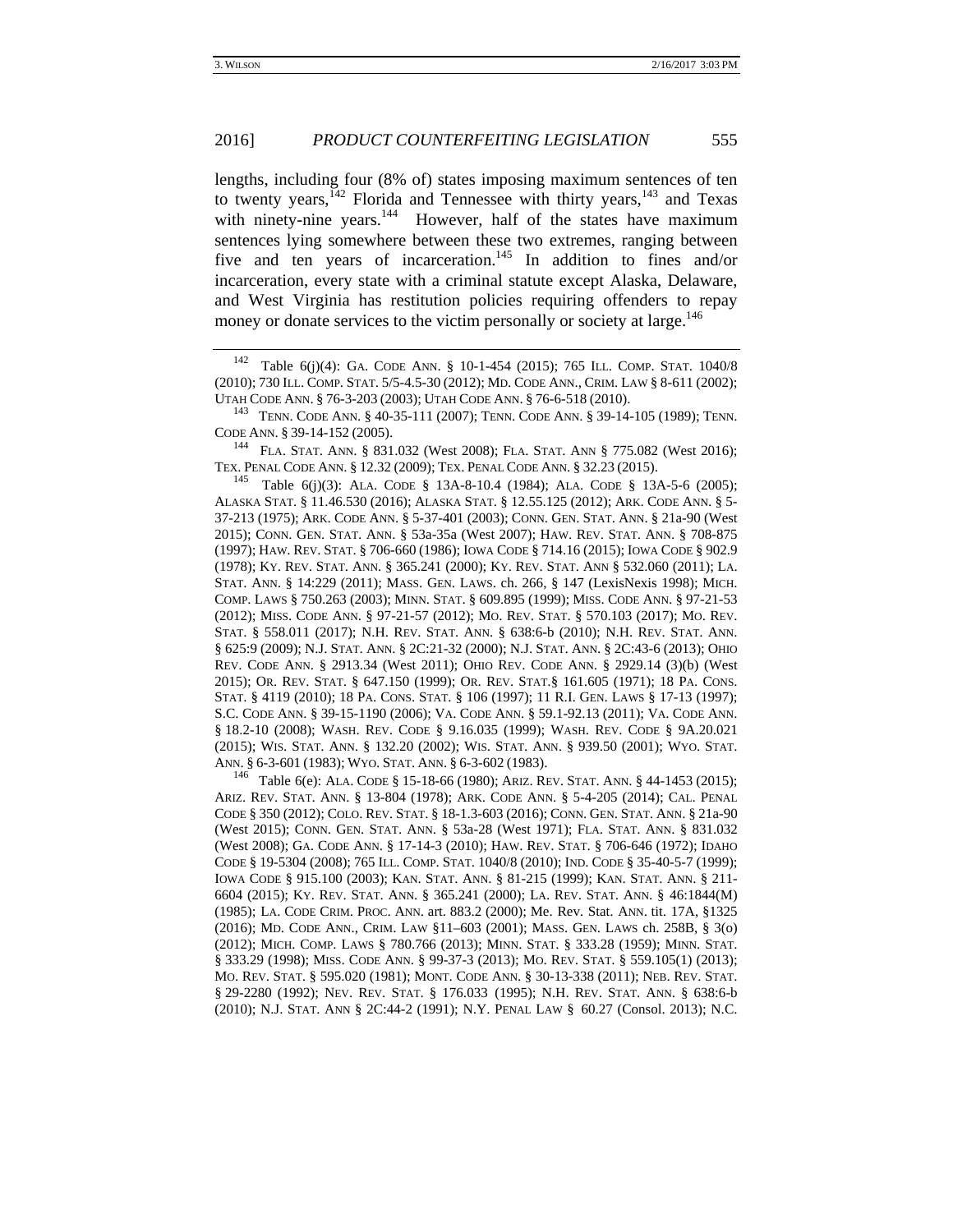|                | rable 6. Criminar renatues and Charges             |                           |
|----------------|----------------------------------------------------|---------------------------|
|                | <b>Fines and Sentences</b>                         | No. of States             |
| a.             | States with misdemeanor charge                     | 44 (88%)                  |
| b.             | States with felony charge                          | 43 (84%)                  |
| $C_{\bullet}$  | <b>States with fines</b>                           | 49 (98%)                  |
| d.             | States with incarceration                          | 49 (98%)                  |
| e.             | States with restitution                            | 46 (92%)                  |
| f.             | States with minimum fine                           | $(8\%)$<br>4              |
| g.             | States with maximum fine.                          | 49 (98%)                  |
|                | Courts' discretion<br>1.                           | $\mathbf{1}$<br>(2%)      |
|                | 2.<br>Dollar amount only                           | 29 (58%)                  |
|                | 3.<br>Dollar amount or multiple value of good      | (14%)<br>$7\phantom{.0}$  |
|                | Dollar amount or multiple value of pecuniary<br>4. | 9(18%)                    |
|                | gain                                               |                           |
|                | 5.<br>Dollar amount or multiple value of good or   | (2%)<br>1                 |
|                | pecuniary gain                                     |                           |
|                | 6.<br>Function of values (i.e., 2x or 3x value of  | 3<br>(6%)                 |
|                | goods)                                             |                           |
| h.             | Dollar amount of maximum fine                      | 44 (88%)                  |
|                | 1.<br>\$500 to \$9,999                             | 10(20%)                   |
|                | \$10,000 to \$19,999<br>2.                         | 19 (38%)                  |
|                | 3.<br>\$20,000 to \$49,999                         | (4%)<br>$\overline{2}$    |
|                | \$50,000 to \$99,999<br>4.                         | $\overline{4}$<br>$(8\%)$ |
|                | 5.<br>\$100,000 or more                            | (18%)<br>9                |
| $\mathbf{i}$ . | States with minimum sentence                       | (22%)<br>11               |
| $\mathbf{j}$ . | States with maximum sentence                       | 49 (98%)                  |
|                | 1.<br>Less than 1 year                             | 3<br>(6%)                 |
|                | 2.<br>1 year to under 5 years                      | 14 (28%)                  |
|                | 3.<br>5 years to 10 years                          | 25 (50%)                  |
|                | 10 years $+$ 1 day to 20 years<br>4.               | $(8\%)$<br>4              |
|                | 5.<br>20 years $+1$ day to 99 years                | 3<br>(6%)                 |

# **Table 6. Criminal Penalties and Charges**

GEN. STAT. § 15A-1340.34 (1998); N.D. CENT. CODE § 51-07-04 (1975); N.D. CENT. CODE § 12.1-32-02 (2009); OHIO REV. CODE ANN. § 2913.34 (West 2011); OHIO REV. CODE ANN. § 2929.18 (West 2015); OKLA. STAT. tit. 21, § 1990.2 (1999); OR. REV. STAT. § 137.106 (2016); 18 PA. CONS. STAT. § 1106 (2004); 12 R.I. GEN. LAWS § 28-5.1 (2013); S.C. CODE ANN. § 17-25-322 (1996); S.D. CODIFIED LAWS § 23A-28-1(1997); S.D. CODIFIED LAWS § 22- 6-2 (2005); TENN. CODE ANN. § 39-11-118 (1996); TEX. PENAL CODE ANN. § 42.037 (2017); UTAH CODE ANN. § 77-38a-302 (2016); VT. STAT. ANN. tit. 9, § 2531 (1971); VA. CODE ANN. § 19.2-305.1 (2015); WASH. REV. CODE ANN. 9.94A.750 (2003); WASH. REV. CODE ANN. 9A.20.030 (1982); WIS. STAT. ANN. § 973.20 (2015); WYO. STAT. ANN. § 7-9-102 (1991).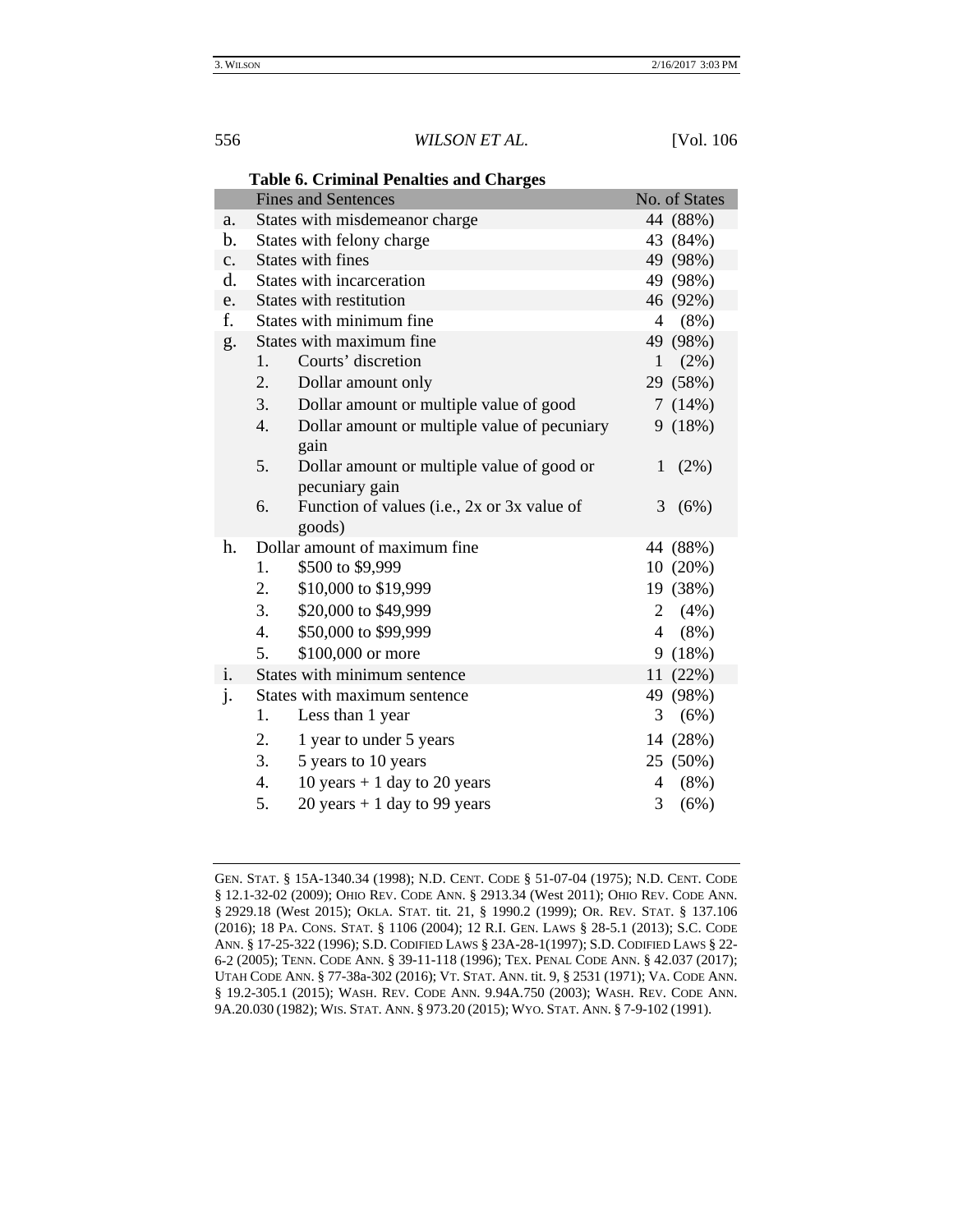Overall, we found wider variation in criminal statutes compared to civil statutes. All states have criminal statutes with potential fines and incarceration along with maximum damages/penalties, but other policy characteristics vary widely. In the next part, we expand on this examination of state civil and criminal statutes by creating indices measuring their relative protectiveness and punitiveness across states.

# II. COMPARING CIVIL AND CRIMINAL STATE STATUTES

To further analyze differences across states and compare the relative strength of civil and criminal anti-counterfeiting statutes, we created two indices: one for civil remedies and another for criminal sanctions. We then compared these indices across states.

### A. CIVIL REMEDIES INDEX

The civil remedies index accounts for both protective and restrictive factors in determining the strength of existing civil anti-counterfeiting statutes. The following protective factors are included in the civil remedies index: civil injunction, awarding damages, destruction of counterfeit articles, seizure of counterfeits, seizure of instrumentalities, inclusion of costs and legal fees in damages, minimum damages, and penalty enhancements of maximum damages. We coded the presence of a protective factor as 1, or 0 otherwise. The following restrictive factors are included in the civil remedies index: requirement of state trademark registration, maximum damages, and intent to deceive or defraud for awarding damages; thus, we coded the absence of a restrictive factor as 1, or 0 otherwise. These scores were totaled for each state and divided by the total number of factors to obtain individual state scores in the civil remedies index with higher scores suggest greater strength of the anti-counterfeiting statutes. The index ranged from 0.36 to 0.55 with a mean of 0.50  $(s.d. =$ 0.07). Most states  $(n = 32, 64\%)$  had the highest score  $(0.55)$ , eight  $(16\%)$ had the second lowest score (0.36), and the remaining ten (20%) had a score in between the highest and lowest scores (0.45).

# B. CRIMINAL SANCTIONS INDEX

Like the civil remedies index, the criminal sanctions index accounts for both protective and restrictive factors in determining the strength of existing criminal anti-counterfeiting statutes. The following factors are included in the criminal sanctions index: forfeiture and/or destruction of counterfeit goods, penalties for the number and/or value of items, increased penalties for prior offense, enhancements for manufacturing counterfeits, availability of misdemeanor and/or felony charges, incarceration and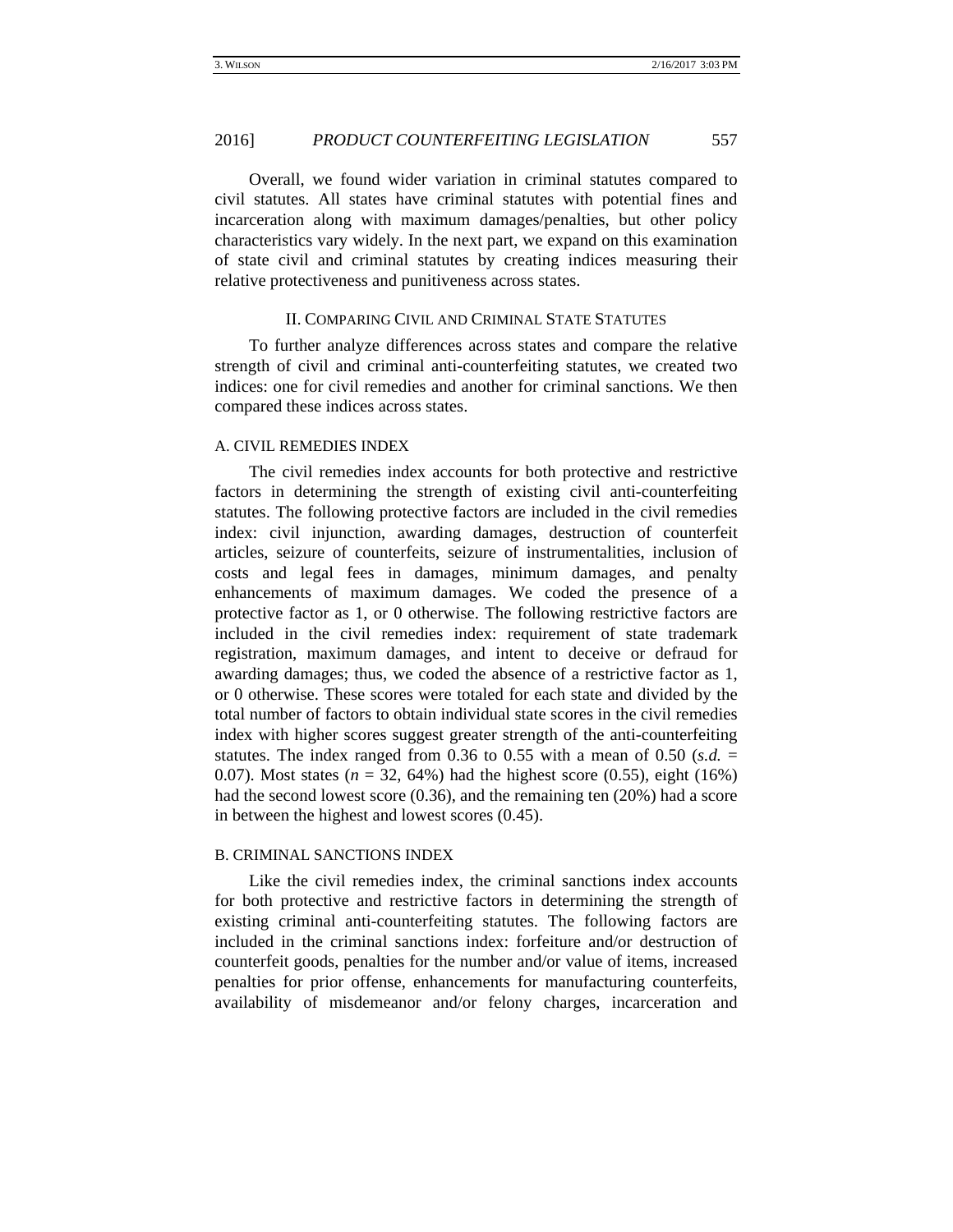restitution as possible penalties, and minimum fine and minimum sentence. The presence of a protective factor was coded as 1, or 0 otherwise. The following restrictive factors are included in the criminal sanctions index: the requirement of trademark registration for prima facie evidence and intent to deceive or defraud, along with a maximum fine of less than \$20,000 and a maximum sentence of less than five years incarceration. Absence of a restrictive factor was coded as 1, or 0 otherwise. These scores were totaled for each state and divided by the total number of factors to obtain the individual state scores in the criminal sanctions index. The index ranged from 0.00 to 0.94 with a mean of 0.59 ( $s.d. = 0.19$ ). Illinois was the highest scoring state (0.94) and Massachusetts, Minnesota, Iowa, and California the second highest (0.82). Meanwhile, the lowest scoring states (aside from New Mexico, which does not have a dedicated criminal trademark counterfeit statutes) were South Dakota, Nebraska, and Idaho  $(0.24)$ .

# C. CIVIL REMEDIES VERSUS CRIMINAL SANCTIONS INDICES

Several notable findings come to light when comparing states across the civil remedies and criminal sanctions indices.<sup>147</sup> The first is that while average civil and criminal index scores are roughly similar (at 0.50 and 0.59, respectively), there is much greater variation in scores in the criminal rather than civil index. The standard deviation for criminal statutes is nearly three times that of civil statutes, indicating a much wider variation in terms of the criminalization of product counterfeiting at the state level.<sup>148</sup>

A second finding is that states high on one index are not necessarily high on the other. Interestingly, these two indices are not highly correlated  $(r = 0.11)$ , further suggesting variation between civil and criminal anticounterfeiting protections across states. Table 7 lists the states in each of four categories: (1) low civil, low criminal; (2) low civil, high criminal; (3) high civil, low criminal; and (4) high civil, high criminal. A threshold level of 0.50 was used to determine whether each state was high or low on each index, where states with scores less than or equal to 0.50 are low and states greater than 0.50 are high. Table 8 lists the average index scores for states

 $147$  Some of the indicators used to create these indices may be considered more important than others, and therefore a valid argument could be made that these indicators should be given greater weight. However, we constructed basic indices based on common items found in civil and criminal statutes using equal weights for each measure as a starting point for determining statute strength and comparing across states. Future research could explore how the indices change by assigning indicators different weights. 148 This is at least partially due to the greater number of indicators used to create the

criminal index (fifteen) as opposed to the civil index (eleven).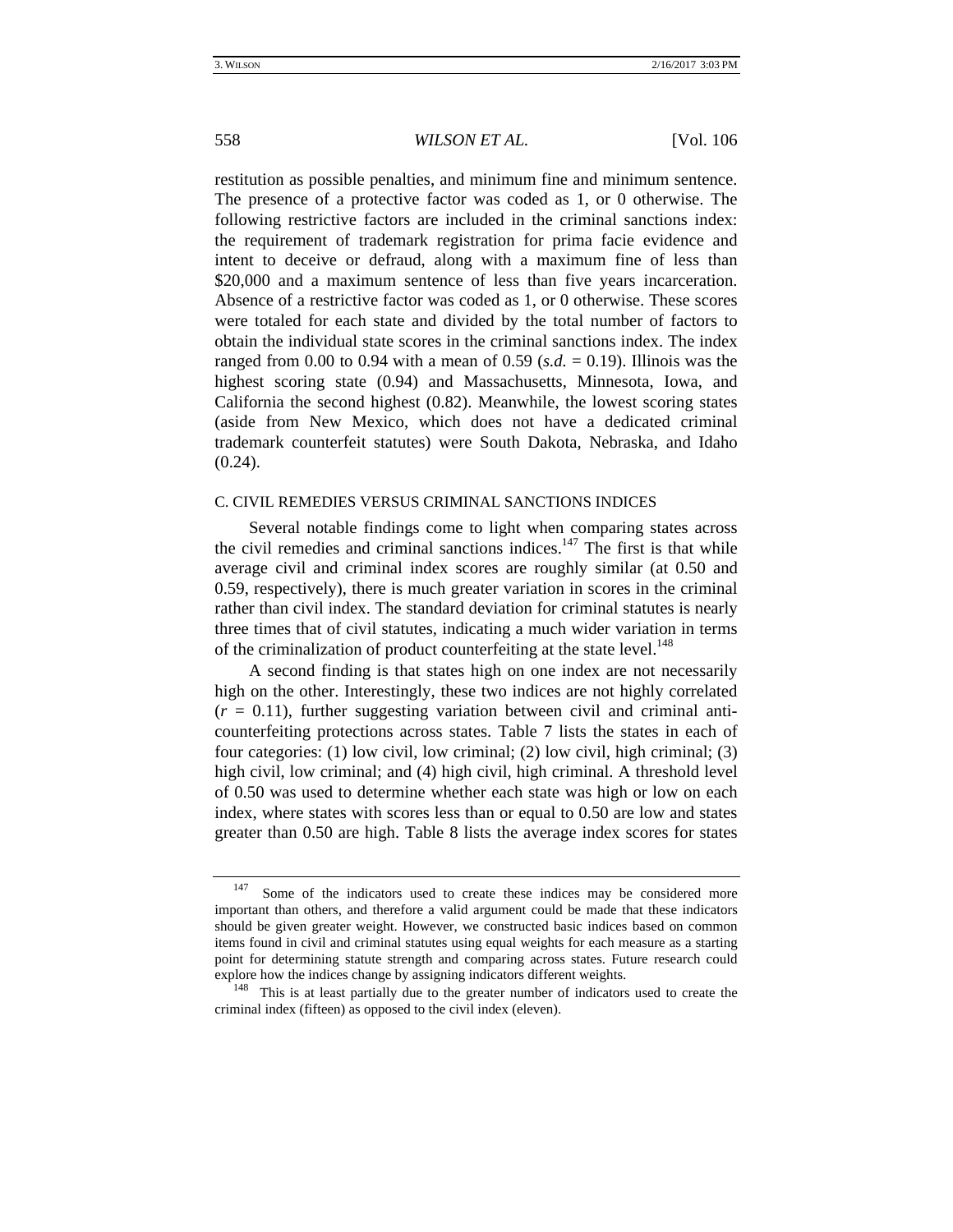falling into each of these four categories.

| High      | AR CT ID NM TX UT WI<br>WV WY | AK AZ CA FL GA HI IA<br>IL IN KS KY MA MN MO<br>MS MT NJ NY OR PA SC<br>TN WA |
|-----------|-------------------------------|-------------------------------------------------------------------------------|
| <b>NO</b> | CO LA ME ND NE SD VT          | AL DE MD MI NC NH<br>NV OH OK RI VA                                           |
|           | Low                           | High                                                                          |
|           | <b>Criminal</b>               |                                                                               |

**Table 7. Civil vs. Criminal Index Quadrants**

While just under half of the states are high on both the civil and criminal indices, $149$  indicating a strong commitment to the protection of intellectual property rights, nine (18% of) states are high in civil and low in criminal: Arkansas, Connecticut, Idaho, New Mexico, Texas, Utah, Wisconsin, West Virginia, and Wyoming.<sup>150</sup> For these states, civil remedies are provided but criminal sanctions are comparatively lacking. This indicates that while civil remedies are provided for those whose intellectual property was stolen, criminal law has not yet caught up to sufficiently address product counterfeiting as a crime. An additional eleven (22% of) states have low civil and high criminal scores: Alabama, Delaware, Maryland, Michigan, North Carolina, New Hampshire, Nevada, Ohio, Oklahoma, Rhode Island, and Virginia.151 Interestingly, these states do not have strong civil protections from intellectual property theft, but much stronger criminal ones, suggesting that while they have enacted the means to address product counterfeiting through official government legal action, **149 See supra Table 8.** 150 *See supra* Table 8. 149 *See supra* Table 8. 149 *See supra* Table 8. 150 *See supra* Table 8. 151 *See supra* Table 8. 151 *See supra* Table 8. 151 *See supra* Table 8. 151 *See supra* Tabl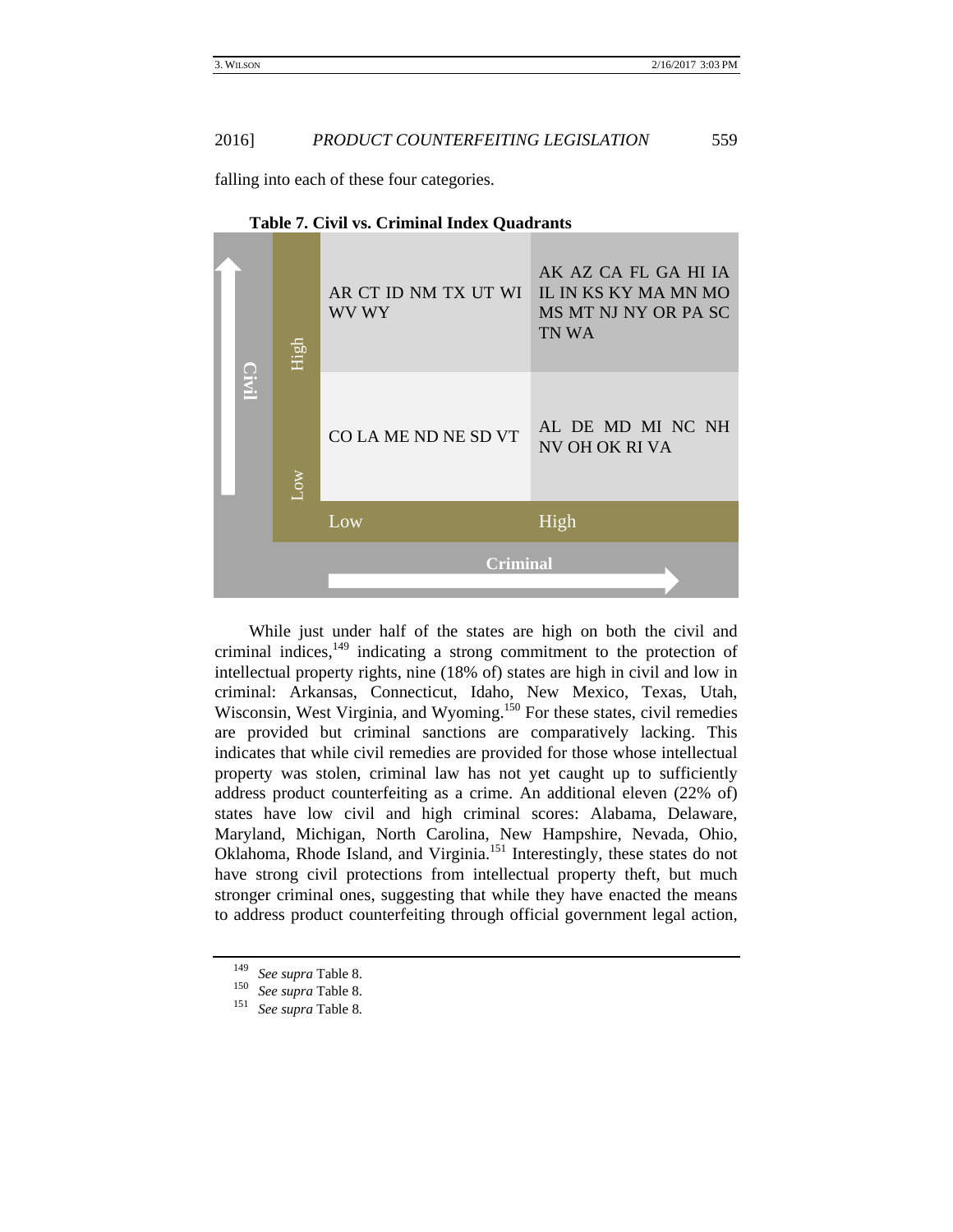redress for individual victims to pursue their own remedies is more limited. Finally, seven (14% of) states are low in both civil and criminal protections: Colorado, Louisiana, Maine, North Dakota, Nebraska, South Dakota, and Vermont.<sup>152</sup> These state statutes do not have strong indicators of providing sufficient civil or criminal protections against counterfeiting.

| <b>Index Quadrant</b>     | N  | Civil      | Criminal   |
|---------------------------|----|------------|------------|
| Low Civil, Low Criminal   | 7  | 0.42(0.05) | 0.34(0.09) |
| Low Civil, High Criminal  | 11 | 0.41(0.05) | 0.67(0.08) |
| High Civil, Low Criminal  | 9  | 0.55(0.00) | 0.36(0.15) |
| High Civil, High Criminal | 23 | 0.55(0.00) | 0.70(0.11) |

**Table 8. Average Civil and Criminal Quadrant Index Scores**

Mean index scores (standard deviation in parentheses).

#### DISCUSSION AND CONCLUSION

In this article, we focused on the federal and state statutes pertaining to the counterfeiting of intellectual property, specifically trademarks on physical goods. We illuminated the different types of intellectual property violations, distinguishing product counterfeits as a crucial area of focus from both practical and scholarly perspectives. We first reviewed the development of relevant federal legislation before examining state statutes more in-depth. Federal legislation has changed extensively over time, gradually increasing both the scope of legal protection and punitiveness of penalties for product counterfeiting crimes and violations.153 We found state legal provisions to be more sporadic, with different variants of civil and criminal protections and remedies for addressing intellectual property violations pertaining to trademarks.

Our review of the history of federal legislation uncovered substantial changes in how the federal government has regulated against product counterfeiting crimes. Federal legislation began with limited civil provisions protecting trademarks, gradually expanding over the course of the previous 150 years to eventually incorporate criminal penalties.<sup>154</sup> As lawmakers, enforcement officials, and brand owners recognized existing legal frameworks were limited in scope and used ineffectively in anticounterfeiting efforts, new legislation has enhanced the tools for enforcing

<sup>152</sup> *See supra* Table 8*.*

<sup>&</sup>lt;sup>153</sup> *See supra* Introduction Subpart B; notes 23–89 and accompanying text. *See supra* Introduction Subpart B; notes 23–89 and accompanying text.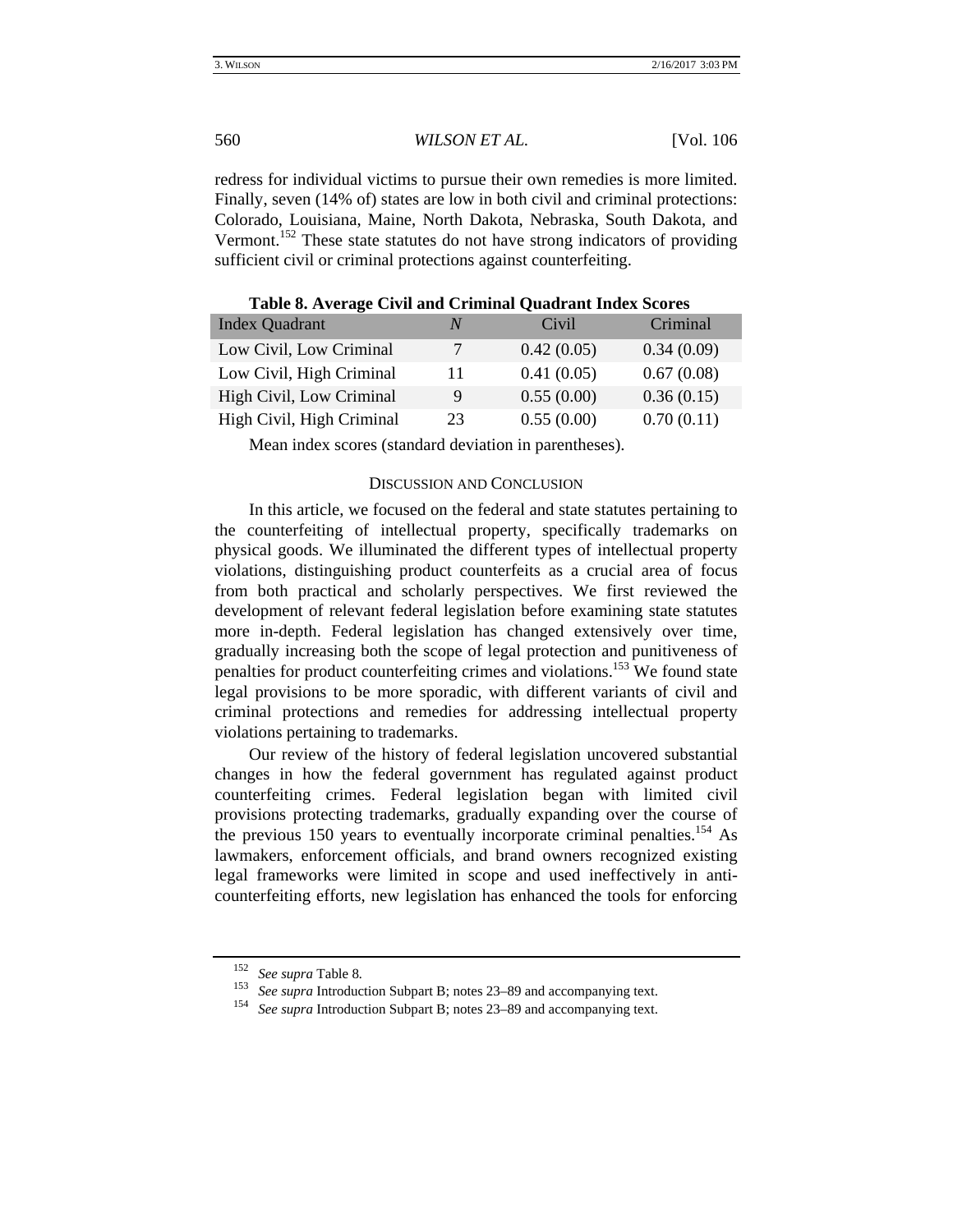trademark protections.<sup>155</sup> Additional protections were added with new pieces of legislation as intellectual property theft became more complex.<sup>156</sup> While these efforts have been crucial to the fight against anti-counterfeiting, further enhancements to federal statutes will be necessary in the future as the nature of product counterfeiting crimes continues to evolve.

In addition to federal legislation, state laws are also important to gain a fuller understanding of the existing legal protections for intellectual property. Many of these state statutes mirror federal laws in terms of their scope and scale of restrictive and protective factors against product counterfeiting, although states vary widely on many of these characteristics. Our analysis of the relevant state anti-counterfeiting policies revealed more consistent civil remedies than criminal sanctions. All states have civil provisions, including injunctions and damages. Most also require the registration of trademark and the seizure and destruction of counterfeit goods, although not the destruction of instrumentalities, or the means of creating the counterfeits. Differences in civil statutes tend to revolve around specific elements of how damages are awarded to plaintiffs.

While all states have civil remedies, all but one state (New Mexico) has some type of criminal sanction for violating anti-counterfeiting law.<sup>157</sup>

<sup>155</sup> See supra Introduction Subpart B; notes 23–89 and accompanying text.<br><sup>156</sup> See supra Introduction Subpart B; notes 23–89 and accompanying text.<br><sup>157</sup> Table 4(a)(1): ARIZ. REV. STAT. ANN. § 44-1453 (1998); CAL. PENAL (West 1872); COLO. REV. STAT. § 18-5-110.5 (2001); CONN. GEN. STAT. ANN. § 53-347a (West 1963); DEL. CODE ANN. tit. 11, § 926 (2005); GA. CODE ANN. § 10-1-454 (1996); HAW. REV. STAT. ANN. § 708-875 (West 1997); IDAHO CODE ANN. § 18-3614 (West 1972); IDAHO CODE ANN. § 18-3615 (West 1972); 410 ILL. COMP. STAT. § 620/3.16 (1985); 765 ILL. COMP. STAT. § 1040/4 (1955); 815 ILL. COMP. STAT. § 425/2 (1986); 815 ILL. COMP. STAT. § 425/3 (1986); IOWA CODE § 714.26 (2004); KAN. STAT. ANN. § 21-5825 (2011); KY. REV. STAT. ANN. § 365.241 (West 2000); LA. STAT. ANN. § 14:229 (1984); MD. CODE ANN., CRIM. LAW § 8-611 (LexisNexis 2002); MASS. ANN. LAWS ch. 266, § 147 (LexisNexis 1998); MICH. COMP. LAWS § 750.263 (1931); MINN. STAT. ANN. § 333.42 (West 1986); MINN. STAT. ANN. § 609.895 (West 1999); MISS. CODE ANN. § 97-21-53 (West 2011); MISS. CODE ANN. § 97-21-55 (West 2011); MISS. CODE ANN. § 97-21-57 (West 2012); MO. REV. STAT. § 570.103 (1998); MONT. CODE ANN. § 30-13-338 (2009); NEV. REV. STAT. ANN. § 205.205 (West 1911); NEV. REV. STAT. ANN. § 205.210 (West 1911); N.H. REV. STAT. ANN. § 638:6 b (2009); N.J. STAT. ANN. § 2C:21-32 (West 1997); N.Y. PENAL LAW § 165.71-74 (LexisNexis 1992); N.Y. ARTS & CULT. AFF. LAW § 33.07 (LexisNexis 1983); N.Y. ARTS & CULT. AFF. LAW § 33.09 (LexisNexis 1983); N.C. GEN. STAT. § 80-11.1 (1967); N.D. CENT. CODE § 51-07-04 (1975); OHIO REV. CODE ANN. § 2913.34 (West 1996); OKLA. STAT. tit. 21, § 1990.2 (1999); OR. REV. STAT. ANN. § 647.140 (West 1999); OR. REV. STAT. ANN. § 647.145 (West 1999); OR. REV. STAT. ANN. § 647.150 (West 1999); 18 PA. CONS. STAT. ANN. § 4119 (West 1996); R.I. GEN. LAWS § 11-17-13 (1997); S.C. CODE ANN. § 39-15-1190 (1994); S.D. CODIFIED LAWS § 37-6-2 (1939); S.D. CODIFIED LAWS § 37-6-3 (1939); TENN. CODE ANN. § 39-14-152 (2000); TEX. PENAL CODE ANN. § 32.23 (West 1997); VT. STAT. ANN. tit. 9, § 2530 (1957); VA. CODE ANN. § 59.1-92.13 (1998); WASH. REV. CODE ANN.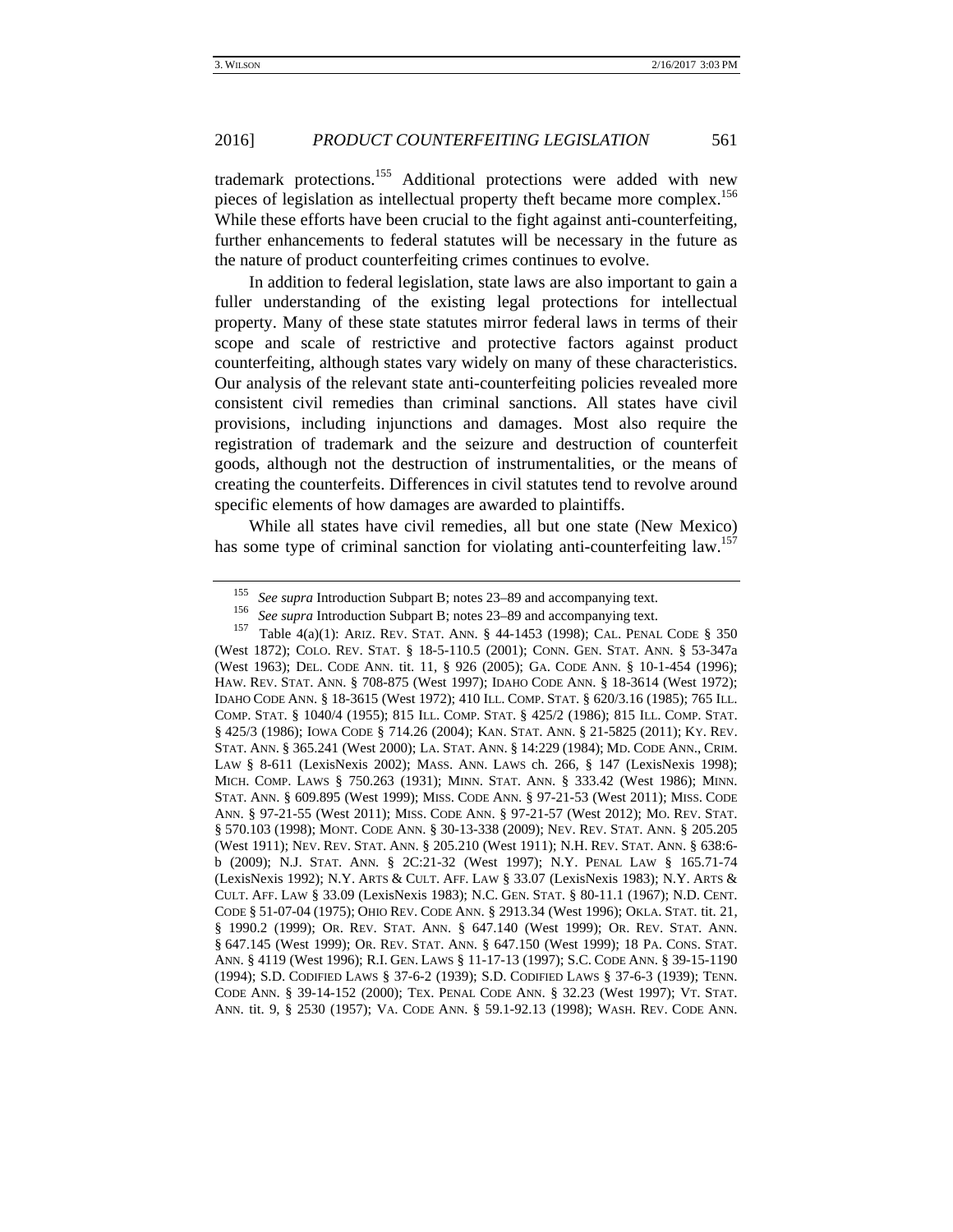However, we found much greater variation in the specific punitive elements of those criminal statutes. While almost every state with a criminal statute provides for fines, incarceration, and restitution as potential punishments, states differ widely in terms of forfeiture and destruction of counterfeits and penalty increases for the number and value of counterfeit items, manufacturing, prior offenses, intent to deceive or defraud, registration requirements, and minimum and maximum fines and sentences.

Our creation and evaluation of indices using various protections and restrictions revealed several important findings. First, greater uniformity exists with civil remedies, as the civil statutes generally offer more consistent anti-counterfeiting protections across the states than the criminal statutes. Nonetheless, nearly half of the states with strong civil protections concurrently offer strong criminal sanctions. Twenty additional states have either stronger civil or criminal statutes. States are less likely to have either weak civil and criminal protections or strong criminal and weak civil protections. This result is not particularly surprising, as civil law traditionally addressed product counterfeiting to a greater extent than criminal law; thus, greater uniformity in state civil laws exists because it has had a longer time to develop. The deviations in criminal statutes are important to examine further and address from a policy standpoint to decrease uncertainty in legal provisions across states. Given the serious violation of intellectual property rights resulting from the manufacture and sales of counterfeit products, the most effective legal approach for states to combat this problem is to have both strong civil and criminal protections.

Given the relative underdevelopment of examination into this unique area of law that is growing in interest, this inquiry is helpful for brand owners, law enforcement, legislators, and scholars to frame the historical and contemporary legal status of product counterfeiting. These findings are

<sup>§ 9.16.020 (</sup>West 2011); WASH. REV. CODE ANN. § 9.16.030 (West 1999); WASH. REV. CODE ANN. § 9.16.035 (West 1999); W. VA. CODE § 47-2-14a-d (1996); WIS. STAT. ANN. § 132.02 (West 1985); WYO. STAT. ANN. § 6-3-610 (1982).

Table 4(a)(2): FLA. STAT. ANN. § 831.032 (West 2008); GA. CODE ANN. § 10-1-454 (1996); IDAHO CODE ANN. § 18-3614 (West 1972); IDAHO CODE ANN. § 18-3615 (West 1972); IND. CODE § 35-43-5-2(d) (1976).

Table 4(a)(3): ALA. CODE § 13A-9-10 (1977); ALASKA STAT. § 11.46.530 (1978); ARK. CODE ANN. § 5-37-213 (1975); COLO. REV. STAT. § 18-5-110 (1987); HAW. REV. STAT. ANN. § 708-855 (West 1972); KY. REV. STAT. ANN. § 516.110 (West 1975); ME. REV. STAT. tit. 17-A, § 705 (1976); NEB. REV. STAT. § 28-606 (1977); OHIO REV. CODE ANN. § 2913.32 (West 1972); OR. REV. STAT. ANN. § 165.037 (West 1971); 18 PA. CONS. STAT. ANN. § 4102 (West 1972); TENN. CODE ANN. § 39-14-115 (1989); TEX. PENAL CODE ANN. § 32.22 (West 1974); UTAH CODE ANN. § 76-6-518 (LexisNexis 1973).

Table 4(a)(4): ALA. CODE § 13A-8-10.4 (1983); IND. CODE § 35-43-4-1(a) (1976); IND. CODE ANN. § 35-43-4-2(a) (1976).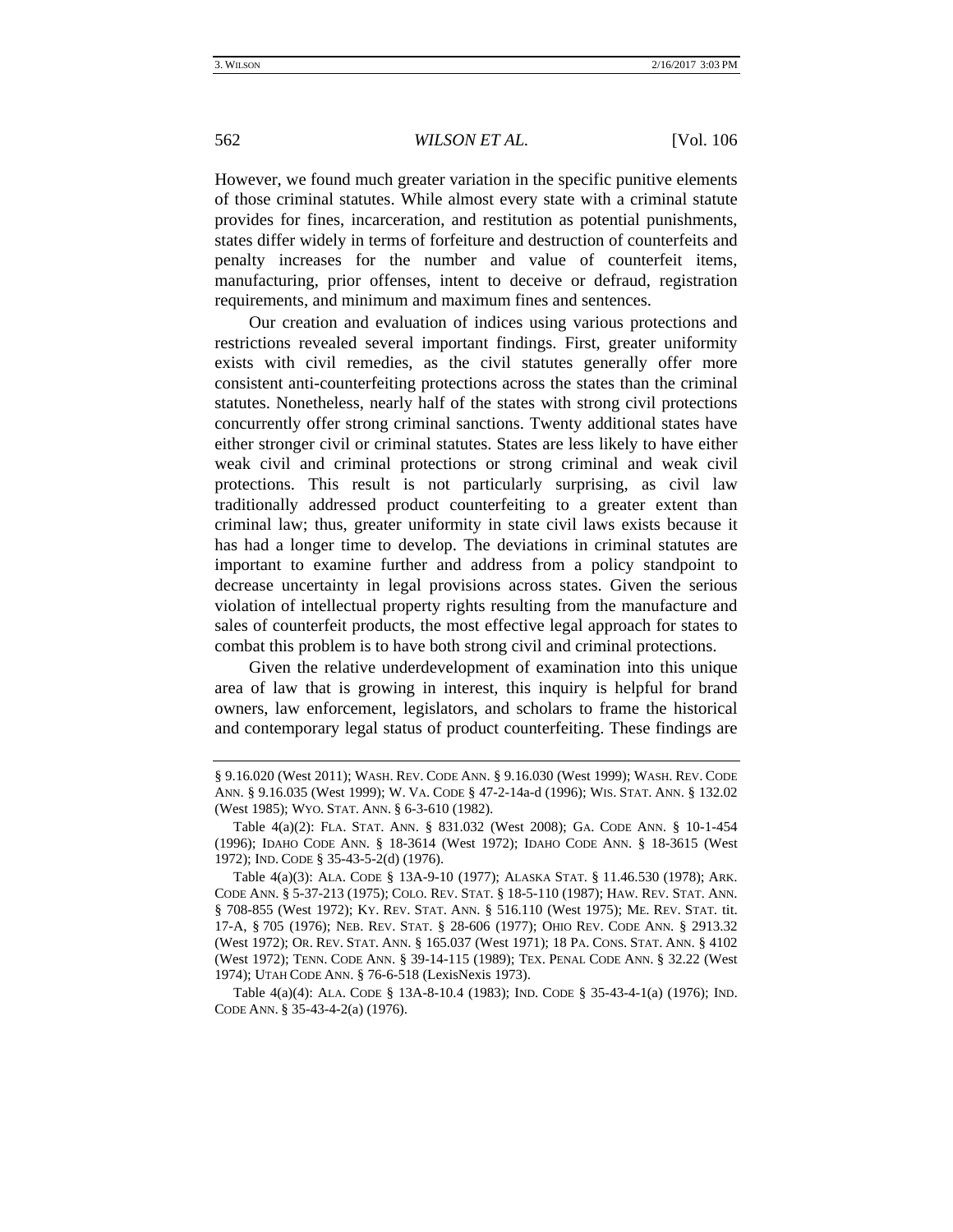helpful for the business community to better understand the legal protections afforded to them in different states. By knowing the differences in civil and criminal provisions in two different states, businesses can better assess where they can expect to receive the greatest protections, thereby influencing decisions on where to locate and conduct their operations. Efforts to lobby legislatures for greater civil and criminal protections from product counterfeiting could also be enhanced. Comparative research, such as this study, can help law enforcement understand the strengths and limitations of statutes in their state and others, potentially enhancing collaborative opportunities while giving them further basis to push legislatures for enhancing tools for anti-counterfeiting enforcement. Additionally, states could find it helpful in benchmarking themselves against others to better assess their attractiveness to businesses and to create protective environments for business to thrive without the fear of lack of redress for theft of their intellectual property. Finally, this study is useful for scholars as it illustrates variations in intellectual property protections across states and lays the foundation for exploring how different factors affect, or are affected by these variations, thus enhancing theory and policy development.

Considering the importance of the findings of this study, several interesting areas of additional research emerge. One area is the differences in enforcement of these statutes. One of the limitations of this research is that we examined only the existence of state statutes, but not how these statutes are applied. It is important to recognize the differences in de jure and de facto law. While this work has not yet been conducted at the state level, we do have some information on criminal intellectual property enforcement at the federal level. For instance, while investigations of intellectual property violations have increased in recent years, corresponding prosecution rates have remained steady.<sup>158</sup> However, this is only a preliminary review of the numbers provided by the Department of Justice and more in-depth examinations of the enforcement of civil and criminal statutes pertaining to product counterfeiting are warranted. Examining the relationship between changes in criminal statutes and enforcement patterns will also be a fruitful endeavor.

Finally, it will be interesting to further examine how state statutes change over time and what has influenced these changes. This study was limited to the examination of the existence or absence of attributes of civil

<sup>158</sup> *See* U.S. DEP'T OF JUSTICE, FY 2012 PERFORMANCE AND ACCOUNTABILITY REPORT (2012). In fiscal years 2011 and 2012, investigations increased to 330 and 314, respectively, compared to 243 investigations in fiscal year 2009. However, prosecutions were roughly the same, with 150 in fiscal year 2009 and 152 in fiscal year 2012. *Id.*